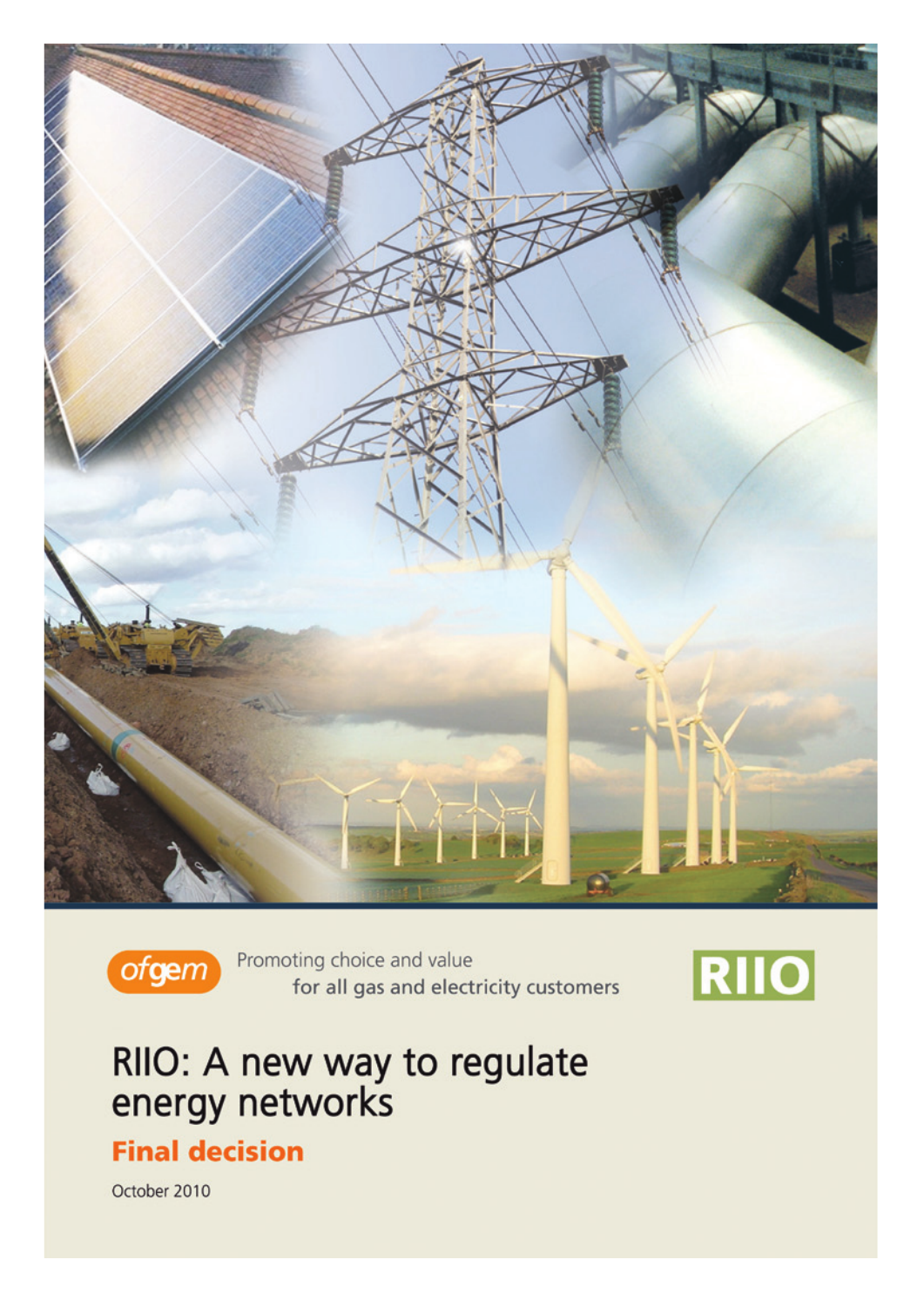**Target audience: Consumers and their representatives, transmission and distribution companies, generators and offshore gas producers/importers, suppliers, shippers, debt and equity investors, environmental organisations, academics and other interested parties.**

This document aims to provide an accessible overview of the decision we have taken on the RIIO framework. It sets out the 'what and the why' of our decision and is aimed at a wide range of interested parties. Details on how RIIO would work are provided in more detail in our technical supporting paper. **'Handbook for implementing the RIIO model' http://www.ofgem.gov.uk/Networks/rpix20/ConsultDocs/ Documents1/RIIO%20handbook.pdf**

We have worked closely with a range of stakeholders and interested parties to understand the issues and challenges facing the energy network companies. We have assessed a range of alternative regulatory frameworks and consulted widely on our developing ideas on specific aspects of the regulatory framework. We are keen to record our thanks to all of the companies, academics, organisations and individuals who have participated in and contributed to our review. Their comments have been taken into account as we have reached our final decision on the RIIO framework.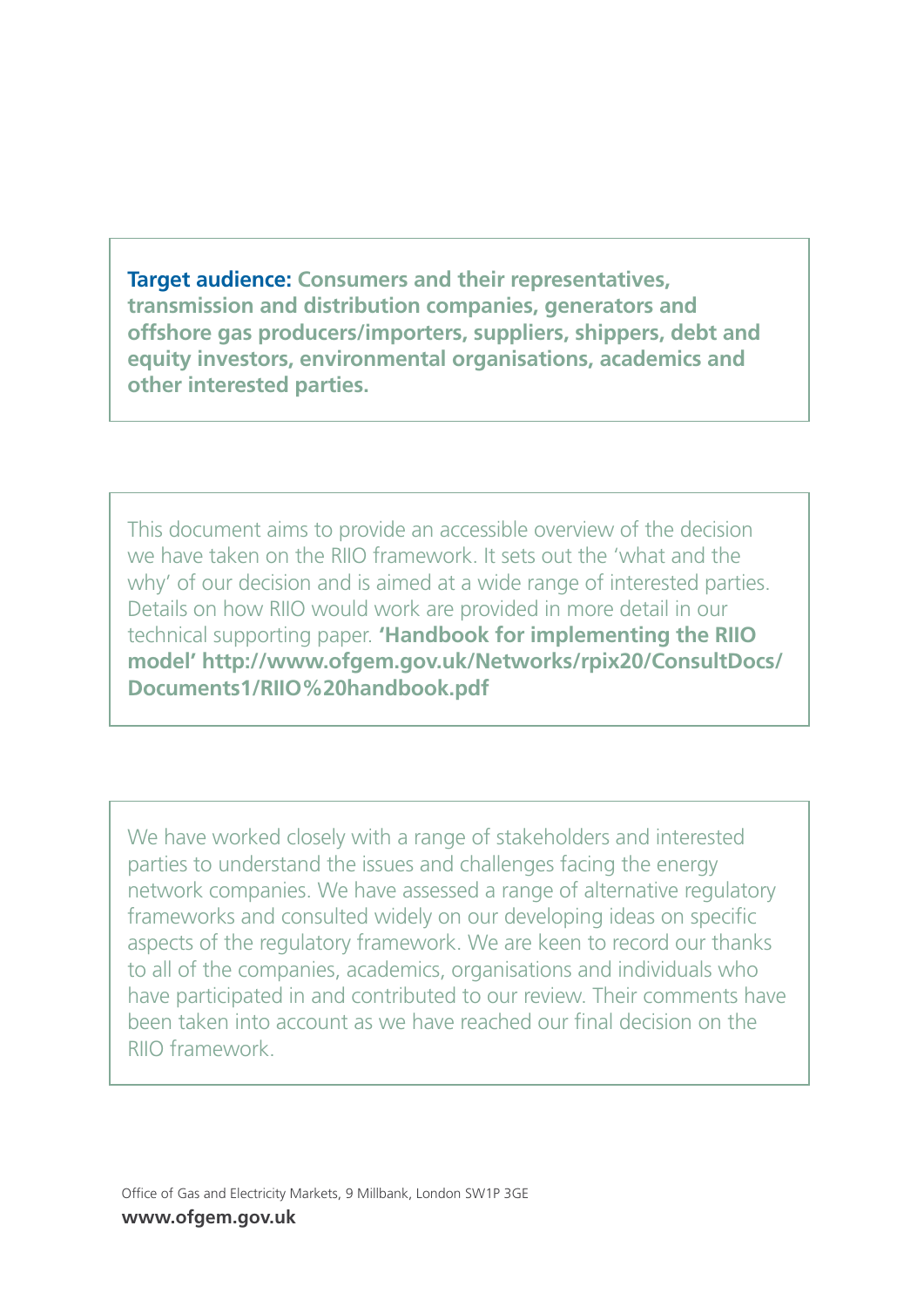#### **Regulating energy networks for the future:** RPI-X@20 Recommendations

**Overview: RPI-X@20 is Ofgem's detailed review of energy network regulation. We have looked at how best to regulate energy network companies to enable them to meet the challenges and opportunities of delivering the networks required for a sustainable, low carbon energy sector. There is considerable uncertainty about the best way to meet these challenges whilst delivering value for money for existing and future consumers.** 

**If Britain's energy network companies are to deliver the networks needed for a sustainable energy sector, the way we regulate them needs to change. In July 2010 we published our Recommendations consultation on a new regulatory framework, known as the RIIO model, which we would use to develop future price controls for electricity and gas transmission and distribution network companies. This document sets out our final decision on the RIIO model. In reaching its decision, the Gas and Electricity Markets Authority took into account the responses received to the Recommendations consultation.**

**The RIIO model will first be applied in the next transmission and gas distribution price control reviews (due to be implemented by April 2013) and in the sixth electricity distribution price control review.**

- **Contact:** Hannah Nixon, Partner, Transmission and RPI-X@20 **»**
- **Tel:** 020 7901 7165 **»**
- **Email:** RPI-X20@ofgem.gov.uk **»**
- **Team:** RPI-X@20 **»**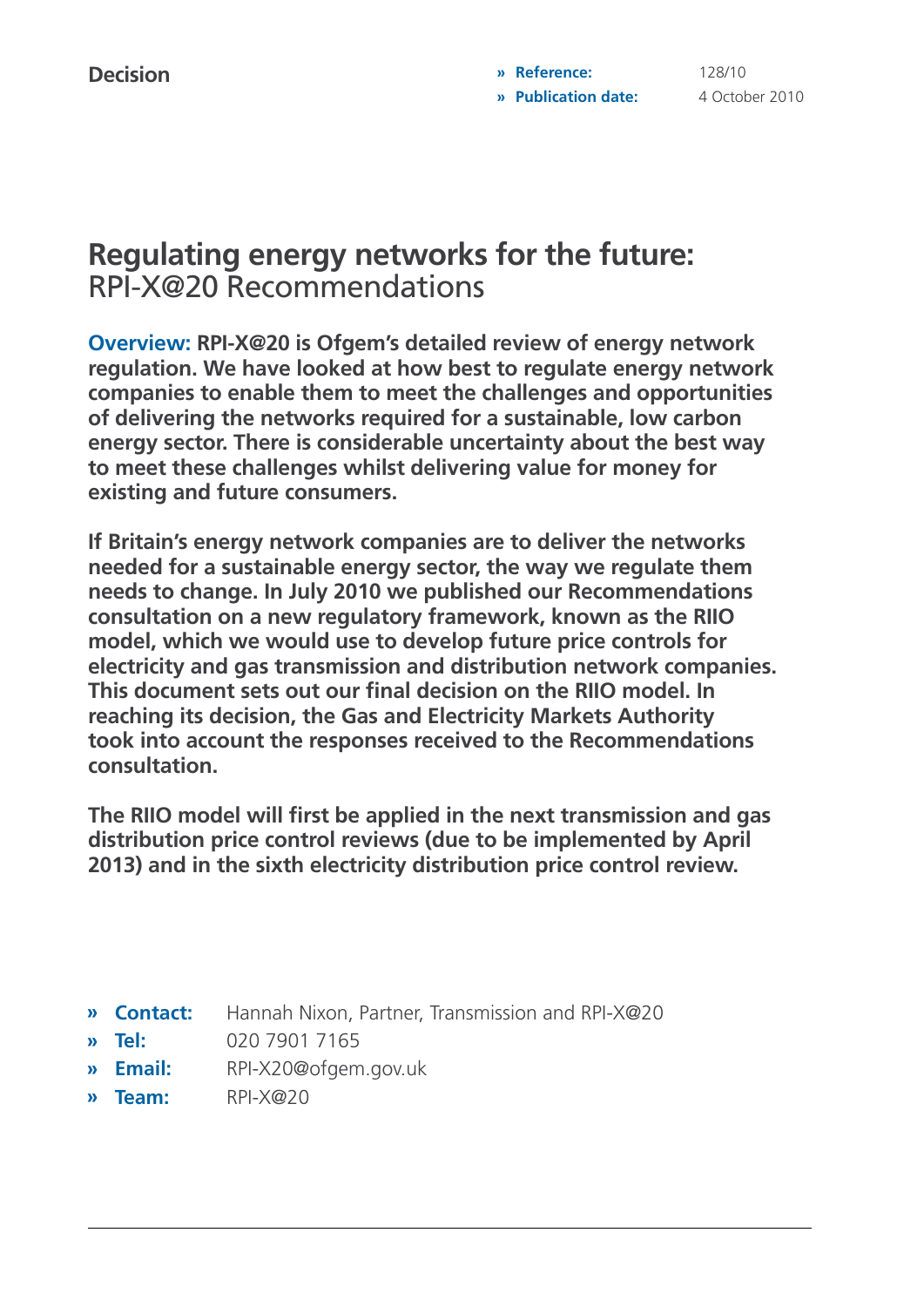## Associated documents

- **»** Handbook for implementing the RIIO model http://www.ofgem.gov.uk/Networks/rpix20/ConsultDocs/Documents1/RIIO%20handbook.pdf
- **»** A Guide to Price Control Modification References to the Competition Commission Licensee and Third Party Triggered References http://www.ofgem.gov.uk/Networks/rpix20/ConsultDocs/Documents1/final%20mod%20guidance.pdf
- **»** Regulating energy networks for the future: RPI-X@20 Recommendations http://www.ofgem.gov.uk/Networks/rpix20/ConsultDocs/Documents1/RPI-X@Recommendations.pdf
- **»** Regulating energy networks for the future: RPI-X@20 Recommendations Impact Assessment http://www.ofgem.gov.uk/Networks/rpix20/ConsultDocs/Documents1/Impact.pdf
- **»** Glossary http://www.ofgem.gov.uk/Networks/rpix20/ConsultDocs/Documents1/rec%20glossary.pdf
- **»** Emerging Thinking consultation (January 2010) http://www.ofgem.gov.uk/Pages/MoreInformation.aspx?docid=42&refer=NETWORKS/RPIX20/ CONSULTDOCS
- **»** Principles, Process and Issues consultation (February 2009) http://www.ofgem.gov.uk/Pages/MoreInformation.aspx?docid=76&refer=NETWORKS/RPIX20/ CONSULTDOCS
- **»** Alistair Buchanan speech: Is RPI-X still fit for purpose after 20 years? October 2008 http://www.ofgem.gov.uk/Pages/MoreInformation.aspx?docid=24&refer=NETWORKS/RPIX20/ **FACTSHEETS**
- **»** Alistair Buchanan speech: Ofgem's 'RPI at 20' project, March 2008 http://www.ofgem.gov.uk/Pages/MoreInformation.aspx?docid=23&refer=NETWORKS/RPIX20/ **FACTSHEETS**
- **»** Other working papers, consultant reports and submissions by network companies and other parties can be found on **the RPI-X@20 website:**  http://www.ofgem.gov.uk/Networks/rpix20/Pages/RPIX20.aspx
- **»** A full list of all the documents produced for the RPI-X@20 review can be found at: http://www.ofgem.gov.uk/Networks/rpix20/Stakeholder/Documents1/RPI-X@20%20full%20list%20 of%20paper.pdf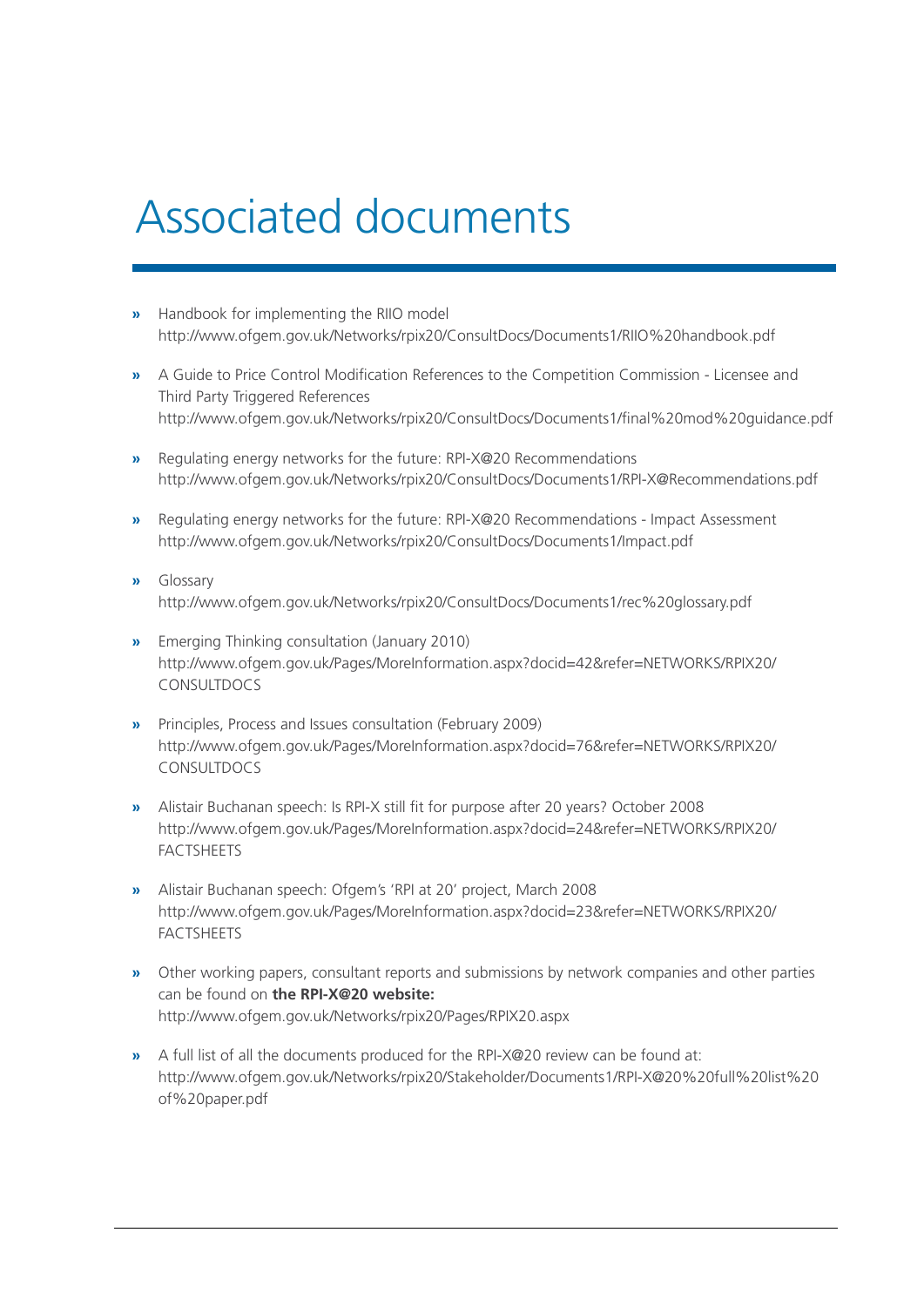### RPI-X@20 conclusions

In our July consultation document, we set out 12 recommendations on a potential new regulatory framework – Sustainable Network Regulation using the RIIO model1 . The Gas and Electricity Markets Authority (the Authority) considered these recommendations in light of the responses to the consultation2 . The key elements of the new regulatory framework reflecting the Authority's final decision are set out in Box 1 below. In finalising the RIIO model, we have made two amendments. All other recommendations are unchanged. The amendments are:

- **recommendation 6** has been amended to reflect our decision to retain the retail prices index (RPI) as the inflation index for the price control but to keep use of the consumer prices index (CPI) under review
- **recommendation 11** has been amended to provide clarity that we will take into consideration relevant equity as well as credit metrics in assessing financeability.

The precise way in which the RIIO model is implemented will depend on the challenges and circumstances faced by each regulated sector and will be determined as part of future price control reviews.

#### **Box 1: Components of the RIIO model**

- **1 Objective:** The overriding objective of the RIIO model is to encourage energy network companies to:
	- play a full role in the delivery of a sustainable energy sector
	- deliver long-term value for money network services for existing and future consumers.
- **2 Industry structure:** The framework will be implemented under the current industry structure. The Authority will keep under review the need to revisit the alignment of transmission and system operator incentives in gas and electricity, any formal electricity distribution system operator role, and other issues.
- **3 Enhanced engagement:** Stakeholders will be given greater opportunities to influence Ofgem and network company decision making.
- **4 Third party modification requests:** Alongside this decision document, we have published public guidance on how the Authority would respond to a request from a third party for the Authority to exercise its discretionary power to make a modification reference to the Competition Commission (CC) on the basis that our price control determination may operate against the public interest<sup>3</sup>. We will keep the role of the guidance under review, particularly in light of developments that take place as a result of the implementation of the EU third internal energy package.

<sup>&</sup>lt;sup>1</sup> See, 'Regulating energy networks for the future: RPI-X@20 Recommendations'

http://www.ofgem.gov.uk/Pages/MoreInformation.aspx?docid=81&refer=Networks/rpix20/ConsultDocs

<sup>2</sup> Responses to the 'Recommendations' document can be found at

http://www.ofgem.gov.uk/Pages/MoreInformation.aspx?docid=87&refer=NETWORKS/RPIX20/CONSULTDOCS

<sup>&</sup>lt;sup>3</sup> Consideration of the public interest is referenced in the relevant powers in the Gas Act 1986 and the Electricity Act 1989 and will inform whether the Authority makes a price control modification reference. A Guide to Price Control Modification References to the Competition Commission - Licensee and Third Party Triggered References, available from: http://www.ofgem.gov.uk/Networks/rpix20/ConsultDocs/Documents1/final%20mod%20guidance.pdf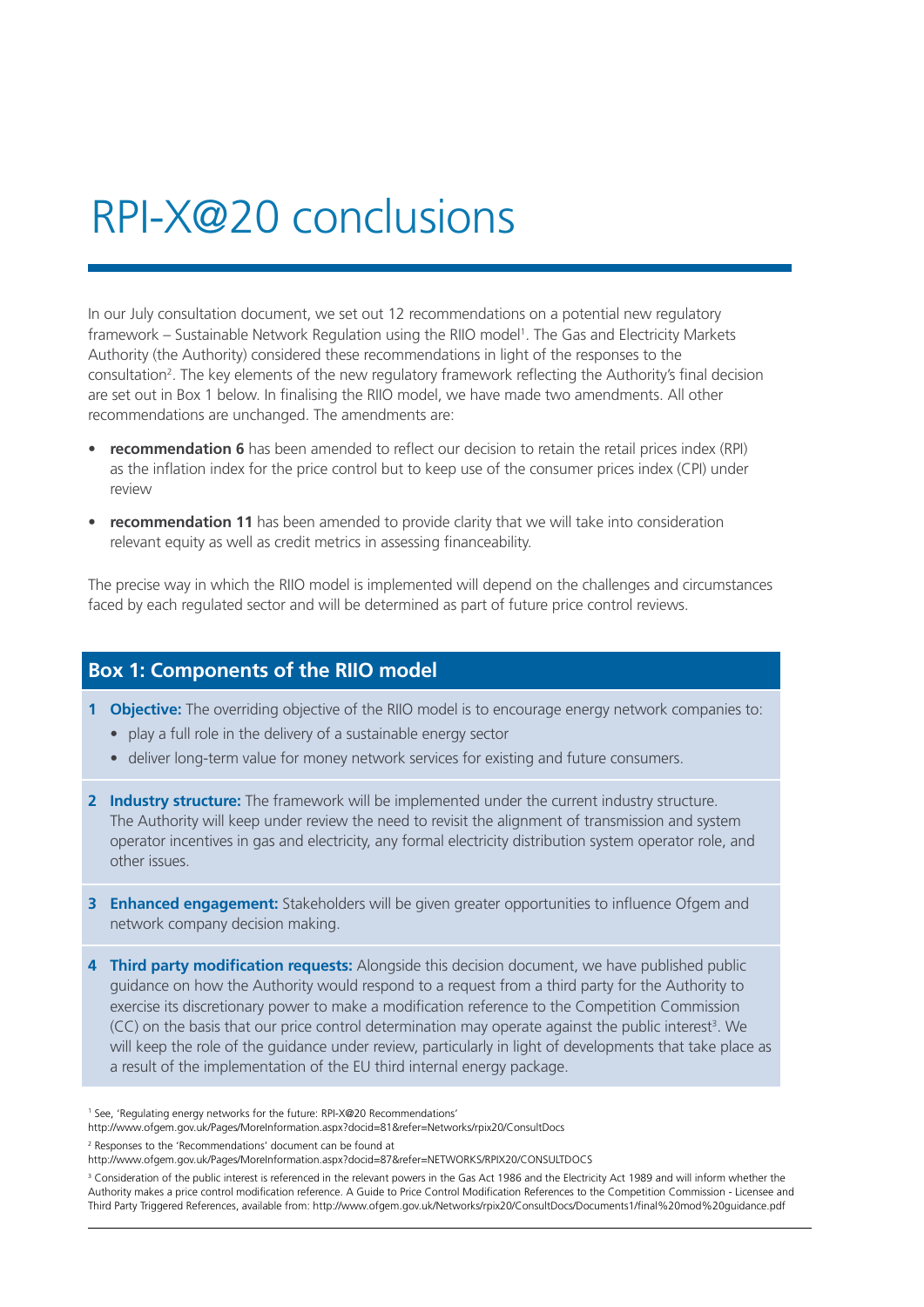### RPI-X@20 conclusions

- **5 Outputs led:** At the price control review we will set the outputs that network companies are expected to deliver to ensure safe and reliable services, non-discriminatory and timely connection and access terms, customer satisfaction, limited impact on the environment and delivery of social obligations.
- **6 Ex ante control:** We will set an upfront price control, incorporating a return on the regulatory asset value and inflation indexation. We will retain the retail prices index (RPI) as the inflation index for fifth transmission price control review (TPCR5) and the second gas distribution price control review (GDPCR2) but will keep the case for moving to consumer prices index (CPI) under review at future reviews.
- **7 Length of the price control:** The price control will be set for eight years, with provision for a midperiod review of the outputs that network companies are required to deliver. Uncertainty mechanisms will be implemented where this is consistent with the objectives of the framework and with ensuring network companies can raise required finance in a timely manner and at a reasonable cost to consumers. We will review the length of the control period at future price control reviews if needed.
- **8 Proportionate assessment:** We will adopt a transparent and proportionate approach to assessing the price control package, with the intensity and timescale of assessment reflecting the quality of an individual company's business plan and its record for efficient output delivery. Under this approach, we would be able to conclude the price control process early for some companies.
- **9 Option to give third parties a greater role in delivery:** The regulatory tool-kit will include the option to require a company to provide market testing evidence to support its business plan proposals. We will also have the option to involve third parties in delivery and ownership of large and separable projects, where this is expected to drive innovation, long-term value for money and/or more timely delivery.
- **10 Incentives:** There will be transparent rewards/penalties related to output delivery, including a backstop threat of using our existing powers for enforcement action and potential licence revocation for persistent non-delivery. There will be transparent, upfront, symmetric efficiency incentive rates for under- and overspend. Incentives will be calibrated to ensure they provide long-term value for money.
- **11 Principles for ensuring efficient delivery is financeable:** We will ensure that efficient delivery of outputs is financeable by committing to published principles for setting a weight average cost of capital (WACC)-based allowed return to reflect the cash flow risk of the business over the long term. Financeability will be assessed in the round, including a cross-check against relevant equity metrics and credit rating ratios. As now, network companies will be expected to manage their business, including capital structure, efficiently to ensure they are financeable.
- **12 Innovation stimulus package:** We will introduce a time-limited innovation stimulus for electricity and gas networks. These will be open to projects at any point in the innovation cycle and to both network companies and third parties for innovation related to delivering the networks required for a low carbon energy sector. The innovation stimulus package will include substantial prize funds to reward network companies and third parties that successfully implement new commercial and charging arrangements to help deliver a sustainable energy sector.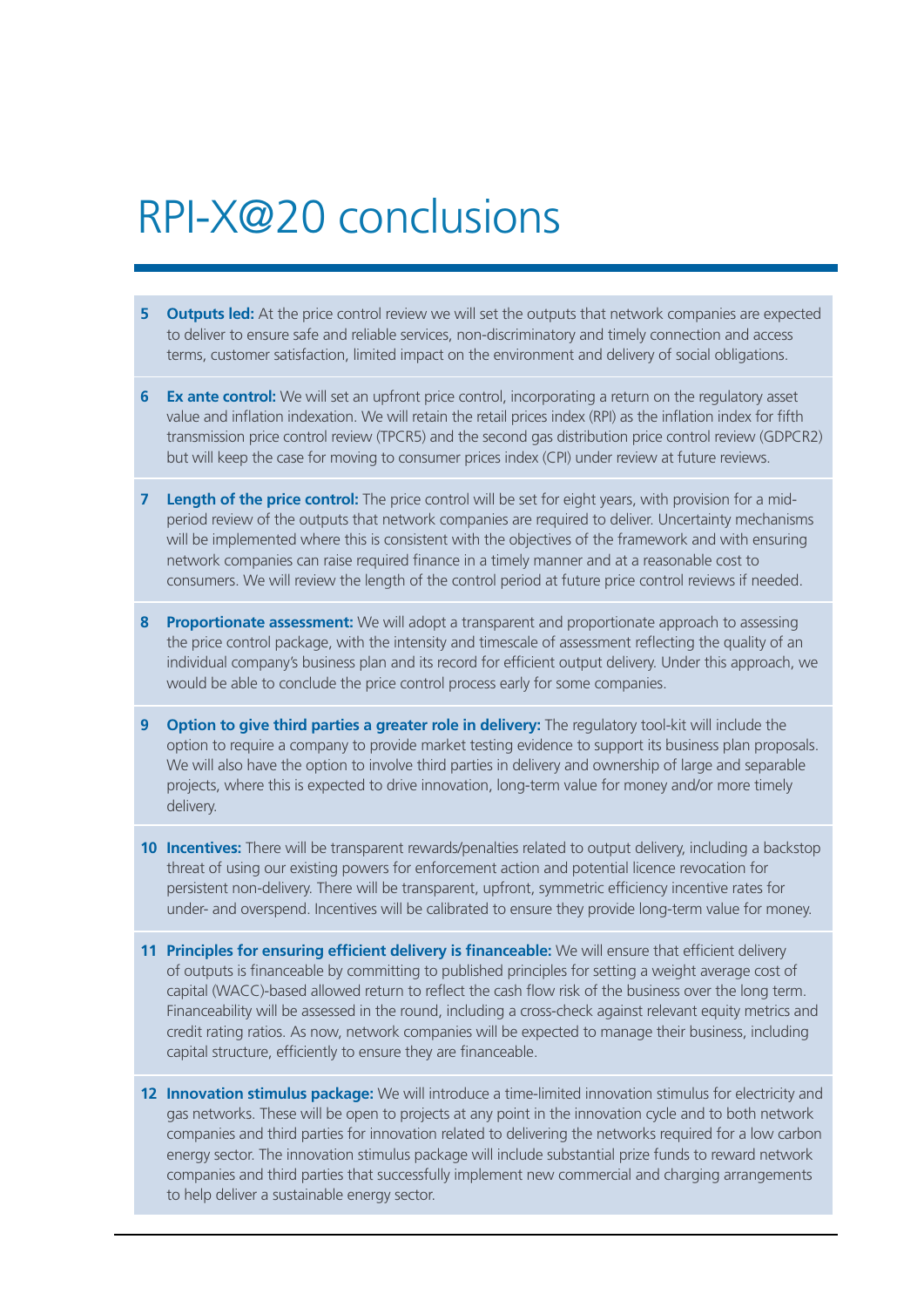# **Contents**

| <b>Executive Summary</b> |                                                                                                                         | $\overline{2}$                   |
|--------------------------|-------------------------------------------------------------------------------------------------------------------------|----------------------------------|
|                          | The regulatory framework needs to change                                                                                | $\overline{2}$                   |
|                          | RIIO will deliver<br>Implementing RIIO                                                                                  | $\overline{4}$<br>$\overline{4}$ |
| 1.                       | <b>Introduction</b>                                                                                                     | 5                                |
| 2.                       | Introducing the RIIO model                                                                                              | 7                                |
|                          | Changes in the energy sector                                                                                            | 9                                |
|                          | Changes in the energy networks                                                                                          | 10                               |
|                          | What do we want the future regulatory framework to deliver?<br>The RIIO model - the vision                              | 10<br>10                         |
|                          | Industry structure and implementation                                                                                   | 12                               |
|                          | Better regulation                                                                                                       | 13                               |
| 3.                       | Price control review process and the role of stakeholders                                                               | 14                               |
|                          | Price control review process                                                                                            | 16                               |
|                          | Role of stakeholders in the price control review<br>Third parties and Competition Commission references                 | 16<br>17                         |
|                          |                                                                                                                         |                                  |
| 4.                       | Determining what network companies need to deliver                                                                      | 19                               |
| 5.                       | An upfront price control                                                                                                | 24                               |
|                          | Inflation indexation                                                                                                    | 26                               |
|                          | Longer-term thinking and the length of the price control period                                                         | 26                               |
| 6.                       | Determining the revenue to be raised from consumers                                                                     | 29                               |
|                          | Well-justified business plans and proportionate assessment                                                              | 32                               |
|                          | Encouraging delivery of outputs and long-term value for money<br>Option of a greater role for third parties in delivery | 33<br>33                         |
|                          | Uncertainty mechanisms                                                                                                  | 35                               |
| 7.                       | <b>Ensuring efficient delivery is financeable</b>                                                                       | 36                               |
| 8.                       | <b>Innovation stimulus package</b>                                                                                      | 41                               |
| 9.                       | <b>Concluding remarks</b>                                                                                               | 44                               |
| <b>Appendices</b>        |                                                                                                                         |                                  |
|                          | Appendix 1 - The Authority's powers and duties                                                                          | 48                               |
|                          | Appendix 2 - Glossary                                                                                                   | 50                               |
|                          | Appendix 3 - Feedback Questionnaire                                                                                     | 51                               |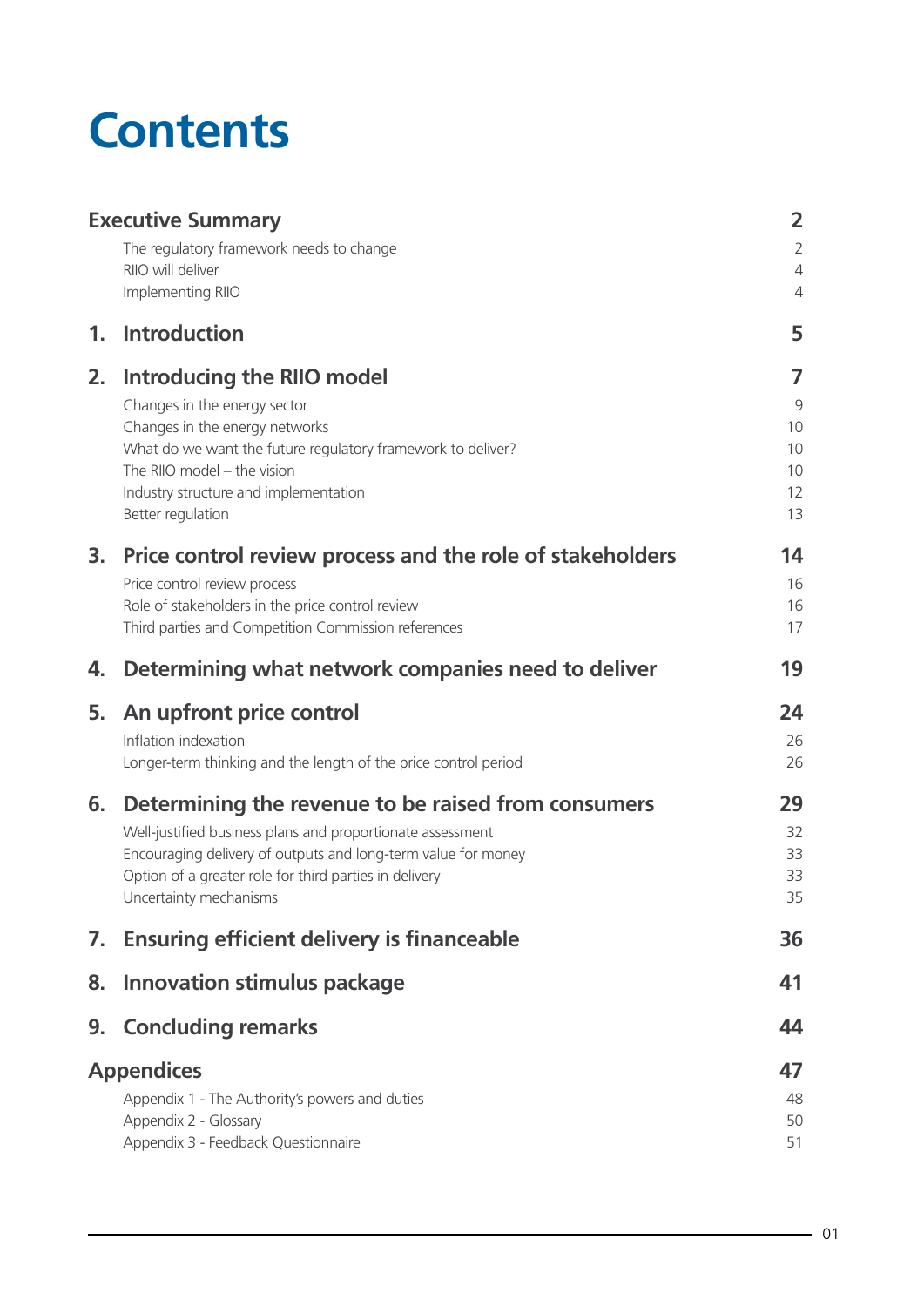### Executive Summary

Britain's gas and electricity industries are facing their greatest challenge since the construction of the national grid and the conversion to North Sea gas. The demands of moving to a low carbon economy and meeting our renewable targets whilst maintaining safe, secure and reliable energy supplies will lead to profound changes in the way Britain produces, uses and transports gas and electricity. This was set out in our Project Discovery publication which highlighted the need for potentially £200bn of investment<sup>4</sup>.

The network companies that transmit and distribute our energy have a vital role to play. They provide the physical link between energy producers and their domestic and business customers. They will need to invest an estimated £32bn by 2020 to deliver the networks required for the low carbon economy and to maintain secure, reliable supplies. This is a near doubling of the expenditure seen over the last twenty years and is 75 per cent of the existing RAV of £43bn.

The outlook is uncertain. How fast will change happen? Which technologies will prove the most effective in delivering low carbon energy? Network companies have a key role in developing the answers. One thing is clear. Business as usual is not an option. Networks will need to be smarter, integrating increasing local renewable and intermittent sources of gas and electricity production and encouraging customers to make their demand more flexible aided by the rollout of smart meters.

To play a full role, network companies will need to build closer links with all of their customers from large businesses to domestic. They will need to plan for the long term, anticipating and responding to changes in current and future demand. They will have to remain flexible, keeping their options open to reflect the uncertainty they face. They will need to innovate in the way they design, build, operate

and charge for their networks to deliver smarter networks and encourage customers to change their behaviour.

The scale of investment required means higher energy bills are almost certain. Network companies will have to show consumers that they are getting value for money over the longer term, setting out clearly what is being delivered and at what cost. Given the large amount of investment required in the sector going forward, we do not want to make it difficult for companies to raise the necessary finance. Indeed, we are committed to ensuring that efficient companies are financeable and that those that demonstrably deliver for consumers are remunerated appropriately.

#### **The regulatory framework needs to change**

The existing 'RPI-X' regulatory framework has served consumers well, delivering lower prices, better quality of service and more than £35bn in network investment since privatisation twenty years ago. But RPI-X was designed for a very different environment to the one we will face in the future. The regulatory framework needs to change to encourage network companies to deliver a sustainable energy sector and provide value for money.

The RPI-X@20 project has allowed us to explore thoroughly the role of network companies and the merits and drawbacks of the existing regulatory framework. We have examined a range of approaches, including what happens in other industries and countries.

4 'Project Discovery - Options for delivering secure and sustainable energy supplies', at: http://www.ofgem.gov.uk/Pages/MoreInformation.aspx?docid=73&refer=markets/whlmkts/discovery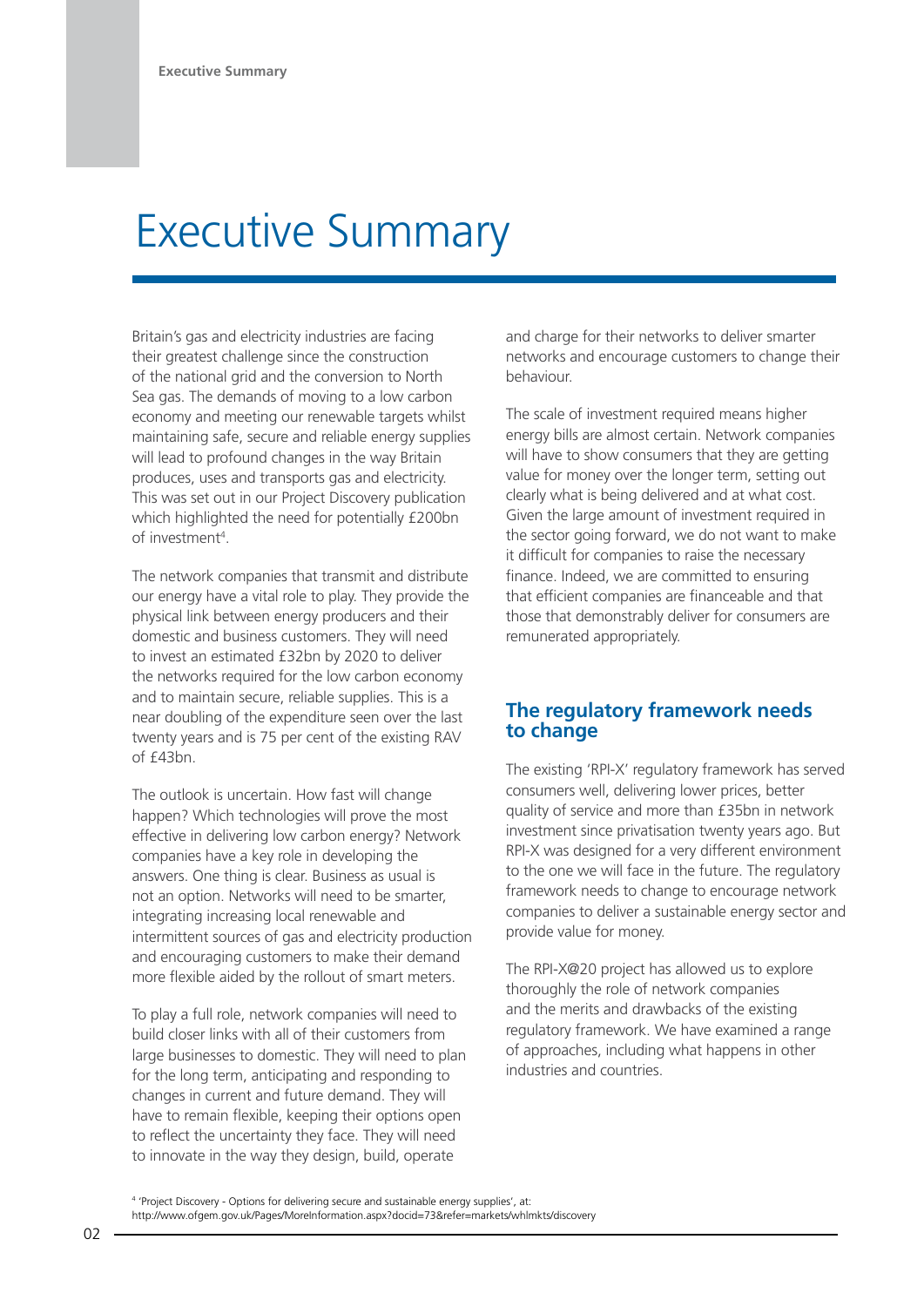We have developed our thinking in consultation with a wide range of stakeholders and interested parties, including network companies, government, investors, consumer groups and our Consumer First panel, users of the networks and their representatives, environmental organisations and academics. We have engaged effectively using a range of tools including workshops, small discussion groups, seminars, working groups, a working paper series, an active web forum, consultation

documents and numerous bilateral meetings. We have welcomed and taken account of the ideas and feedback that we have received.

This document sets out a new regulatory framework: Sustainable Network Regulation using the RIIO model – **R**evenue set to deliver strong **I**ncentives, **I**nnovation and **O**utputs. The components are illustrated in Figure 1.



The RIIO model covers all four network sectors – gas distribution and transmission, and electricity distribution and transmission – and is designed specifically to drive the smarter networks needed for secure and low carbon energy supplies. Indeed it puts sustainability alongside consumers at the heart of what network companies do.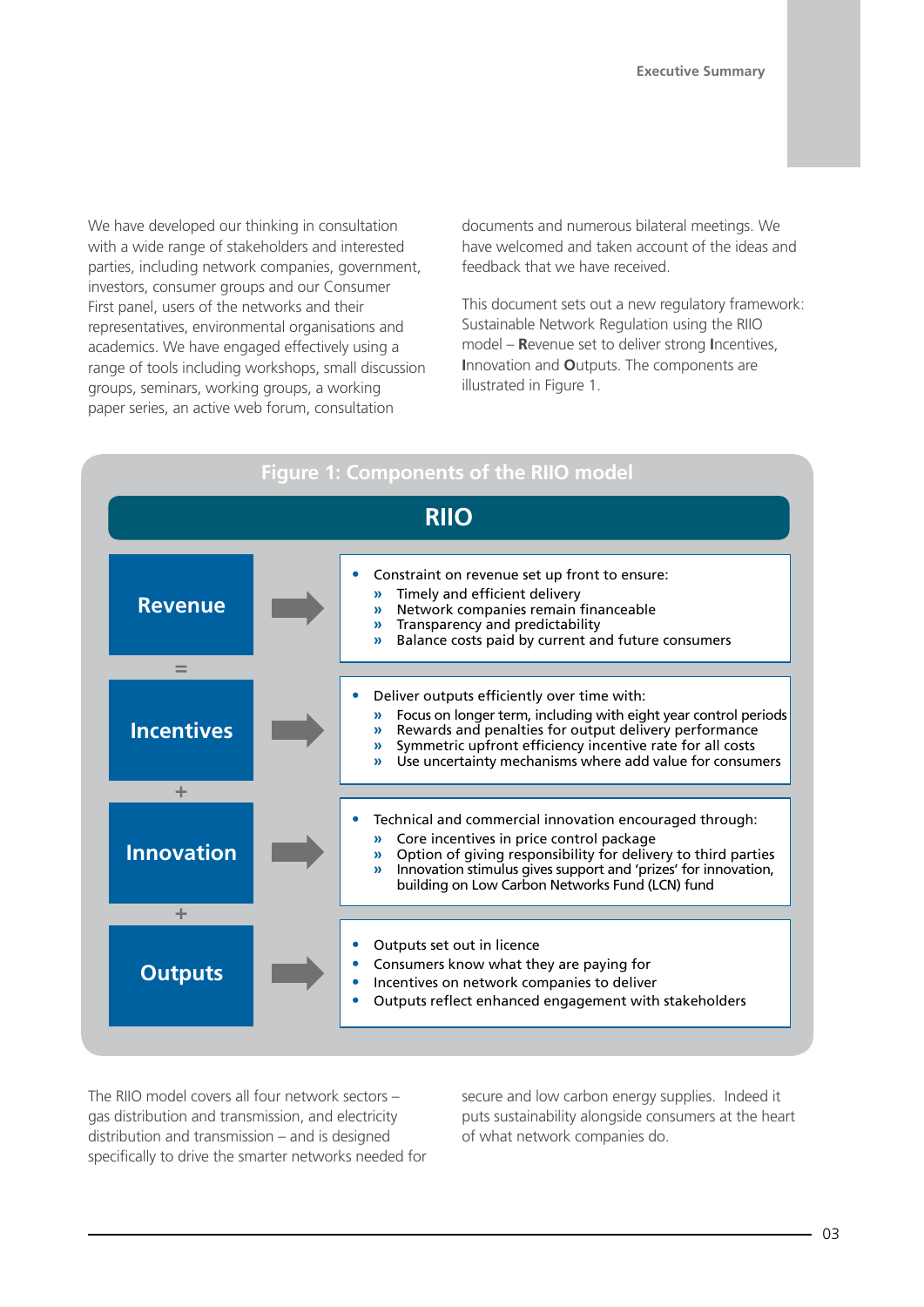#### **RIIO will deliver**

The RIIO model builds on the existing RPI-X regulatory framework, retaining some aspects, evolving others and adding new dimensions where required.

It follows better regulation principles, being more transparent, more accountable, more accessible and more proportionate. We, network companies and stakeholders will focus our attention where it is most needed to ensure value for money for today's consumers and future consumers. Regulatory reviews will be less frequent with a longer price control period. Our focus on outputs, rather than inputs, will encourage and deliver more effective engagement with, and focus on, the needs of existing and future consumers.

We are committing to a price control framework that encourages network companies to deliver in response to commercial incentives with the potential to earn higher returns and face less intensive regulatory scrutiny if they innovate and outperform in delivering a safe, secure and low carbon energy sector and value for money. Companies that do not deliver will see lower returns and more intensive regulatory scrutiny. They may also face a risk of enforcement action and potential licence revocation.

The Authority remains the decision maker on all aspects of the regulatory settlements for the energy network companies and, in particular, will continue to balance the interests of existing and future consumers.

But we recognise that making these decisions is becoming increasingly difficult. To maintain the legitimacy and accountability of our decisions, we need to understand fully the needs of stakeholders, allowing them to play a greater role in the decision making debate and, if they are unhappy with the outcome, making clear how they could challenge our price control decisions. Alongside this document, we have published guidance on how we would treat third parties' concerns about our final proposals, including how we would decide whether to modify the proposals and whether to refer the matter to the Competition Commission.

RIIO is a comprehensive regulatory framework aimed at delivering real benefits for consumers – timely delivery of a sustainable energy sector at a lower cost to consumers than would be the case under the existing regimes. To deliver, network companies will need to change, bringing new ways of delivering into existing organisations. We need to encourage the change by providing commitment to allow companies that 'step-up' to be rewarded and by encouraging other stakeholders to join us in encouraging network companies to play a full role.

#### **Implementing RIIO**

Given the large amount of investment required in the sector going forward, we do not want to make it difficult for companies to raise the necessary finance. Indeed, our approach to financeability under the RIIO model is designed to help them. Providing greater transparency and predictability about the way we approach each element of financeability should provide comfort to investors and make the sector more attractive to both equity and debt investors.

RIIO will first be used for the next transmission (TPCR5) and gas distribution (GDPCR2) price control reviews, which are due to be implemented from April 2013, and then for the sixth electricity distribution price control review (DPCR6, from April 2015). Where the implementation of any aspect of RIIO in a single step, and in particular our financeability principles, would create financeability concerns for an efficient network company, we will put in place transition arrangements to ensure financeability. Transition arrangements include the possibility of a glide path (over one price control period). Any increase in cash flow risk will be remunerated appropriately through the allowed return.

We recognise that there are a number of detailed implementation issues that need to be resolved as part of the price control review processes. We will continue to engage with stakeholders as we take these issues forward.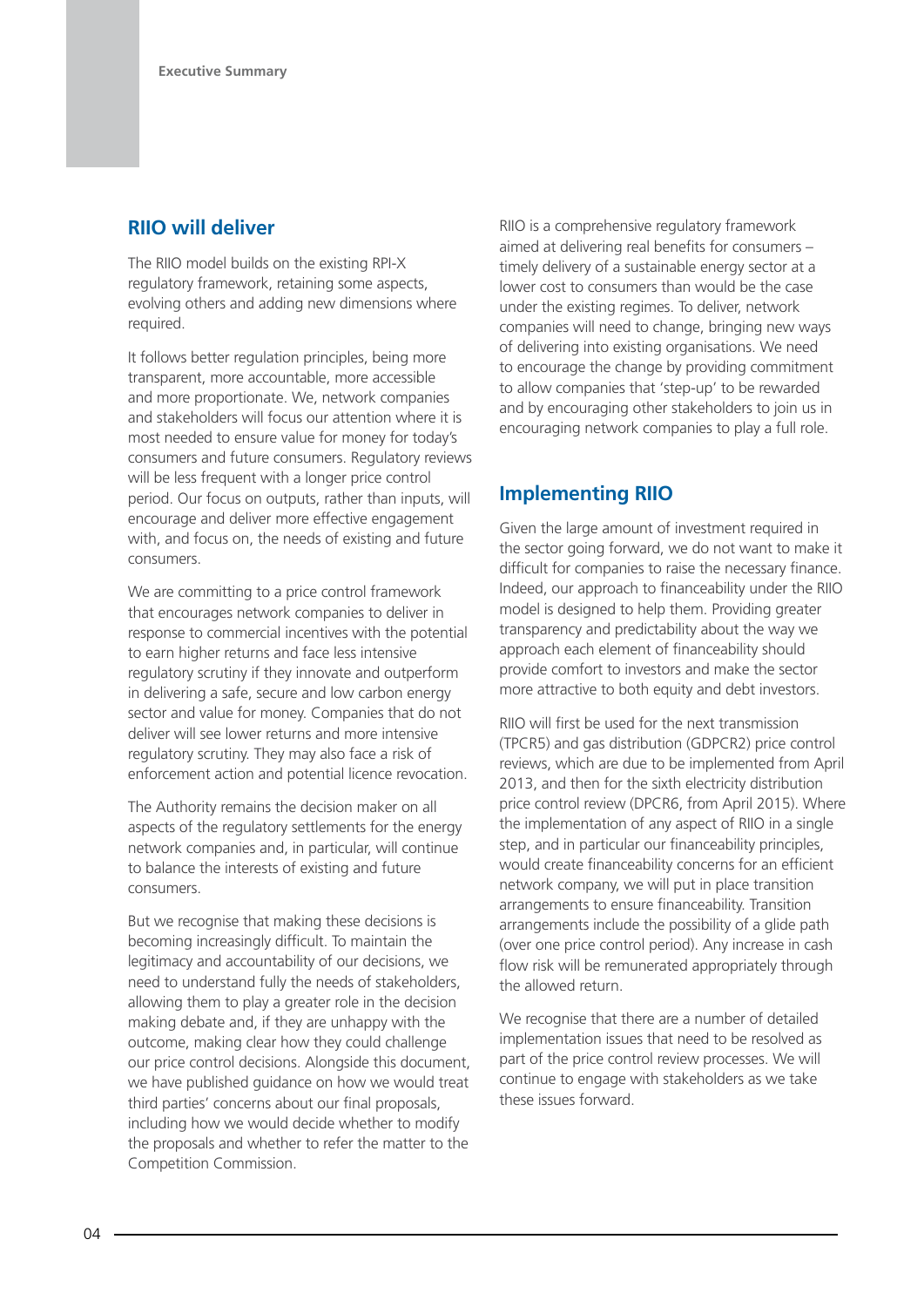

### **Chapter 1** Introduction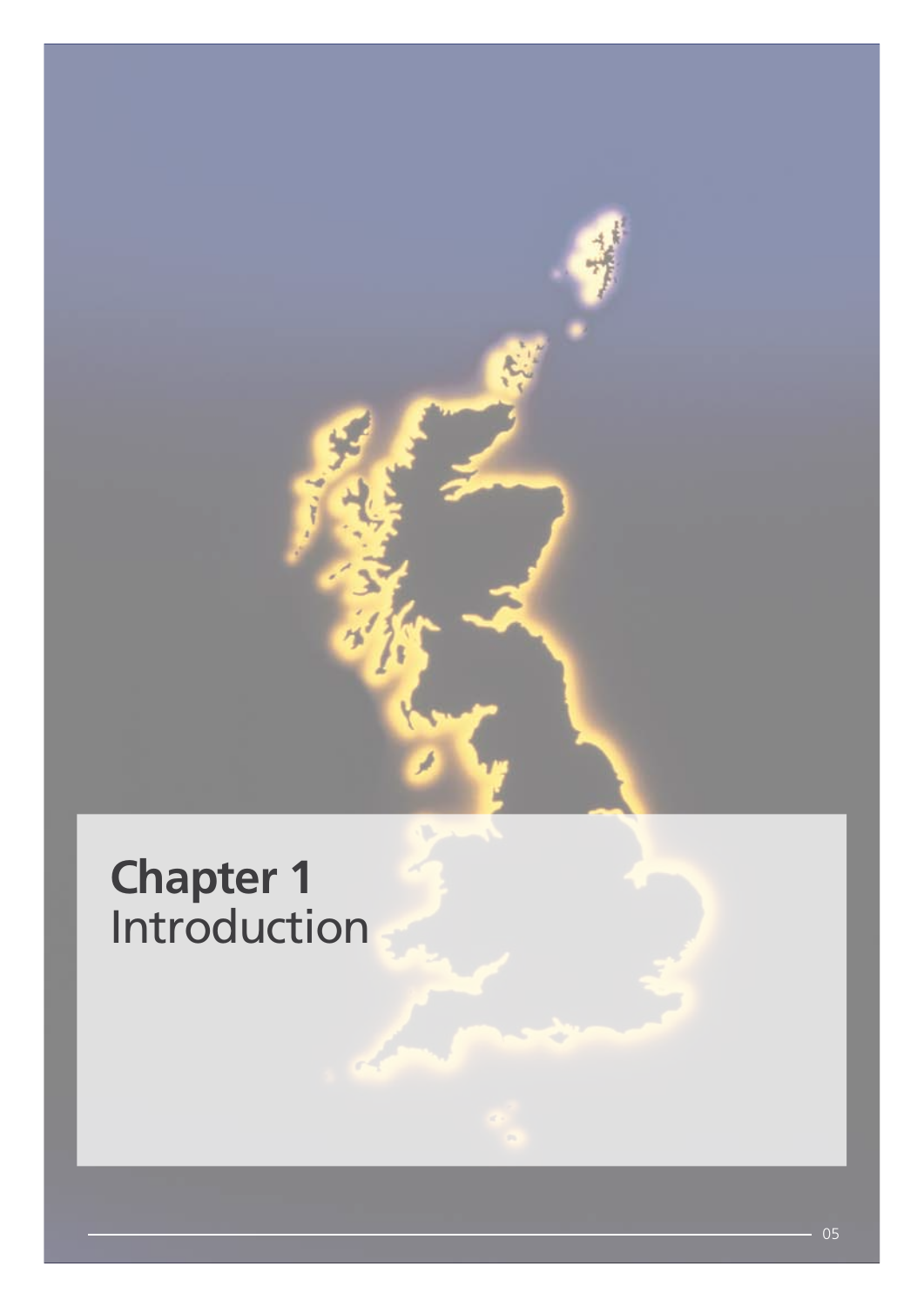### Introduction

- **1.1** RPI-X@20 is our comprehensive review of how we regulate Britain's energy networks<sup>5</sup>. We have looked ahead, on behalf of consumers, to ensure that we have a regulatory framework capable of meeting current and future challenges.
- **1.2** In July 2010 we consulted on a set of 12 recommendations for a new regulatory framework, known as the RIIO model. These recommendations are set out in the section above on RPI-X@20 conclusions. Following receipt and consideration of responses to the consultation as well as discussions with investors, network companies, consumer groups, government and other stakeholders, the Authority has taken its final decision on RIIO. **This paper sets out the Authority's decision to implement Sustainable Network Regulation using the RIIO model for future price controls. RIIO is designed to promote smarter gas and electricity networks for a low carbon future.**
- **1.3** Much of the substance of this document, and the accompanying handbook, is unchanged from our July Recommendations documents. The structure purposely mirrors that of the July documents. However, both this document and the handbook have been updated to reflect that they comprise the Authority's decision on the RIIO model, to incorporate summary feedback on our recommendations and our consideration of this, and to clarify our recommendations in some areas.
- **1.4** Responses to the Recommendations consultation were generally supportive of the principles underpinning the RIIO model, with the majority of outstanding concerns related to issues that will be resolved during implementation of the

framework. However, following consideration of feedback on the Recommendations consultation, we have made two amendments to the RIIO model. These are:

- to confirm that we intend to retain the RPI as the inflation index within the price control for the next transmission and gas distribution price controls, but will keep the appropriate index under review for future reviews in the event that a mature market for CPI-indexed bonds develops
- to clarify that we will take into consideration relevant equity, as well as credit, metrics in assessing financeability.
- **1.5** The framework will first be applied at the next transmission and gas distribution price control reviews (to be implemented in April 2013) and then in the sixth electricity distribution price control review (DPCR6, from April 2015). We will continue to consider a number of points of detail raised in the responses that are relevant for the forthcoming price control reviews. We will also consider implications of changes in the price control framework for independent network operators when we review their regulatory framework. When implementing the framework at price control reviews, we will ensure it is consistent with prevailing domestic and European legislation, particularly the EU third internal energy package<sup>6</sup>.
- **1.6** This document aims to provide an accessible overview of our final decision on the RIIO model and is aimed at a wide range of interested parties. We provide further details on how we envisage the regulatory framework will work in a more technical, detailed handbook on the RIIO model<sup>7</sup>.

<sup>5</sup> We have looked at how to set price controls for the monopoly energy network companies (distribution network operators, gas distribution networks and transmission operators). We did not consider other aspects of how we regulate energy network services, including gas capacity auctions, gas entry and exit arrangements, electricity transmission access arrangements and system operator incentives.

<sup>6</sup> The Department of Energy and Climate Change (DECC) is leading on the implementation of the Third Package in GB, which must in most part be implemented by 3 March 2011.

<sup>7</sup> 'Handbook for implementing the RIIO model', available from:

http://www.ofgem.gov.uk/Networks/rpix20/ConsultDocs/Documents1/RIIO%20handbook.pdf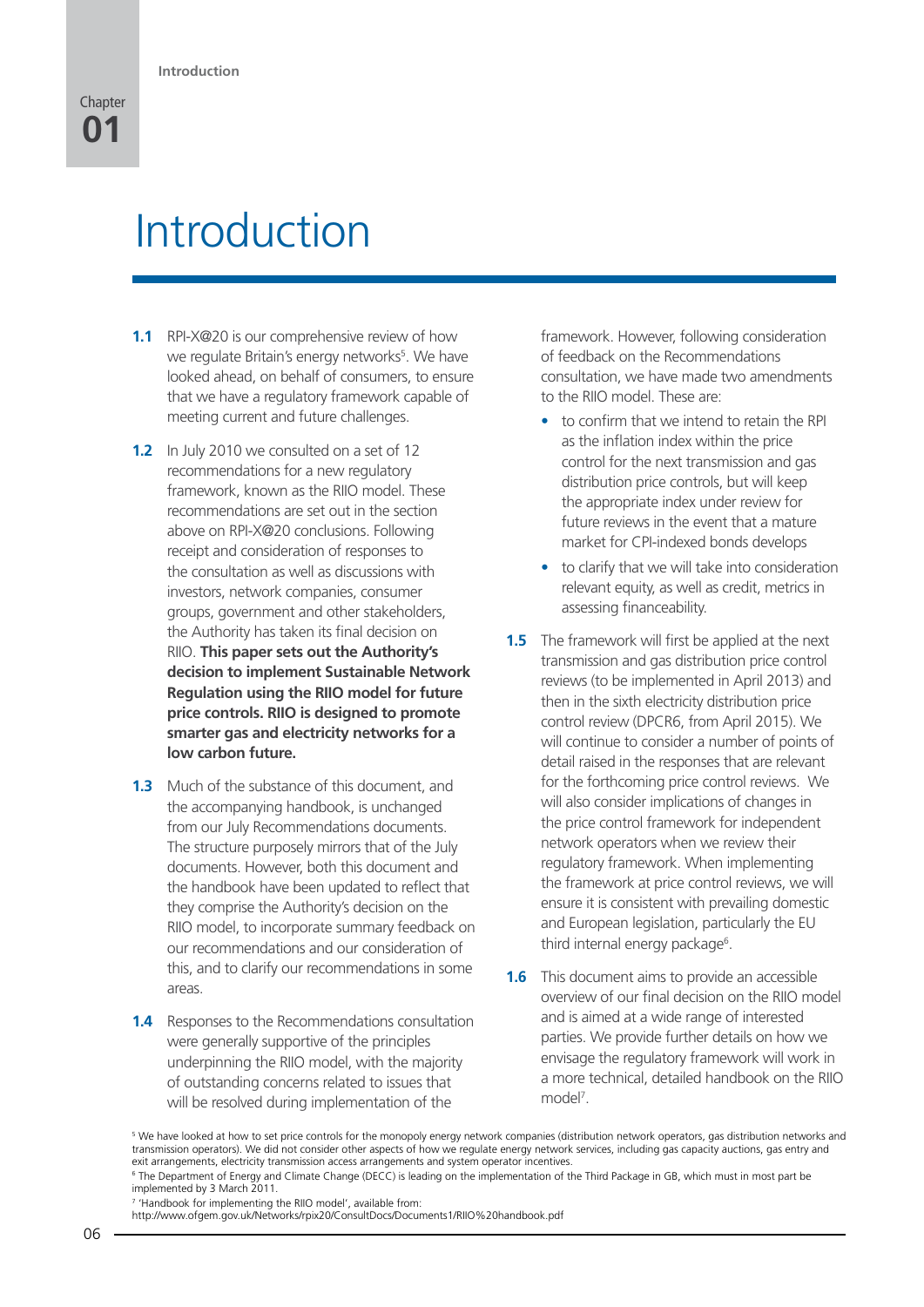### **Chapter 2** Introducing the RIIO model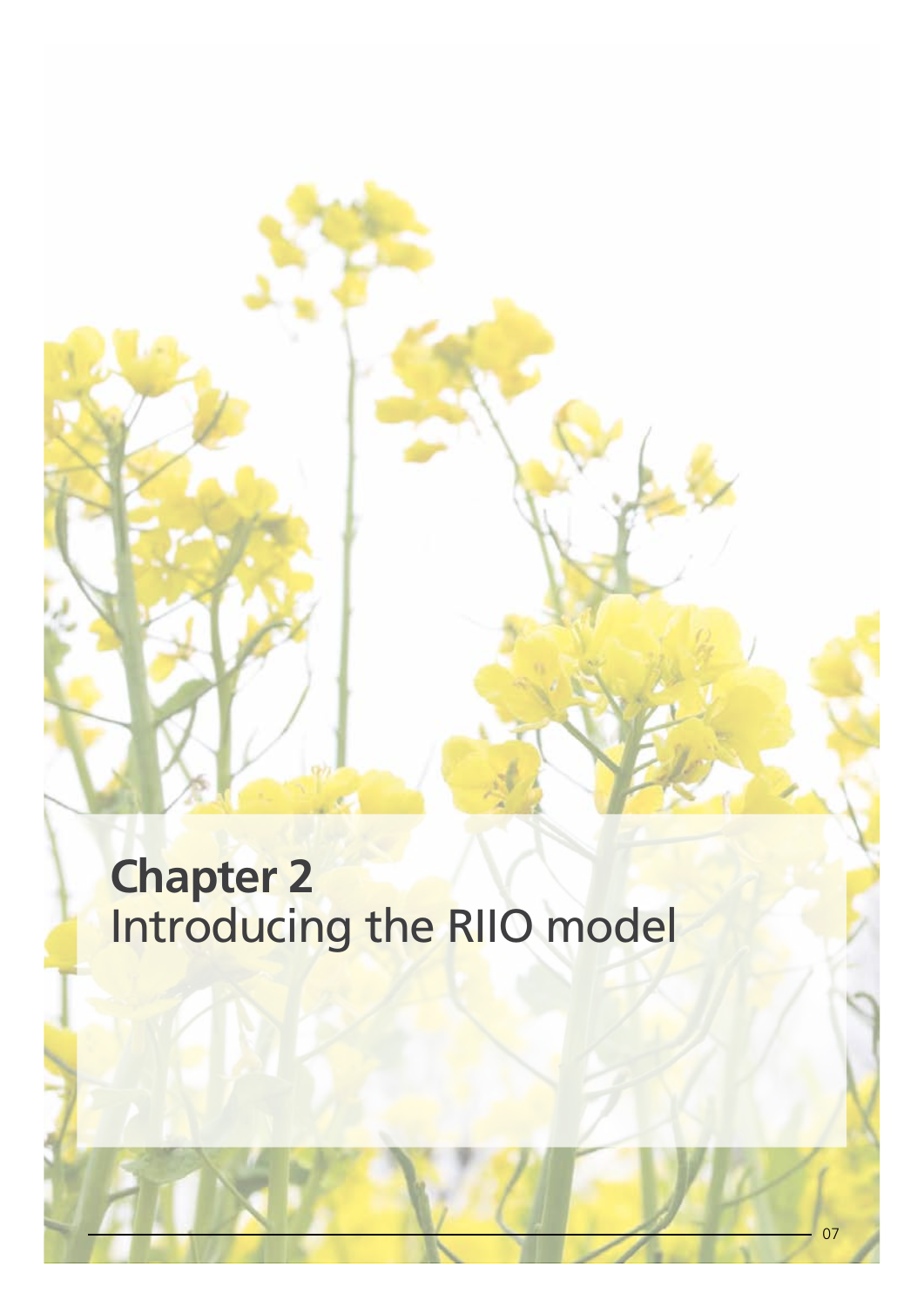#### **Chapter 2 summary**

We explain how energy network companies may need to change to deliver the networks needed for a sustainable energy sector. We provide an overview of the form that the RIIO model will take, confirm its objectives and discuss interactions between its implementation and the wider industry structure.

### **Conclusions in chapter 2**

- **1 Objective:** The overriding objective of energy network regulation is to encourage energy network companies to:
	- **»** play a full role in the delivery of a sustainable energy sector
	- **»** deliver long-term value for money network services for existing and future consumers.
- **2 Industry structure:** The framework will be implemented under the current industry structure. GEMA will keep under review the need to revisit the alignment of transmission and system operator incentives in gas and electricity, any formal electricity distribution system operator role, and other issues.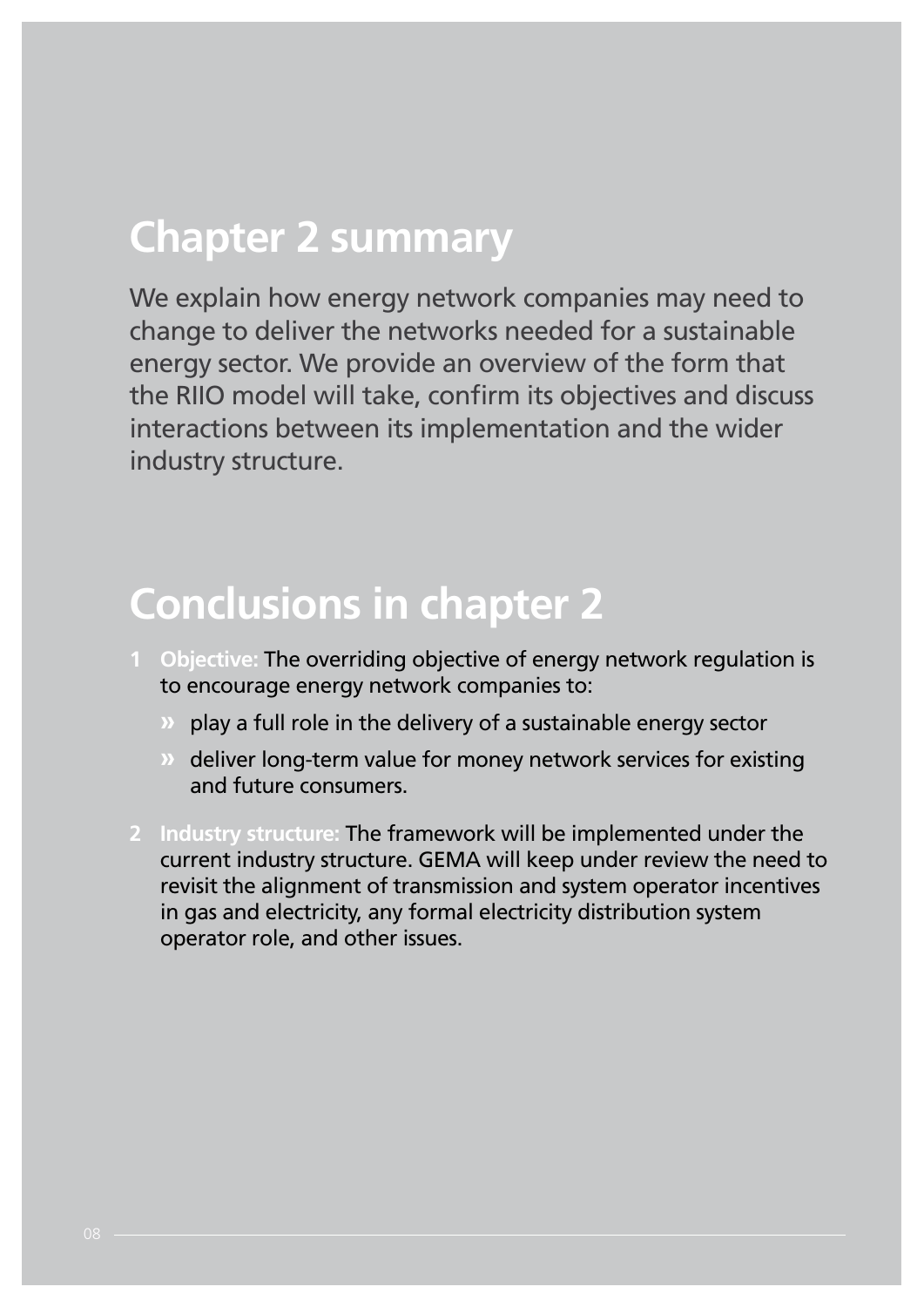# Introducing the RIIO model

- **2.1** Energy networks provide the physical link between suppliers of gas and electricity and domestic and business consumers. They are owned and operated by privately owned companies who enjoy territorial monopolies.
- **2.2** As such, they are subject to regulation by Ofgem, with their duties and obligations set out in licence conditions and legislation. This includes the duty to ensure that they develop and maintain an efficient, co-ordinated and economical system to those who wish to connect energy onto the network (generators in electricity, shippers in gas, independent network operators and interconnectors) and those that wish to take energy from the network (business and domestic consumers – with retail contracts with supply businesses – and interconnectors). To do this they must

understand and anticipate the changing needs of consumers of network services, and respond appropriately.

#### **Changes in the energy sector**

**2.3** The energy sector is in a period of significant change. As shown in Figure 2, the changes are primarily driven by the need to deliver a low carbon economy - with a target of 80 per cent reduction in greenhouse gas emissions by 2050 and decarbonised electricity generation by 2030 – while maintaining security of supply. The drivers of change will continue to evolve. Network companies and the regulatory framework will need to adapt accordingly.

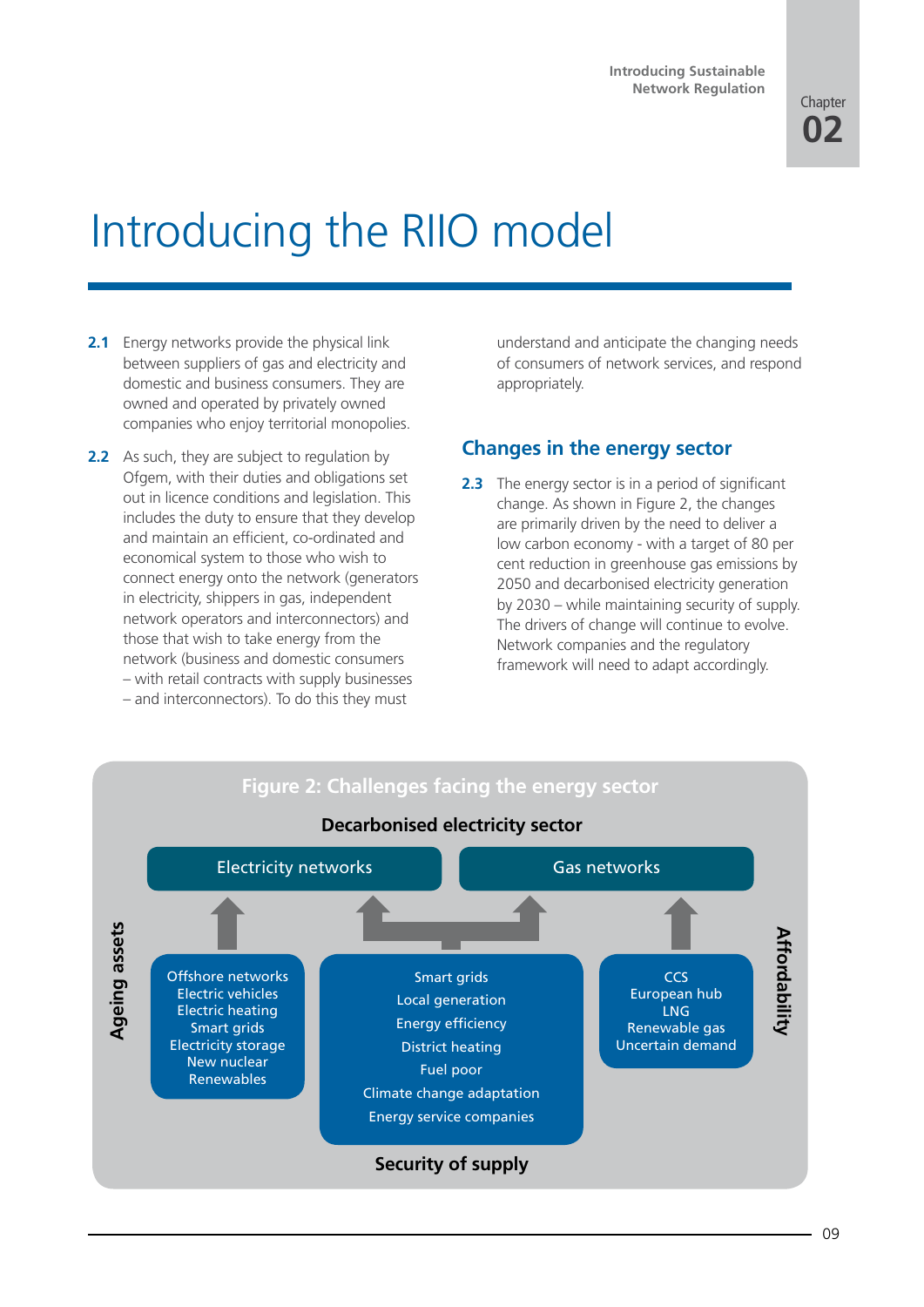#### **Changes in the energy networks**

- **2.4** These changes in the energy sector are expected to alter the nature, scale and location of demand for gas and electricity network services. Network companies also need to make changes because of their own ageing assets. As we discussed in July, there is significant uncertainty about what the networks need to do to meet these challenges and opportunities. But they are likely to need to:
	- understand better the new and changing needs of existing and future consumers
	- invest in new capital assets and new operating solutions
	- undertake more innovation, both technological and commercial
	- focus on what is needed for the long term given the time horizons associated with the sustainable energy sector (e.g. the 2050 targets)
	- continue to look for lower cost ways of delivering economic and efficient network services
	- consider alternative delivery options given uncertainty about how best to deliver
	- develop new commercial relationships with users of the network and end consumers, to enable them to meet the challenges together.
- **2.5** Energy networks are vital to the delivery of the sustainable energy sector. We think it is important that they are rewarded where they take a leading role.
- **2.6** As we have discussed throughout RPI-X@20, the existing regulatory framework has delivered well for consumers but it was designed for a different era. We do not think it would sufficiently encourage or reward

network companies to take a leading role in meeting the challenges. It is important that the framework used to regulate network companies changes to encourage network companies to take on a full role.

#### **What do we want the future regulatory framework to deliver?**

- **2.7** The overriding objective of the RIIO model is to encourage energy network companies to:
	- play a full role in the delivery of a sustainable energy sector
	- deliver long-term<sup>8</sup> value for money network services for existing and future consumers.
- **2.8** These objectives need to be at the forefront of decision-making and we will consider, on an ongoing basis, whether and how they may need to change (e.g. if Ofgem's duties change). Written responses to the Recommendations consultation signalled widespread support for the regulatory framework to be designed and implemented to deliver these objectives.

#### **The RIIO model – the vision**

**2.9** The new regulatory framework is based on the **RIIO model** – with **R**evenue set to deliver strong **I**ncentives, **I**nnovation and **O**utputs. The components of the RIIO model are outlined in Figure 1 above. RIIO is designed to drive smarter and more sustainable networks to deliver a secure and low carbon energy sector and long-term value for money for consumers. Figure 3 sets out the key elements of the RIIO model that will help to achieve this.

<sup>8</sup> 'Long-term' could mean different things in different sectors; the relevant time scale will depend on the specific decisions being made. We would expect the length of time relevant for delivering value for money to be influenced by government targets for 2020, 2030 and 2050 and by the long-life of network assets (e.g. 30 to 40 years). It would also be influenced by the expected time over which new technologies and new ways of delivering would be expected to have an impact on costs (e.g. 10 to 15 years).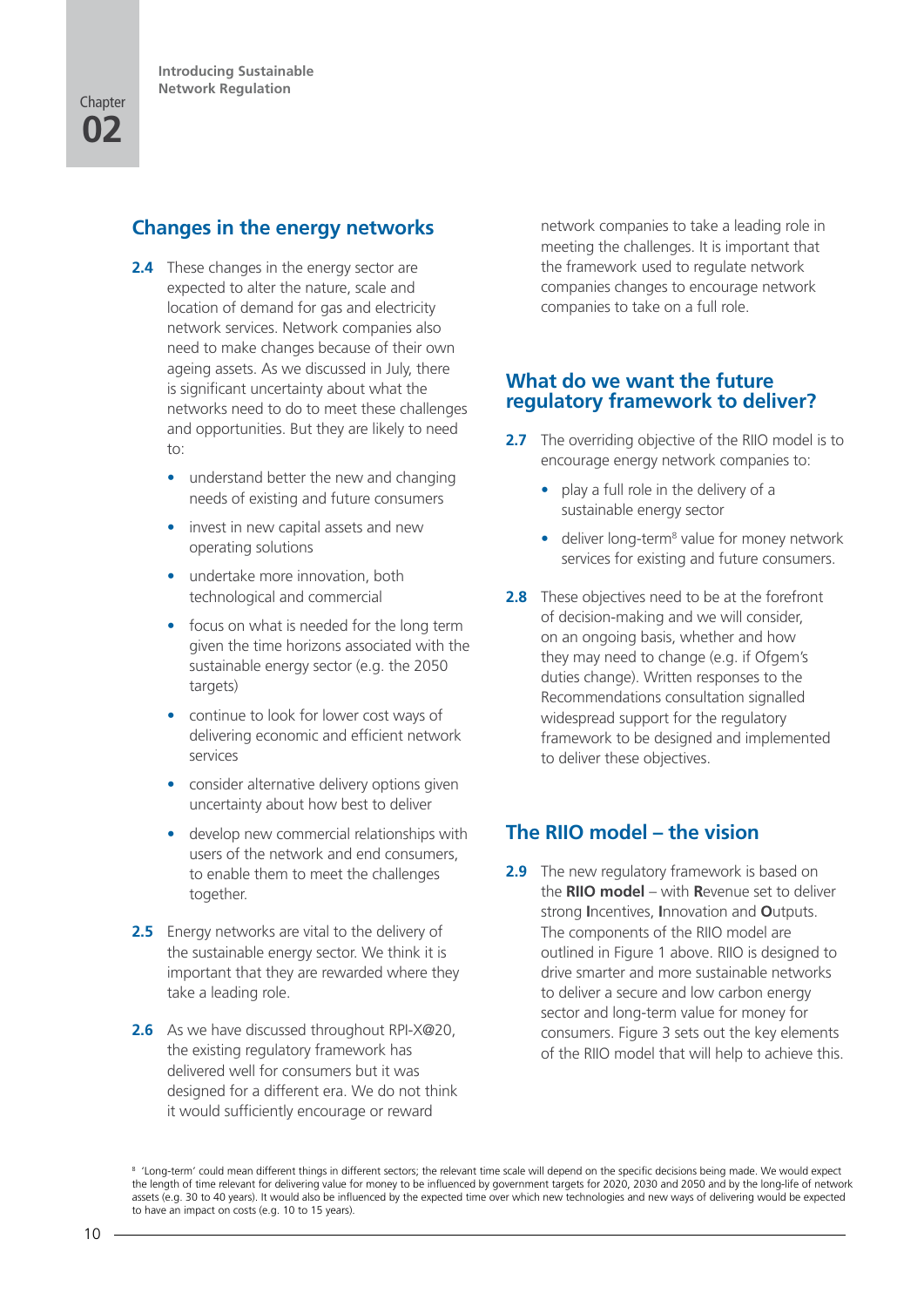#### **Figure 3: Components of Sustainable Network Regulation**



- **2.10** The RIIO model will require the development of a transparent compact, with network companies setting out what they are expected to deliver and Ofgem providing clear financial incentives for them to deliver long-term value for money for existing and future consumers. Under RIIO, network companies, backed up by effective engagement with stakeholders and incentives, will work out how best to deliver. Companies that rise to the challenge and deliver for consumers will be rewarded, in terms of financial returns and a lighter touch regulatory approach that frees up management time to focus on running the networks.
- **2.11** Those that do not will see real and material downside, including below average returns and greater regulatory scrutiny. They may also face a risk of enforcement action and potential licence revocation.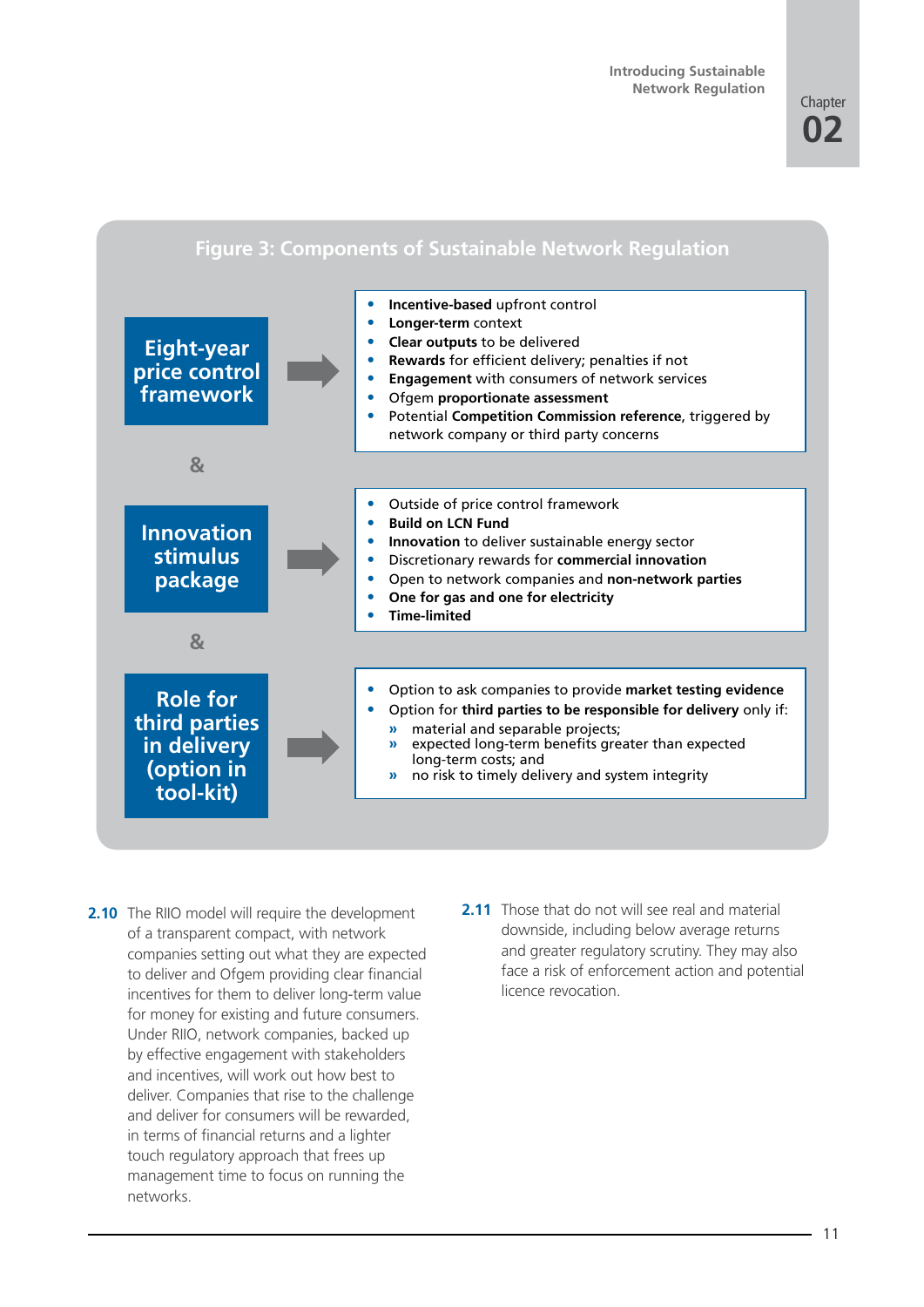#### **02 Chapter**

- **2.12** We are committing to the transparent principles underpinning the RIIO model, including strong incentives to deliver efficiently and clear principles on how we will ensure network companies that deliver efficiently can raise required financing at a reasonable cost to consumers. We will not micro-manage how networks make decisions, how they deliver or how they finance themselves. However, we will take action on behalf of existing and future consumers, where network companies fail to meet the challenges.
- **2.13** The RIIO framework will apply across each of the four gas and electricity networks, although the way it is implemented may vary depending on the context and specific issues arising at price control reviews.
- **2.14** RIIO is a transparent, proportionate upfront price control framework that sets out:
	- what outputs network companies need to deliver, reflecting views of stakeholders, the need to facilitate competition in supply (including potential competition in energy services) and statutory requirements on network companies and the Authority
	- an upper limit on the revenue network companies are allowed to raise from consumers over an eight-year period to deliver these outputs efficiently
	- clear principles on how the allowed return will be set and on how we will balance the revenue raised from existing and future consumers to ensure that efficient network companies are able to raise required finance at a reasonable cost to consumers
	- opportunities to earn higher returns by responding to incentives to deliver outputs efficiently over time, developing innovative (technical and commercial) delivery solutions where appropriate
	- risks of earning lower returns if outputs are not delivered or are not delivered efficiently
- transparent conditions under which the price control might change during the price control period to reflect embedded uncertainty mechanisms
- the potential for network companies and non-network parties to get partial financial support, and rewards, for technical and commercial innovation projects through an innovation stimulus package
- the option for third parties to be more involved with delivery
- transparent principles on how we and network companies will effectively engage with stakeholders, and public guidance on how the Authority will consider price control modification requests from third parties reflecting legitimate and material public interest concerns with our final proposals.
- **2.15** We are building on the principles and practices of the RPI-X framework. We have taken the elements that deliver benefits effectively, adapted and developed other elements, and added new elements to enhance the framework that we have been using for more than 20 years. When implementing the RIIO model at price control reviews, we will ensure that our decisions are consistent with prevailing domestic and EU legislation (including the third package).

#### **Industry structure and implementation**

**2.16** RIIO can be implemented effectively under the existing industry structure. If there are changes in the industry structure (e.g. an increased role for energy service companies) these should be facilitated under the RIIO model.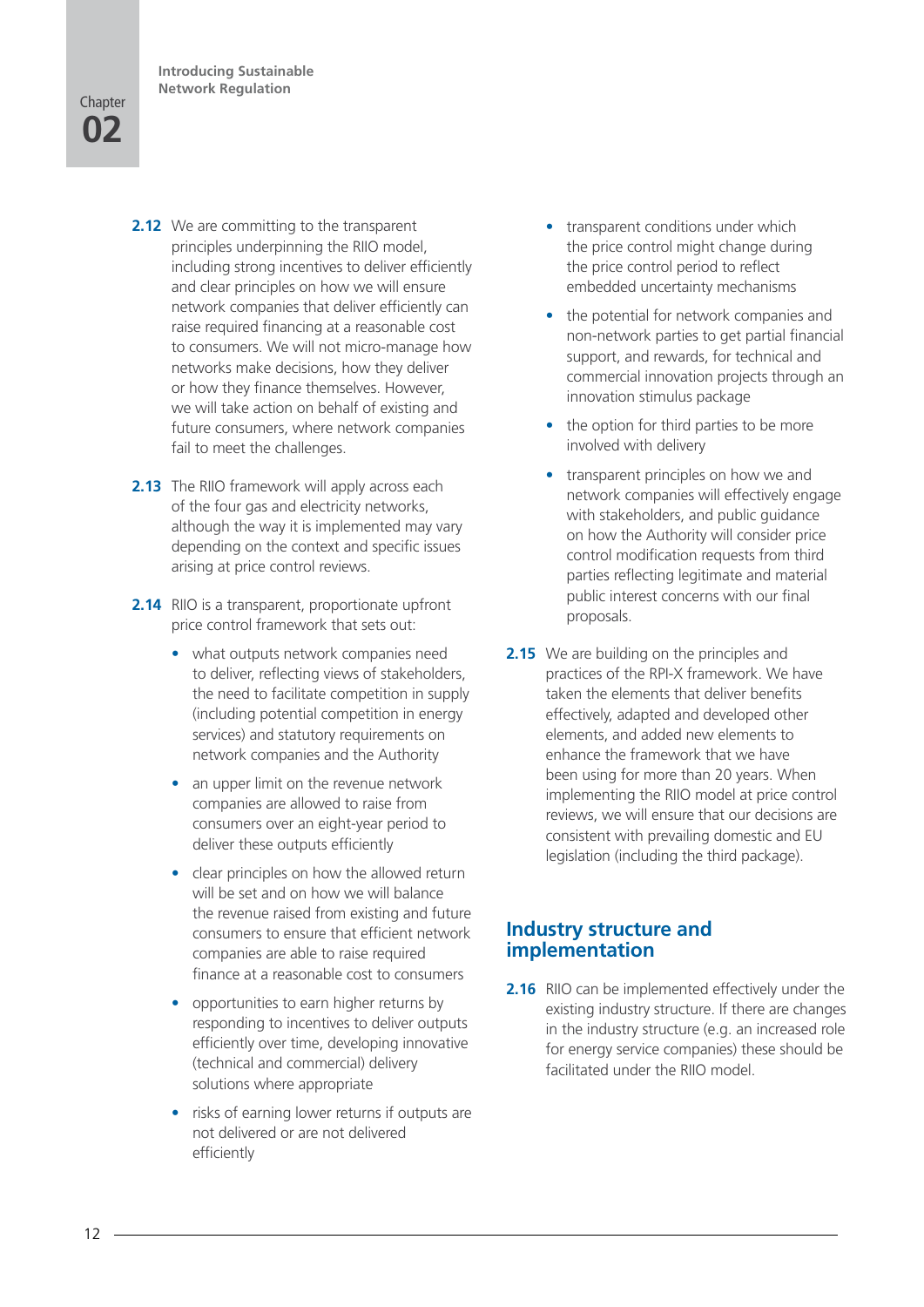- **2.17** However, as outlined in the Recommendations consultation, we will keep under review the interactions between delivery of the objectives of the price control framework and the prevailing industry structure. In particular, we will keep under review the alignment of incentives between the transmission owners (TOs) and the national electricity transmission system (NETS) system operator (SO) and the gas national transmission system (NTS) SO and lessons from offshore transmission.
- **2.18** For example, we will assess in the business plans for TPCR5 the extent to which the TOs have considered a wide range of options (e.g. charging and access rule changes as well as infrastructure solutions) for delivering outputs, including those relating to reliability and availability of network services. Where we have concerns that the incentives cannot be aligned appropriately within the existing industry structure, we will consider whether further change is warranted. We will consult thoroughly on any proposed changes and may, if appropriate, seek legislative change.
- **2.19** We will also keep any changes in the structure of distribution sectors under review. We expect to learn from experiences during the current electricity distribution price control period (DPCR5) and from the use of the Low Carbon Networks Fund (LCN Fund)<sup>9</sup>. We would also consider the implications of third package implementation.

#### **Better regulation**

**2.20** Taking the views of stakeholders (including investors) and our duty to consider 'better regulation' principles into account, we have designed a framework that is transparent and proportionate, and provides greater certainty and predictability. The outputs-led approach, new business plans, proportionate assessment, and the longer price control period will enable network companies, Ofgem and stakeholders to focus effort where it is expected to add most value. We are committing to transparent principles that will underpin decisions at price control reviews. To ensure effective engagement we aim to continue to be transparent in our decision making.

**2.21** We have sought to strike a balance between limiting the complexity in the framework and the need to ensure that the outputs regime and incentive mechanisms are sufficiently robust to protect consumers' interests. Where there is complexity it should largely be 'behind the scenes'; understood by Ofgem and network companies to ensure the incentives work as intended. Efforts will be made to ensure that we and the network companies explain the framework and what is being delivered in an accessible way to stakeholders.

<sup>9</sup> Further information on the Low Carbon Networks Fund can be found at: http://www.ofgem.gov.uk/Networks/ElecDist/lcnf/Pages/lcnf.aspx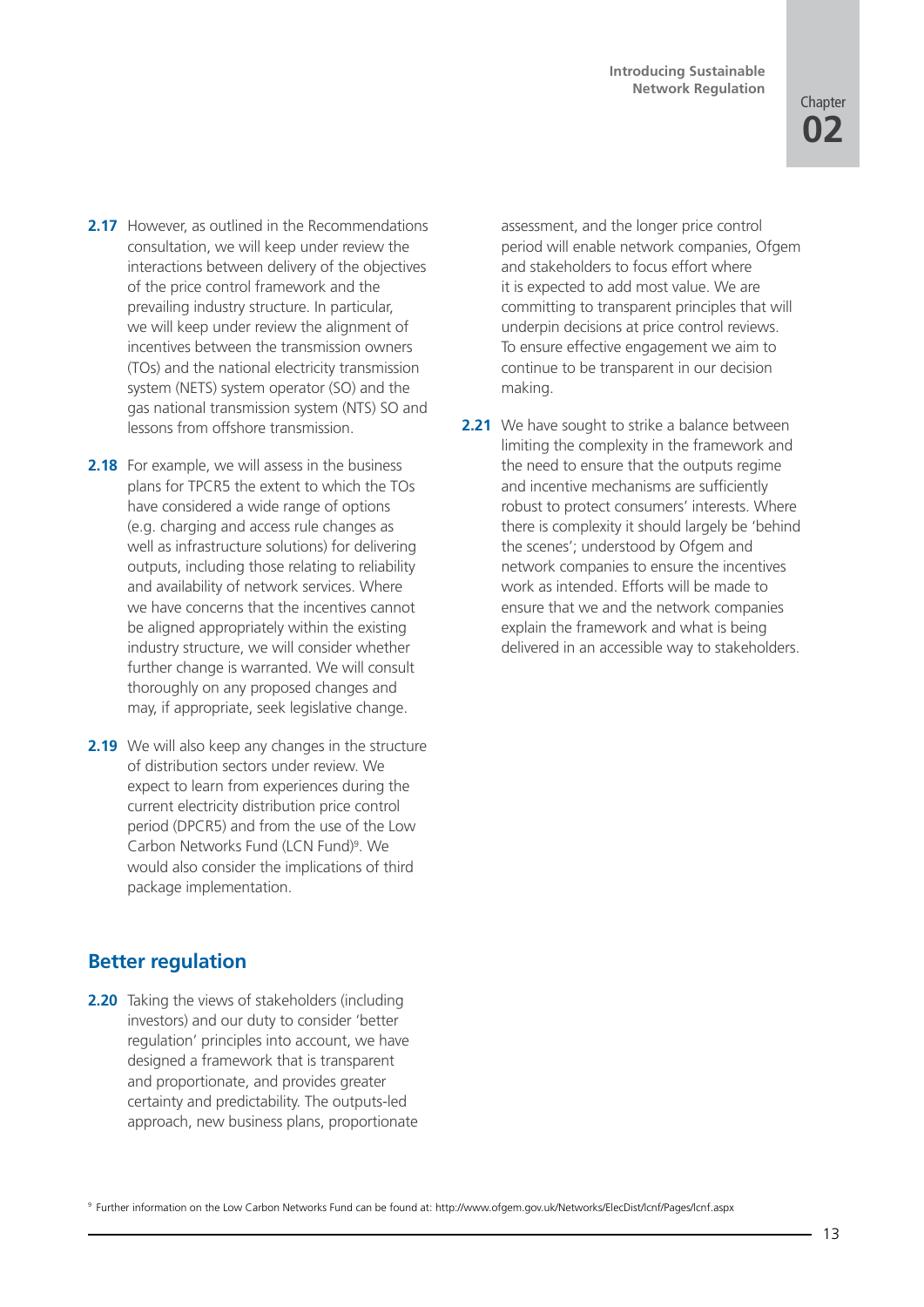

### **Chapter 3** Price control review process and the role of stakeholders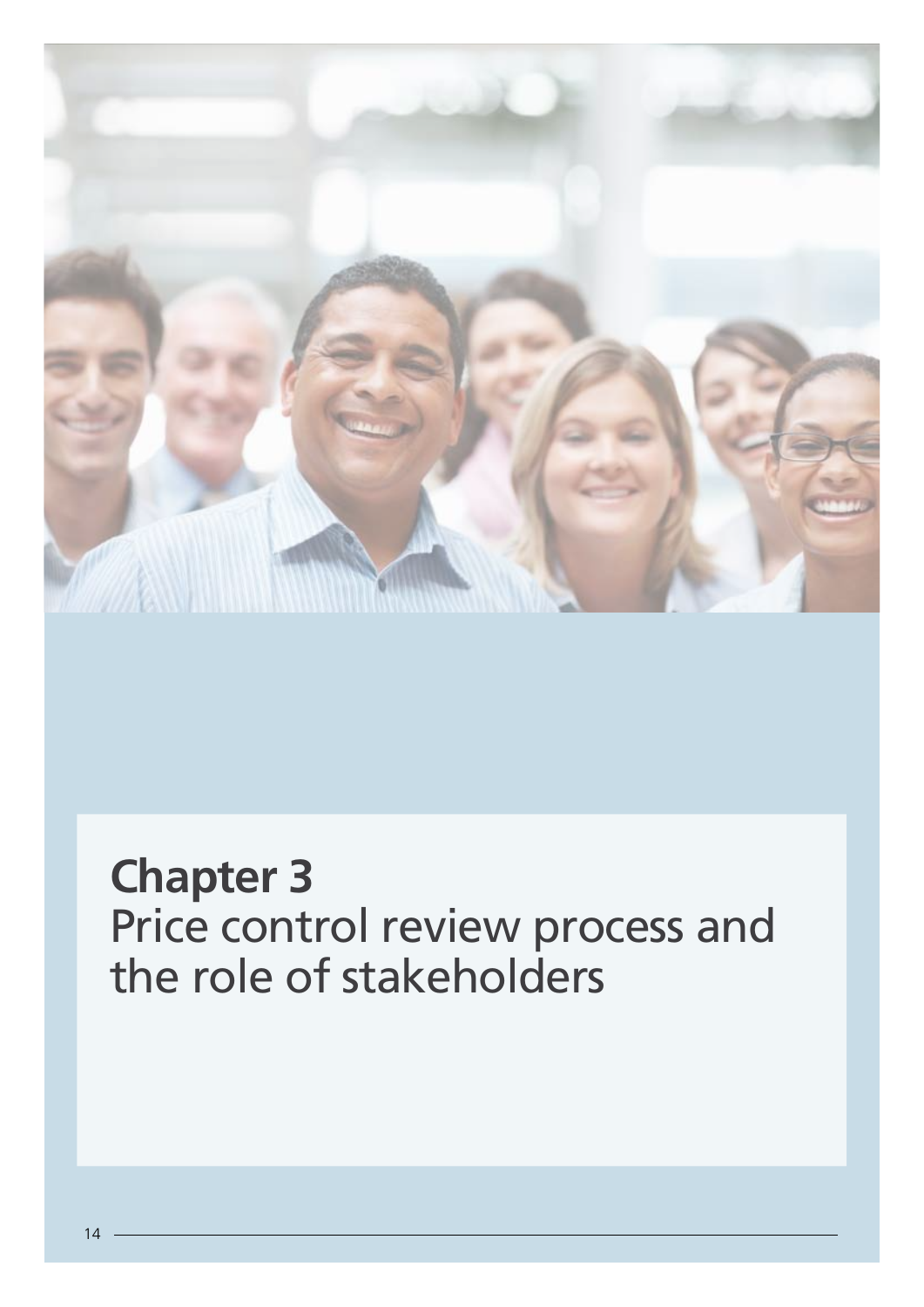#### **Chapter 3 summary**

We set out our decision on the price control review process and on the role of stakeholders in the process. We explain our decision to publish guidance on how the Authority will consider requests from third parties or network companies to refer a price control licence modification request to the Competition Commission.

#### **Conclusions in chapter 3**

- **3 Enhanced engagement:** Stakeholders will be given greater opportunities to influence Ofgem and network company decision making.
- **4 Third party modification requests:** Alongside this decision document, we have published public guidance on how GEMA would respond to a request from a third party for GEMA to exercise its discretionary power to make a modification reference to the Competition Commission on the basis that our price control determination may operate against the public interest. We will keep the role of the guidance under review, particularly in light of developments that take place as a result of the implementation of the EU third internal energy package.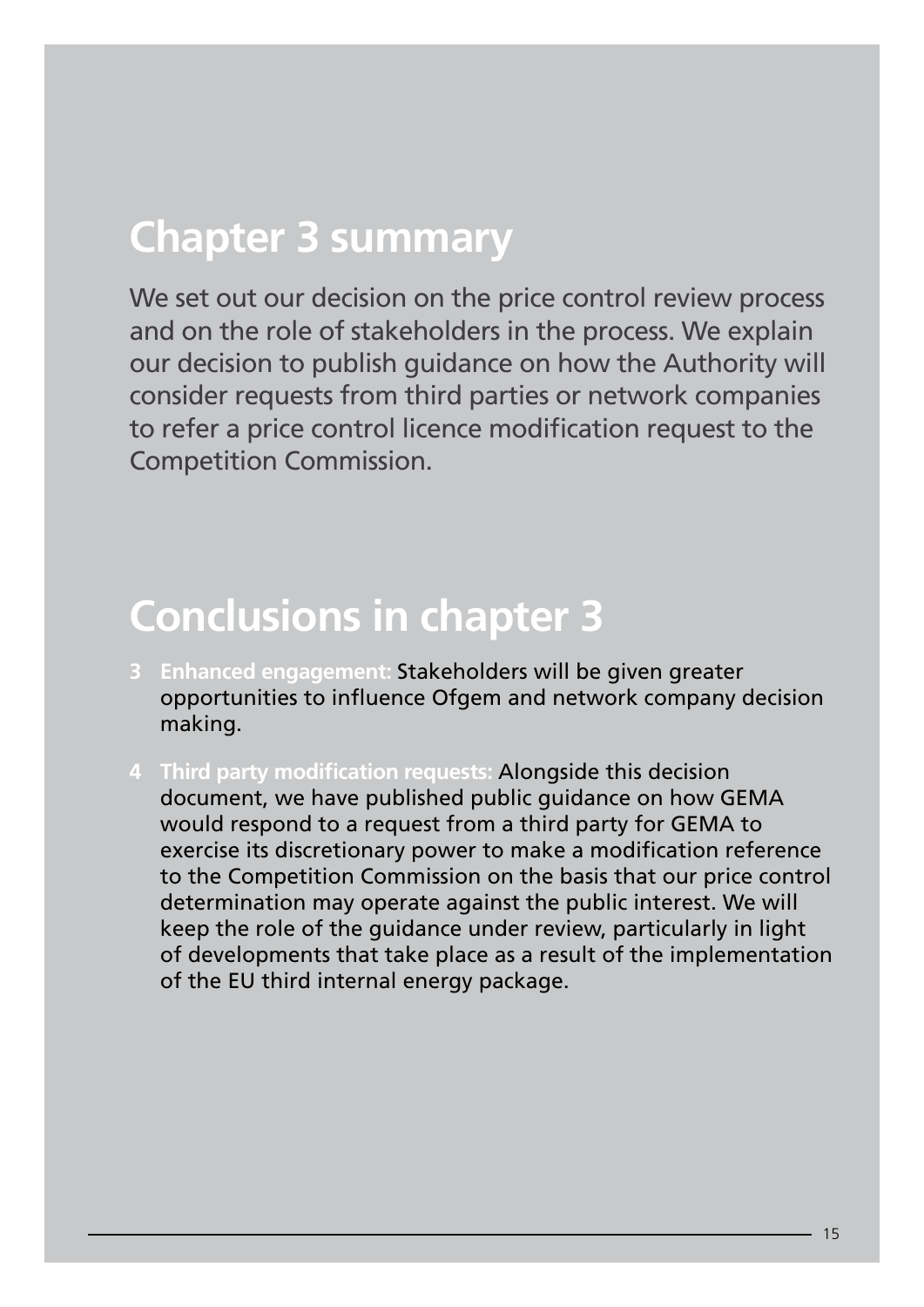### Price control review process and the role of stakeholders

**3.1** Adopting the RIIO model will have implications for the price control review process, particularly in relation to how and when price control decisions are made and in relation to the role of stakeholders in the review.

#### **Price control review process**

- **3.2** In our July 2010 Recommendations consultation we explained that the price control review process would need to change to reflect differences between RIIO regulation and the existing RPI-X framework. We emphasised that under RIIO the price control review would be conducted within a similar timeframe to now; around two years. There would be four stages to the review, with much of the work by network companies, Ofgem and stakeholders undertaken earlier than in the past. On 30 July 2010, we published our draft timetables for the forthcoming transmission and gas distribution price control reviews<sup>10</sup>. These have been developed to be consistent with the indicative process set out in our Recommendations consultation.
- **3.3** Respondents to the Recommendations consultation made limited comments on the process that we proposed for the price control review. A number of respondents did, however, note that the price control would be relatively more front-loaded and that we would therefore need to allocate sufficient resource to reflect this.

**3.4** We have decided to take forward our recommendations on the price control review process. The process set out in chapter 2 of our handbook on RIIO regulation provides an indicative overview of how reviews will be conducted. The exact timetable for each review will be determined at the start of the price control review, reflecting specific circumstances for the sector at the time.

#### **Role of stakeholders in the price control review**

- **3.5** In our Recommendations consultation we set out that under RIIO regulation stakeholders should have greater opportunities to influence both our and network company decisions, through enhanced engagement. In particular, we emphasised that we would:
	- encourage network companies to engage proactively with consumers on an ongoing basis. This includes developing commercial relationships with users of the network that could play a role in the delivery of a sustainable energy sector, and building on and developing relationships with other key stakeholders (e.g. environmental interest groups)
	- develop our stakeholder engagement process for each price control review, with the approach used reflecting those issues that stakeholders are most likely to wish to, and be able to, influence and the stakeholders involved

<sup>10</sup> Open letter consultation on Transmission Price Control Review 5 (TPCR5) – the way forward http://www.ofgem.gov.uk/Pages/MoreInformation.aspx?docid=1&refer=Networks/Trans/PriceControls/TPCR5 and Gas Distribution Price Control Review 2 – The Way Forward http://www.ofgem.gov.uk/Networks/GasDistr/GasDistrPol/Documents1/GDPCR2%20%20July%202010%20Open%20Letter%20FINAL.pdf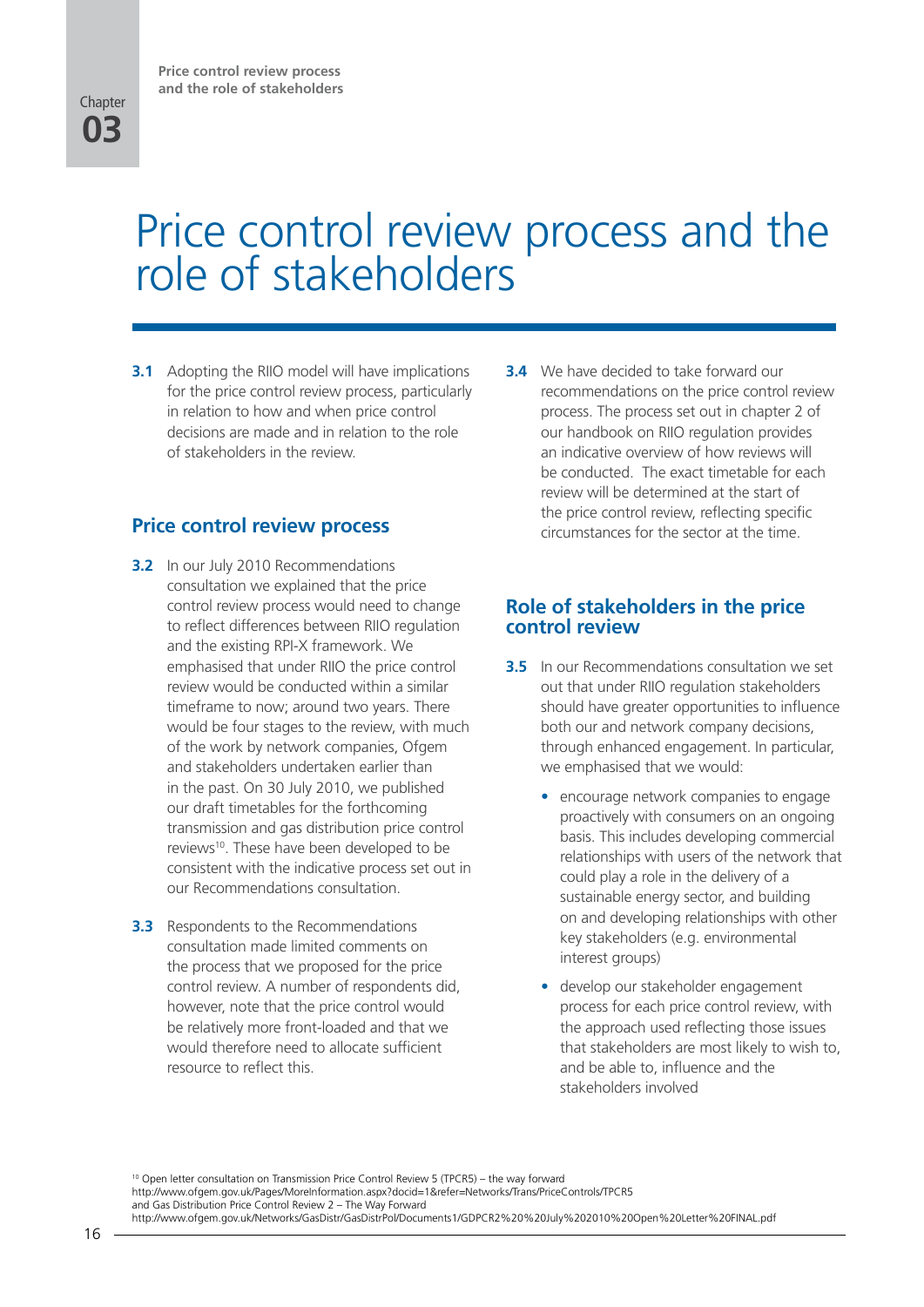- consider how best to facilitate discussions between government, other regulators, network companies and stakeholders at each price review. This would need to take account of any implications for independent regulation that arise from implementation of the European third package.
- **3.6** Respondents to the Recommendations consultation expressed continued support for enhanced engagement by both Ofgem and the network companies. They thought this would help to improve the legitimacy of the regime, ensure outcomes were aligned with the needs of consumers and assist in meeting emerging challenges, particularly those associated with the transition to a sustainable energy sector. Many respondents noted, however, that the design of the arrangements would be critical to ensuring that the potential benefits were delivered. One respondent also raised concerns that the views that stakeholders expressed during network engagement would need to be considered in the context of the legal obligations that network companies will be required to fulfil.
- **3.7** Given the ongoing strong support for our recommendations in this area, we have decided to take forward enhanced engagement as a core element of the RIIO model.
- **3.8** The Authority, with its duty to protect the interests of existing and future consumers, will continue to take a balanced approach to assessing the price control. We will commit to providing a transparent explanation of how we have made our decisions and how we have considered the balance between existing and future consumers. We note the concerns that the results of network stakeholder engagement should be considered in the round alongside other obligations and recognise that we will need to have regard to the requirements with which network companies must comply when assessing the

effectiveness of their engagement. We will also remain mindful of views expressed on how to facilitate effective engagement (by both us and the network companies).

- **3.9** Further details of how we will take forward enhanced engagement are provided in chapter 3 of the handbook.
- **3.10** We have initiated work on enhanced engagement for TPCR5 and GDPCR2 with:
	- the establishment of output working groups which have met numerous times
	- our first stakeholder event set to take place on 7 October
	- the first price control review forum scheduled for 27 October11.
- **3.11** A number of companies have also begun to initiate engagement with their stakeholders. We will continue to look for, and respond to, feedback on how we and network companies are engaging to ensure that our approaches adapt as needed during a price control review and from one price control review to the next.

#### **Third parties and Competition Commission references**

**3.12** In our Recommendations consultation we proposed to publish guidance on how the Authority would take account of and respond to requests, from third parties or network companies, for a modification proposal to be referred to the CC on the basis that our final price control determination could operate, or be expected to operate, against the public interest. This would provide a transparent framework for parties to challenge the merits of a price control determination, and would therefore complement the judicial review process<sup>12</sup>. We published draft guidance alongside the consultation<sup>13</sup>.

<sup>11</sup> Further information on the stakeholder engagement process for TPCR5 and GDPCR2 can be found at:

http://www.ofgem.gov.uk/Networks/PriceControls/Pages/PriceControls.aspx

<sup>12</sup> Judicial reviews are a challenge to the way a decision has been made, rather than the rights and wrongs of the conclusion reached. The court is unlikely to take a view on what the 'correct' decision is.

<sup>&</sup>lt;sup>13</sup> A Guide to Price Control Modification References to the Competition Commission - Licensee and Third Party Triggered References, available from: http://www.ofgem.gov.uk/Networks/rpix20/ConsultDocs/Documents1/final%20mod%20guidance.pdf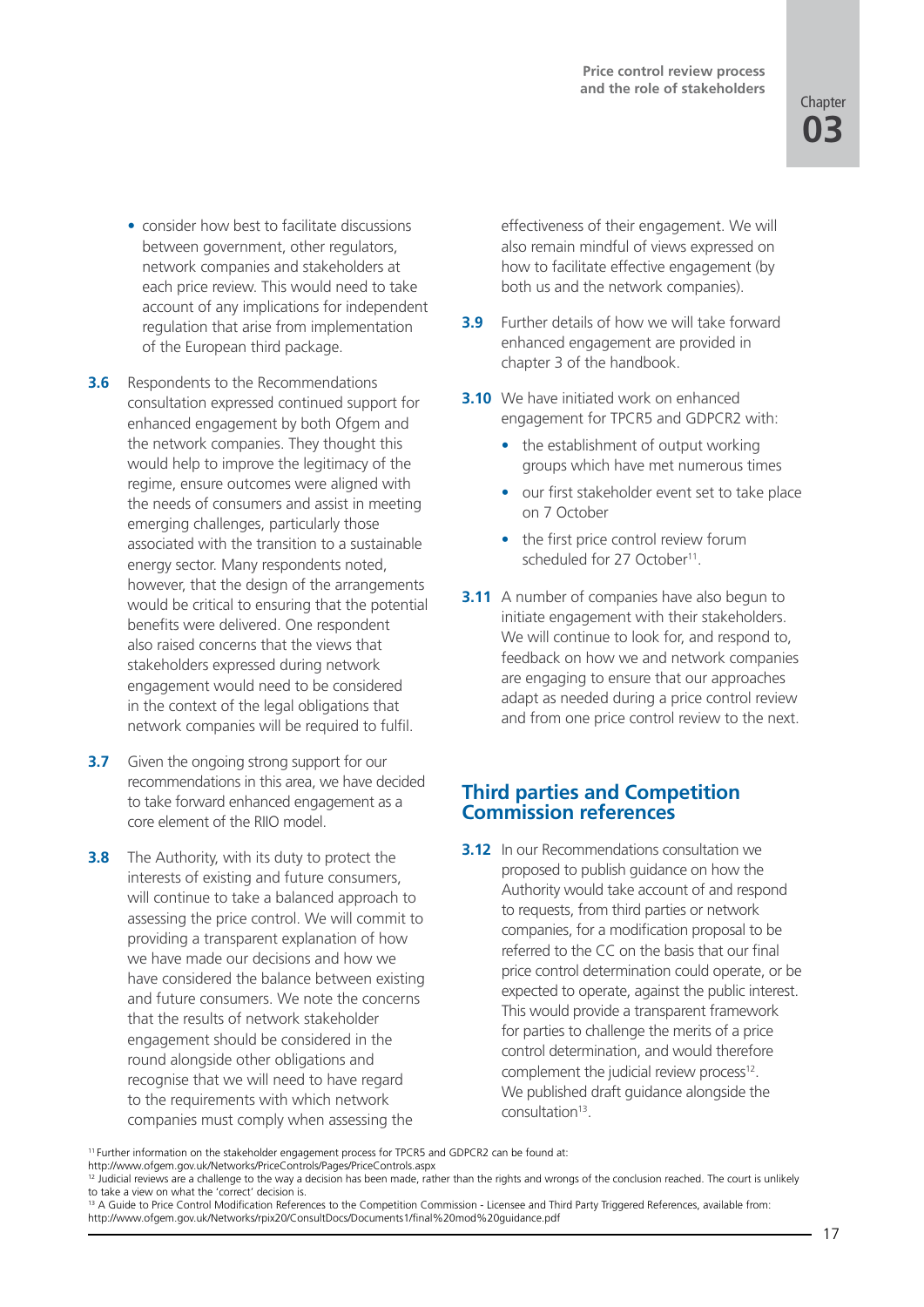**Price control review process and the role of stakeholders**

#### **03 Chapter**

- **3.13** Responses to our consultation highlighted that while a number of non-network parties are supportive of the proposals, many of the network companies continue to have concerns that these provisions could increase uncertainty and could lead to delays in the process. They considered existing provisions, in the form of judicial review, to be sufficient to allow third parties a form of redress where they have concerns with final price control proposals. They also questioned whether it was credible that we would refer a case to the CC where we had reached final proposals following an extensive process of assessment and consultation. Two network companies noted their preference for legislation to allow a formal right of appeal to be implemented. Consumer Focus welcomed the clarity that the guidance provided but were keen to obtain further detail about how the process would work in practice.
- **3.14** Given previous discussion and debate we are aware that stakeholders have strong views on this issue. As set out in chapter 4 of the handbook, we are also aware that the detailed design of any challenge or appeal mechanism is key to realising the potential benefits of such mechanisms.
- **3.15** We remain of the view that transparent provisions to allow third parties to challenge our price control determinations are an integral element of enhanced engagement. In particular, we anticipate that such provisions would encourage a range of parties to engage effectively throughout the price control review process.
- **3.16** There is already common understanding of how our decision and any subsequent CC reference would work should a network company disagree with our final price control proposals, or the associated licence modification. This is based on precedent in other regulated sectors (e.g. water). However,

there is no published guidance on how we would make a decision to refer. There is no such common understanding on how we would respond should a third party write to the Authority setting out a material and legitimate concern that our price control determination could operate, or be expected to operate, against the public interest.

- **3.17** By publishing guidance on how we would respond should a network company not agree to our final price control proposals or a third party write to the Authority setting out a material and legitimate concern, we are clarifying the way that the existing arrangements would work in practice. We are working within the confines of the existing statutory scheme and our guidance is intended to provide clarification. We are not introducing a new statutory mechanism.
- **3.18** We have published an updated version of the guidance document alongside this decision document, which takes into consideration comments received in response to the Recommendations consultation.
- **3.19** We will keep under review the case for implementing a full right of appeal for third parties through legislation in light of experience under the new guidance. We also note the DECC consultation on the third package and, in particular, their consultation on implementing binding decisions<sup>14</sup>. The outcome of the Department of Energy Change and Climate Change's (DECC's) consultation could have implications for our guidance on third party references to the CC. We will continue to engage with government on the development of policy in this area.

14 Implementation of the EU Third Package: Consultation on licence modification appeals available from: http://www.decc.gov.uk/en/content/cms/consultations/imp\_eu\_third/imp\_eu\_third.aspx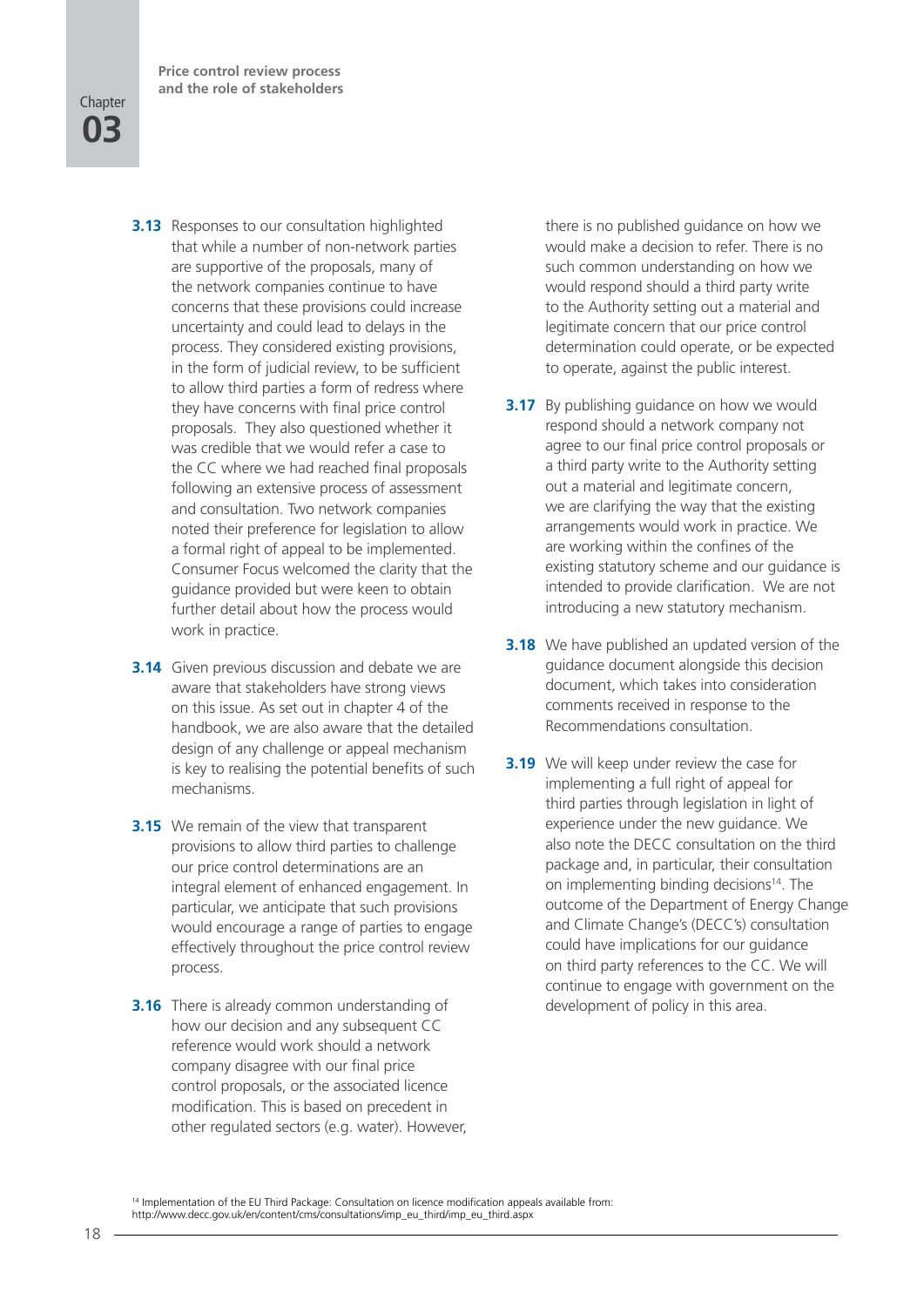**Chapter 4** Determining what network companies need to deliver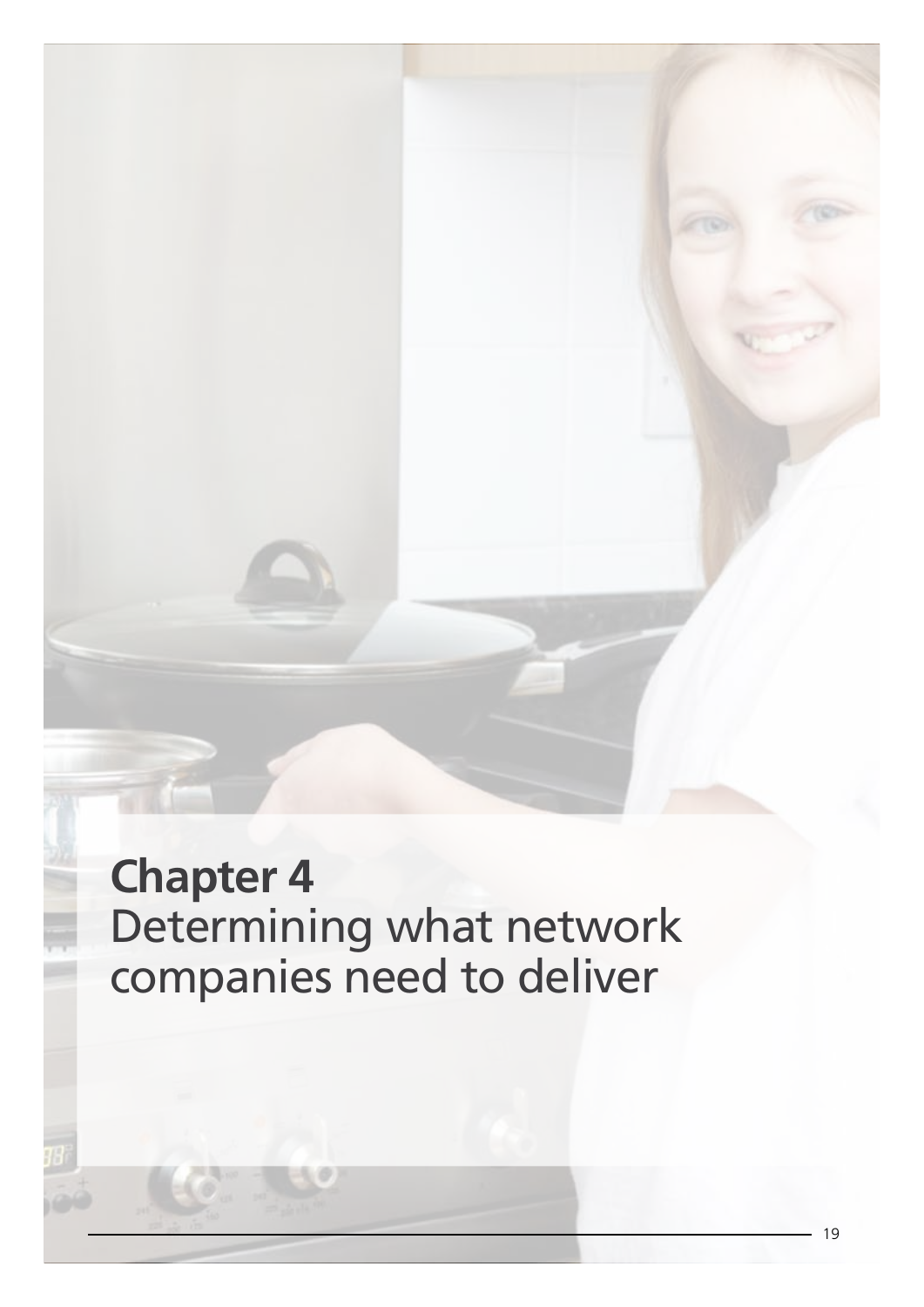### **Chapter 4 summary**

We set out our decision on the output categories that will be included in future price control determinations.

### **Conclusions in chapter 4**

**5 Outputs-led:** At the price control review we will set the outputs that network companies are expected to deliver to ensure safe and reliable services, non-discriminatory and timely connection and access terms, customer satisfaction, limited impact on the environment and delivery of social obligations.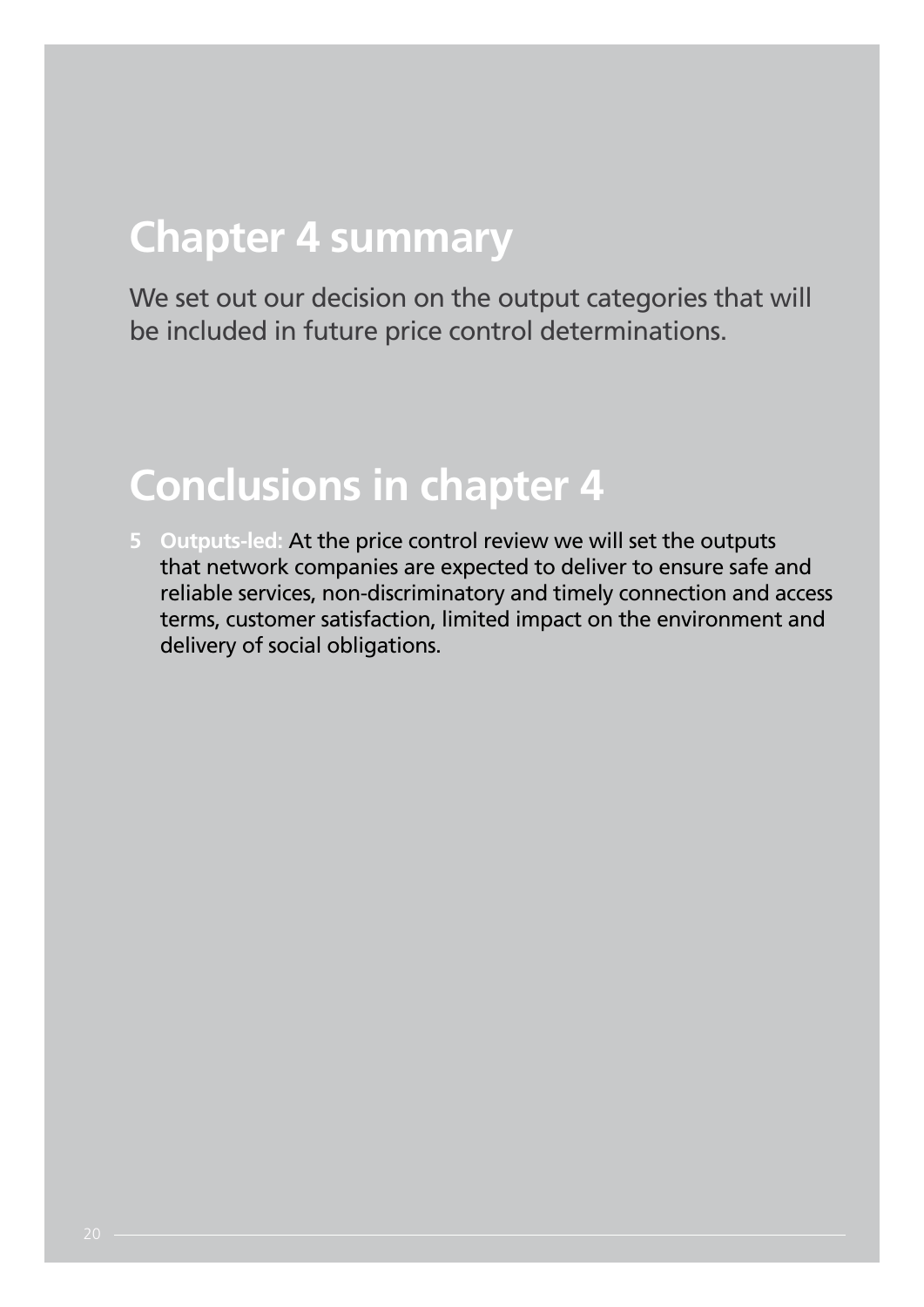

### Determining what network companies need to deliver

- **4.1** In our Recommendations consultation, we emphasised that outputs would be at the heart of the regulatory framework for energy networks. The outputs would be consistent with the objectives of the framework and, in particular, would be set to encourage energy network companies to play a full role in delivery of a sustainable energy sector.
- **4.2** Figure 4 summarises the framework that we set out in July.



**»** Potential variation by sector over time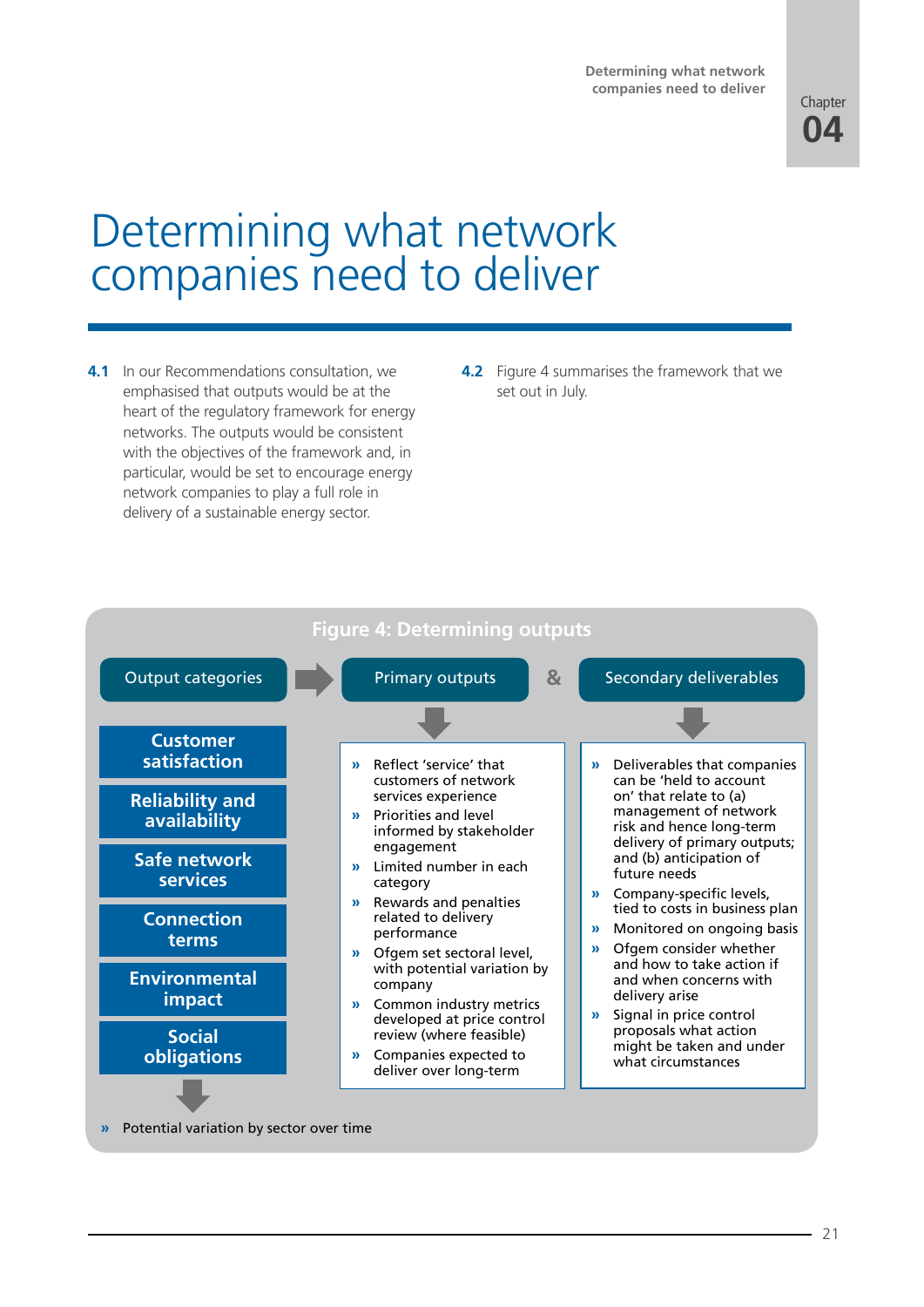#### **04 Chapter**

- **4.3** There was general support for an outputs-led approach with a number of parties expressing strong support for our proposals to incorporate outputs at the heart of the framework. One respondent, however, had concerns that we had not sufficiently justified the case for the use of outputs within the regulatory framework.
- **4.4** Respondents were broadly supportive of the six outputs categories we proposed and the principles that we put forward for the development of primary outputs; although one respondent did not think we had gone far enough on the environment and noted that a low carbon output category was needed. A number of respondents highlighted that there was a lot of work to do in terms of developing a set of credible and reliable primary outputs that could be relied upon for an eight-year control period.
- **4.5** We note the comment from one respondent that we did not include sufficient justification for the use of outputs in the Recommendations consultation. However, we would highlight that during RPI-X@20 we have undertaken significant work examining the case for the use of outputs<sup>15</sup> and the experience of using outputs in other industries<sup>16</sup>. We also received widespread support from a range of stakeholders as we developed our recommendations in this area.
- **4.6** We are keen to ensure that the outputs developed for future price controls are a comprehensive reflection of the outcomes that matter to the users of the network, as well as being material, controllable, measurable, comparable, applicable and legally compliant<sup>17</sup>. The primary outputs would be

set to facilitate efficient competition in supply (e.g. competition amongst independent distribution network operators, independent gas transporters, independent connection providers and, potentially over time, between energy service companies). Where these principles are not all met we would consider implications for the strength of any financial incentives for delivery.

- **4.7** We anticipate that this would enable us to distinguish between cost reductions that reflect genuine efficiency and those achieved at the expense of reduced delivery. An outputs-led approach would also enable us to hold the network companies accountable for delivery without bias towards particular delivery methods, providing strong incentives for innovation that drives efficient outcomes. Combined, we think these elements would make the outputs framework different to models used elsewhere.
- **4.8** We also note comments made that the framework should include a specific category related to low carbon to highlight the importance of moving to a low carbon economy. We recognise the importance of maintaining focus on the transition to a low carbon energy sector. Indeed this drives the design of the RIIO model. We will keep the need for a specific low carbon category under review during TPCR5 and GDPCR2 but are presently of the view that the proposed categories represent the areas in which network companies should demonstrate delivery in facilitating the transition to a low carbon energy sector.

<sup>16</sup> A review of the rail and water regulatory models, CEPA, 2009, available from:

<sup>&</sup>lt;sup>15</sup> The report 'The use of RPI-X by other network industry regulators, CEPA, 2009' included an assessment of output definition and the benefits of such an approach and is available from: http://www.ofgem.gov.uk/Pages/MoreInformation.aspx?docid=3&refer=Networks/rpix20/ConsultReports. We set out the potential parameters for an outputs-led framework in our working paper on 'A modified ex ante framework', available from: http://www.ofgem.gov.uk/Pages/MoreInformation.aspx?docid=12&refer=Networks/rpix20/WorkingPapers.

We also included an assessment of the benefits associated with the use of outputs in our Emerging Thinking consultation document, available from: http://www.ofgem.gov.uk/Pages/MoreInformation.aspx?docid=42&refer=Networks/rpix20/ConsultDocs

http://www.ofgem.gov.uk/Pages/MoreInformation.aspx?docid=21&refer=Networks/rpix20/ConsultReports

<sup>&</sup>lt;sup>17</sup> We explain these criteria further in Chapter 6 of our handbook.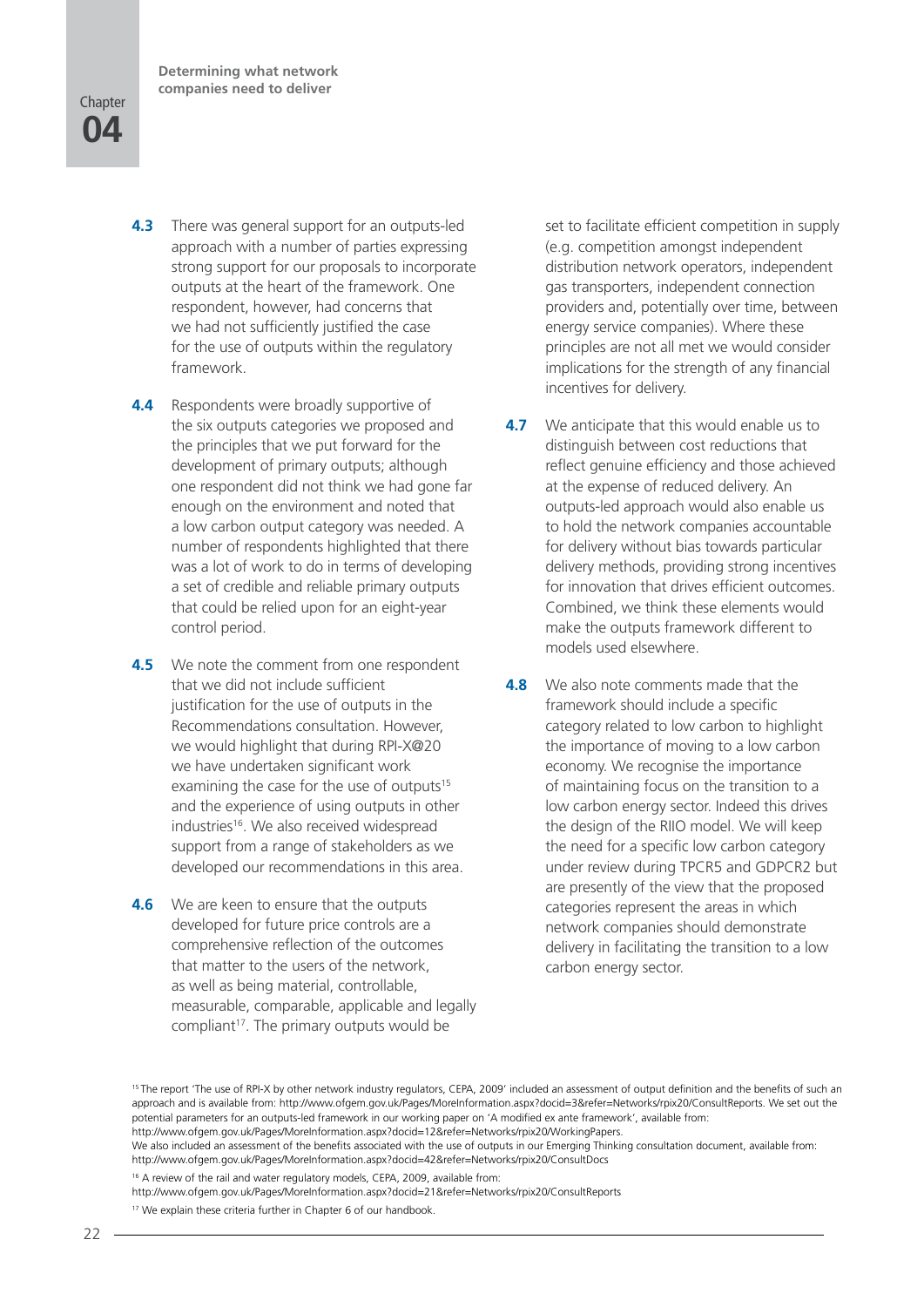#### **Determining what network companies need to deliver**

- **4.9** Taking account of responses to the consultation, and early work with network companies and stakeholders on outputs for TPCR5 and GDPCR2, we have decided to take forward the outputs-led framework in future price control reviews. We acknowledge the considerable work required to implement the outputs-led framework, and the potential challenges we could face, particularly identifying the right primary outputs and secondary deliverables and deciding how to incentivise them. This process is underway in the two reviews first implementing the RIIO model (TPCR5 and GDPCR2). Progress has been made through industry working groups on the type of primary outputs that may be used in relation to: environmental impact; customer satisfaction and conditions for connection; and reliability and availability<sup>18</sup>.
- **4.10** Further details of how outputs will be developed and incorporated in future price controls are provided in chapter 6 of the handbook.

<sup>18</sup> Details of the work that has been progressed on the outputs for TPCR5 is available from: http://www.ofgem.gov.uk/Networks/Trans/PriceControls/TPCR5/WorkingGroups/Pages/WG.aspx and details of the work progressed on the outputs for GDPCR2 is available from: http://www.ofgem.gov.uk/Networks/GasDistr/GDPCR2/WorkingGroups/Pages/WG.aspx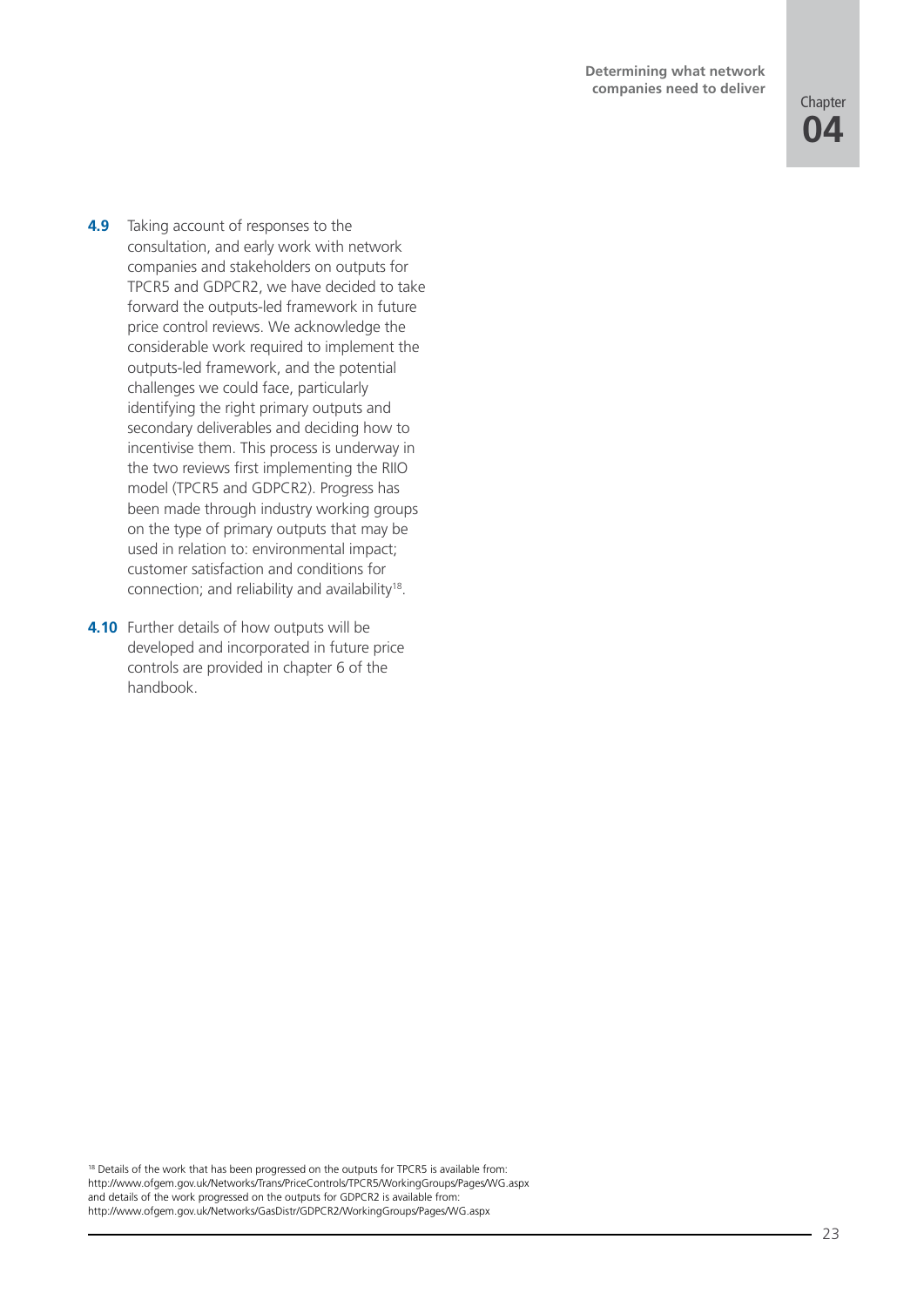# **Chapter 5** An upfront price control

n

18

Ì

24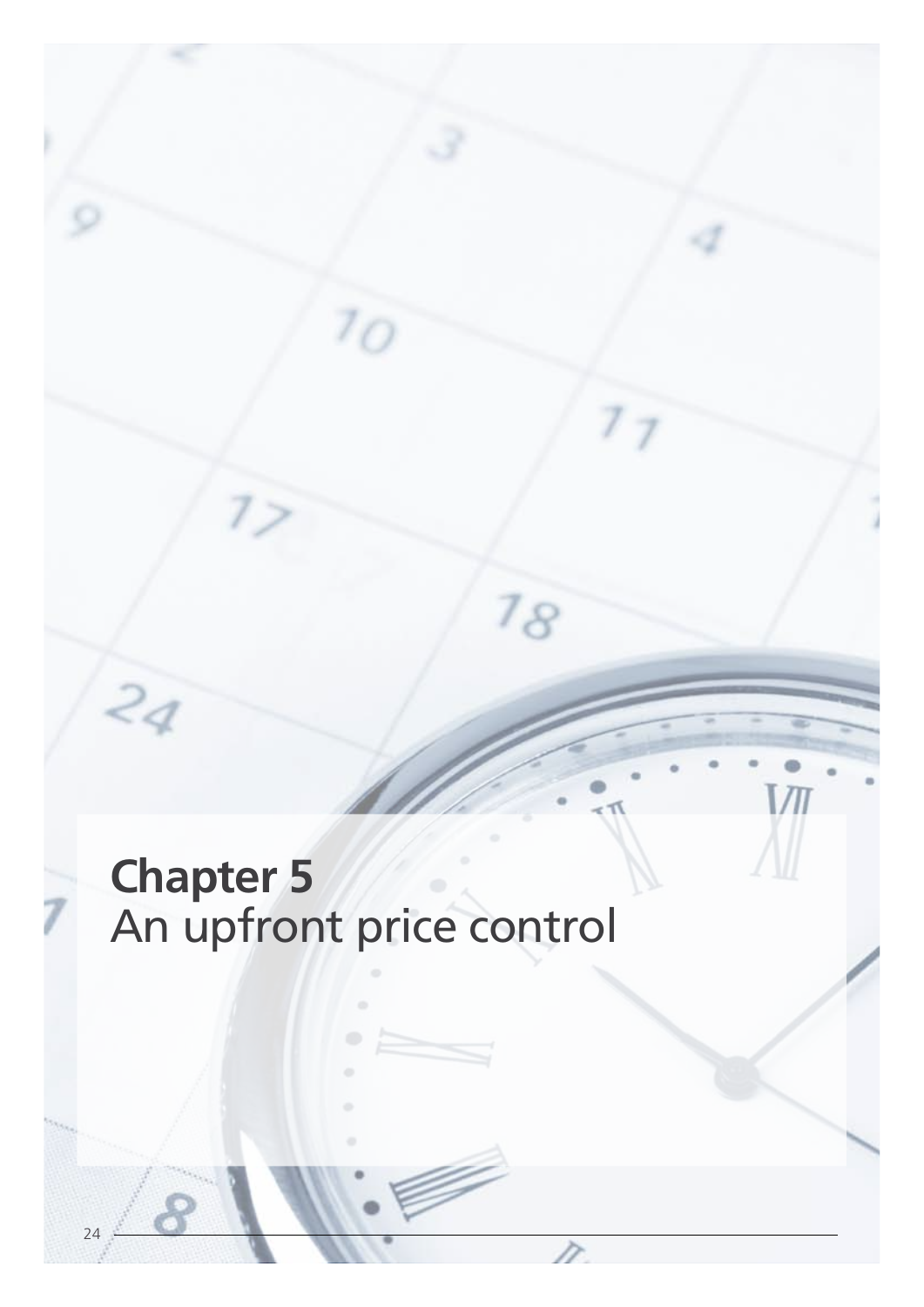### **Chapter 5 summary**

We set out our decision on the nature and length of the price control framework.

#### **Conclusions in chapter 5**

- **6 Ex ante control:** We will set an upfront price control, incorporating a return on the regulatory asset value and inflation indexation. We will retain the retail prices index (RPI) as the inflation index for fifth transmission price control review (TPCR5) and the second gas distribution price control review (GDPCR2) but will keep the case for moving to consumer prices index (CPI) under review at future reviews.
- **7 Length of the price control:** The price control will be set for eight years, with provision for a mid-period review of the outputs that network companies are required to deliver. Uncertainty mechanisms will be implemented where this is consistent with the objectives of the framework and with ensuring network companies can raise required finance in a timely manner and at a reasonable cost to consumers. We will review the length of the control period at future price control reviews if needed.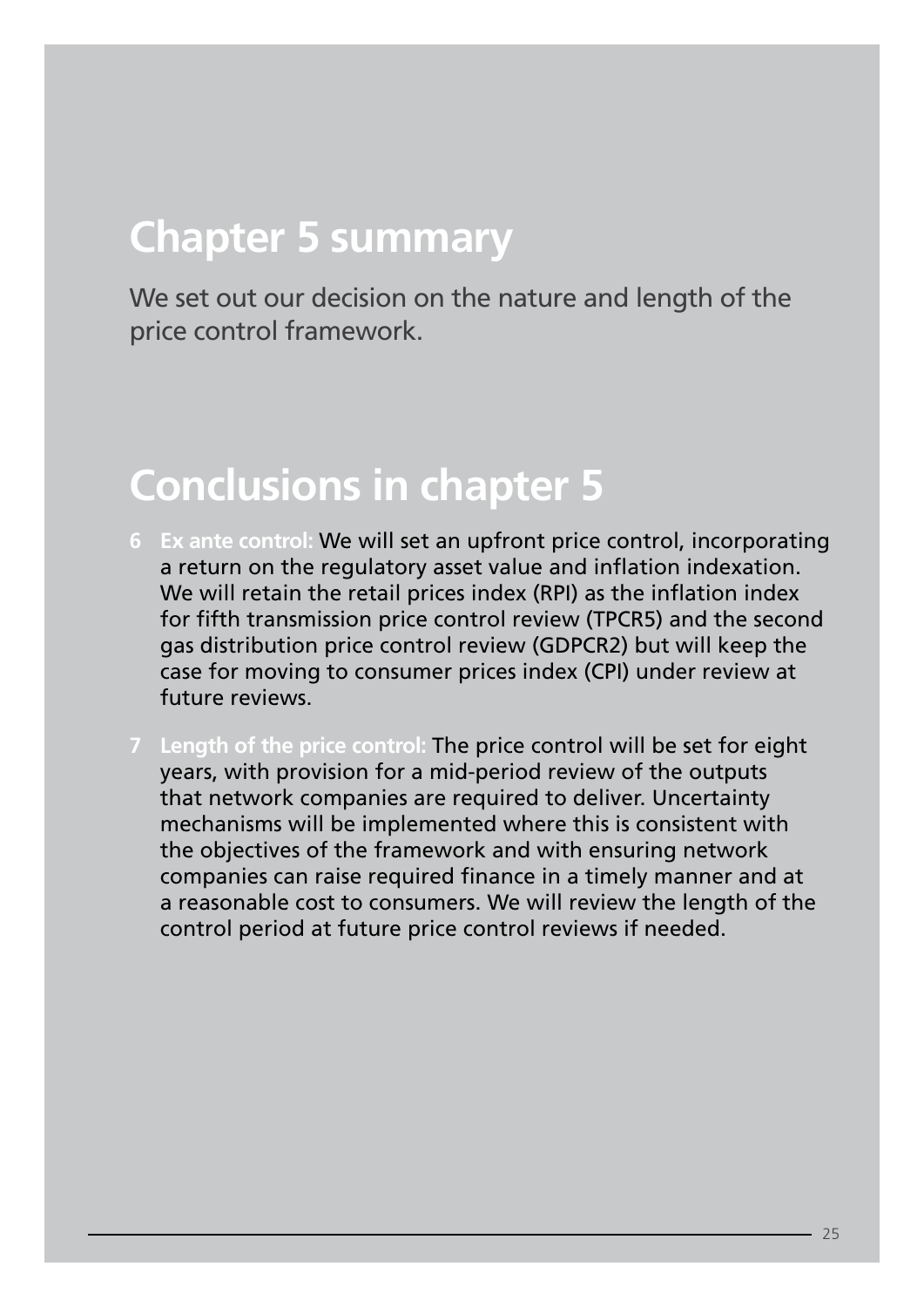### An upfront price control

**5.1** In our Recommendations consultation we proposed to retain an upfront incentives-based price control, incorporating a return on the regulatory asset value (RAV)<sup>19</sup> and inflation indexation. This recommendation was widely supported by stakeholders and we have decided to take this forward within the RIIO model. Our decisions on the choice of inflation index and on the length of the price control are also set out here.

#### **Inflation indexation**

- **5.2** In our Recommendations consultation we discussed the merits of retaining the retail prices index (RPI) as the inflation index and the merits of a potential move to consumer prices index (CPI) indexation. We expressed an initial preference for retaining RPI indexation and keeping the case for a move to CPI under review should a mature market in CPI-linked bonds develop. We emphasised that we would test our analysis with a range of stakeholders over the summer.
- **5.3** In responses to the Recommendations consultation there was universal support for retaining RPI as the inflation index for the price control and a number of respondents explicitly agreed with the rationale that we had set out for retaining the RPI. We have also discussed our analysis and assumptions with a range of experts including leading academics in the field, the Bank of England and the Debt Management Office (DMO). We have had strong feedback, particularly from the academics, that it is essential that there is consistency between the indexation of the price control and the basis for establishing the allowed return. Their view on whether RPI or CPI is preferable for indexing the price control

depends on the maturity and liquidity of the respective index-linked bond markets. The DMO noted that, at present, there is limited likelihood of CPI indexed bonds being issued in the near future. Further, should such a market emerge, several parties emphasised the need to allow the new market to 'settle down' before we use it for price control purposes.

**5.4** Taking account of the written responses and our discussions we remain of the view that it is appropriate to retain RPI indexation for the forthcoming transmission and gas distribution price controls (TPCR5 and GDPCR2). We will continue to monitor developments in relation to CPI indexed bonds and will consult on the appropriate index for future price controls should there be a case for change.

#### **Longer-term thinking and the length of the price control period**

- **5.5** In our Recommendations consultation we emphasised the importance of network companies, stakeholders and Ofgem thinking longer term when considering what needs to be delivered and how best to deliver. We recommended a package of measures aimed at encouraging network companies to identify ways of delivering better value for money over the longer-term. The key elements of this package are illustrated in Figure 5.
- **5.6** Respondents to the consultation were supportive of these measures and welcomed the development of a framework designed to encourage changes in this direction. We have therefore decided to implement RIIO regulation with a view to encouraging longer-term thinking. Details of each of these elements of RIIO are provided in the handbook.

<sup>19</sup> The RAV is a regulatory construct that reflects a company's historical investment, adjusted for inflation (currently RPI).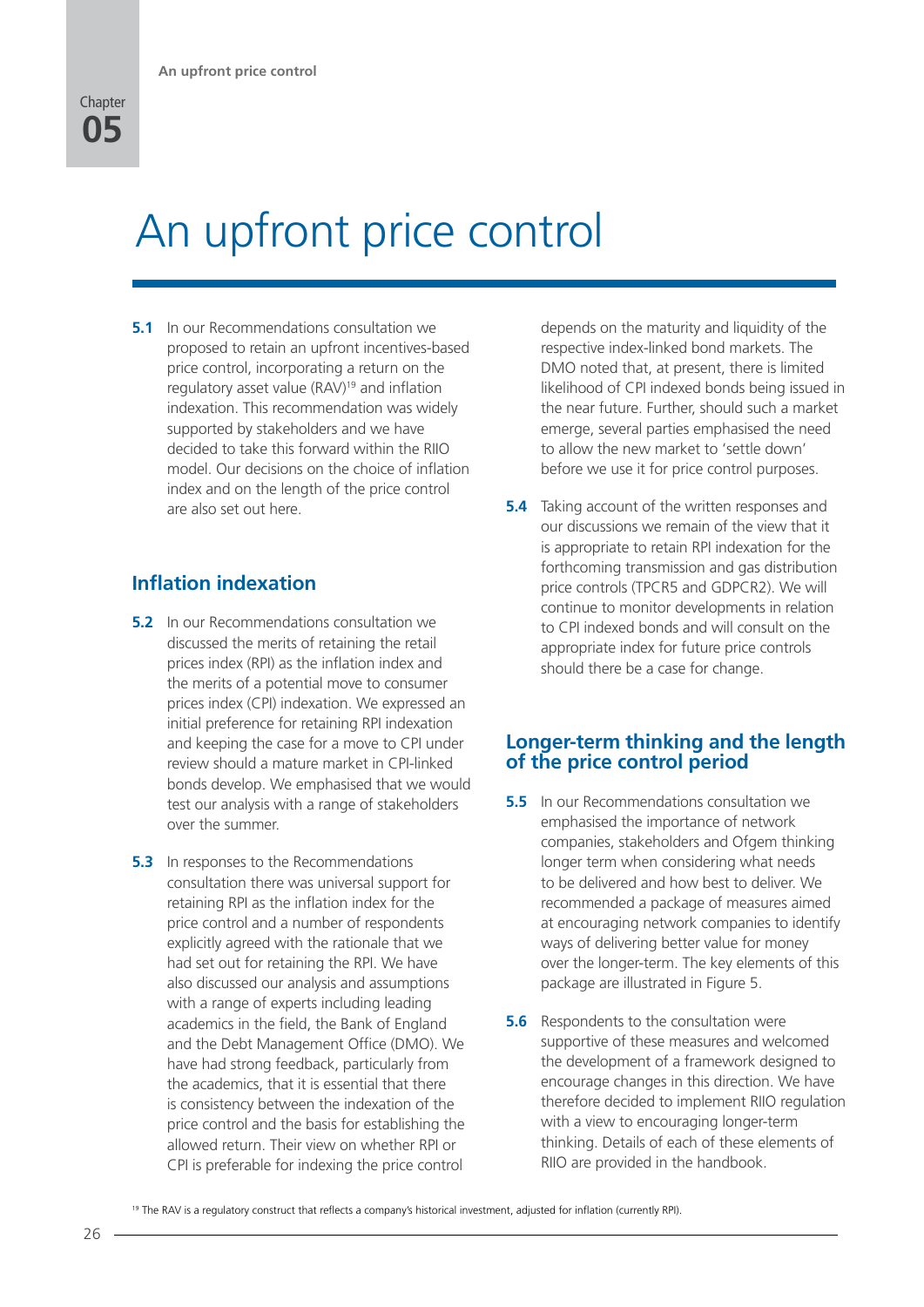**An upfront price control**

#### **05 Chapter**



- **5.7** Our July recommendations also included a proposal to extend the length of the price control from five to eight years. We think that by providing a firm commitment to revenue for a longer period than now, we would be sending a strong signal that we have moved away from short-termism. There would be incremental benefits for consumers. with network companies expected to make different decisions over a longer price control period to those they make with a five-year control period. These are in addition to the benefits from the efficiency and output incentive regimes.
- **5.8** There would also be benefits in terms of lower regulatory burden, with comprehensive reviews taking place less frequently.
- **5.9** Given the potential for increased uncertainty under a longer control period, we proposed to provide clarity on when and how the price control would adjust during the period. This included provision for a mid-period review of output requirements to enable any fundamental change in what is expected of network companies, for example due to a change in government policy, to be taken into account quickly. The mid-period review of outputs would only result in changes to the price control should there be a material change in what is required of network companies. We would not look to change incentive mechanisms, the allowed return or other price control parameters through this mechanism, unless it was required due to a change in the outputs.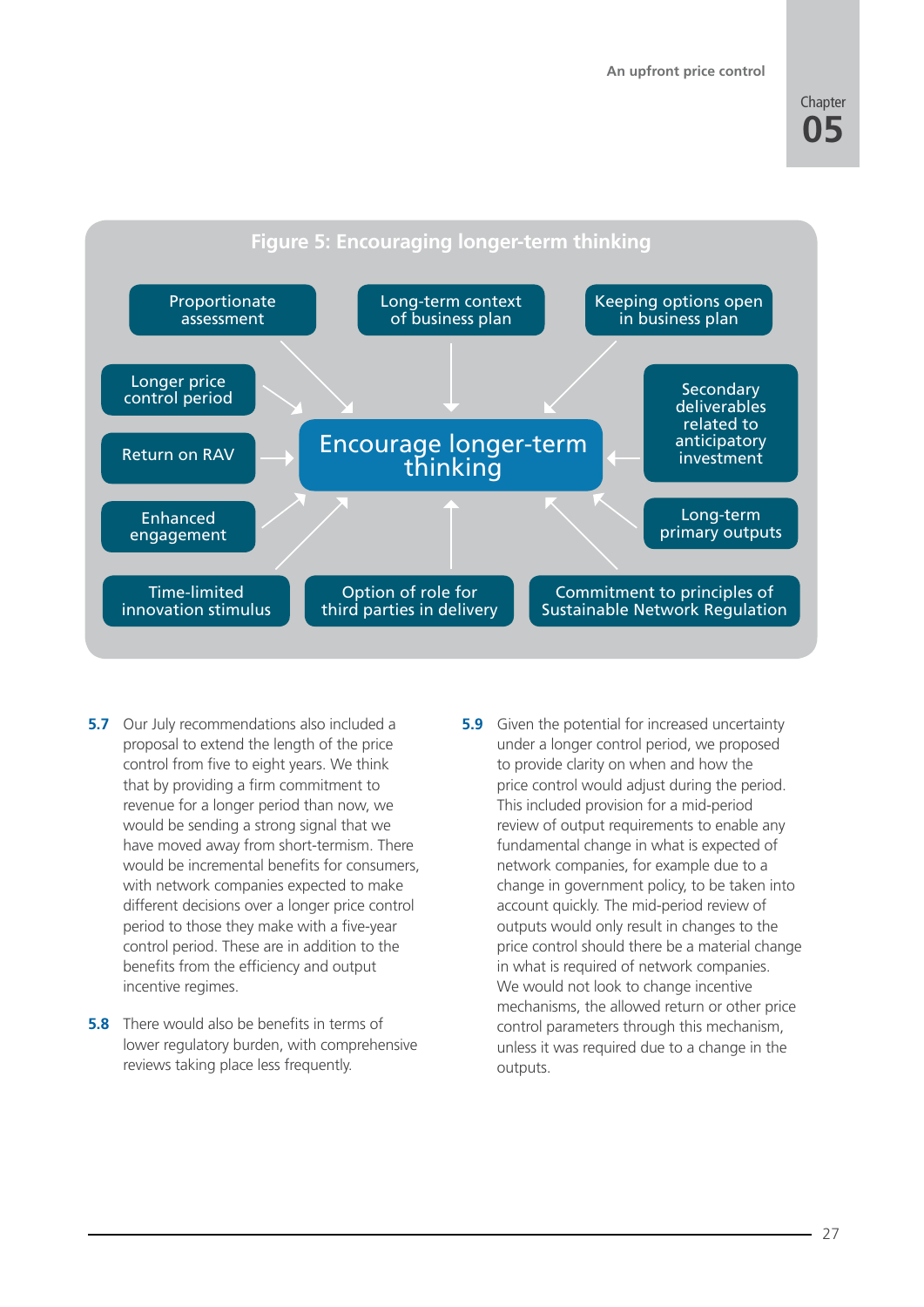

- **5.10** There was a mixed response to our proposed extension of the price control period to eight years. While some recognised the benefits that it could deliver in terms of encouraging longer-term thinking, a number of the network companies were of the view that extension of the price control could lead to greater risk and suggested that it would only have a marginal impact on longer-term thinking. A number of concerns were expressed with respect to the mid-period review of outputs and, in particular, the ability to maintain the narrow scope of the review. Respondents were concerned that the mid-period review may turn into a full blown review and therefore effectively reduce the price control from five to four years.
- **5.11** We think that these concerns can be mitigated through careful design of automatic adjustment mechanisms (e.g. inflation indexation), uncertainty mechanisms and a clear articulation of how the mid-period review of outputs will work and what will and will not be reviewed. This will be set out as early as possible at each price control review. Investors and consumers of network services will therefore be better able to understand and make assumptions about how revenue might evolve during the period.
- **5.12** As set out in July, this is not about an increased number of, or more complicated, uncertainty mechanisms. Indeed, we aim to curb the number of uncertainty mechanisms through the application of our principles on when and how such mechanisms would be used.
- **5.13** We have therefore decided to proceed with a default price control period of eight years. However, it will be a matter for the individual price controls to determine whether an eightyear control period is appropriate given the specific factors faced in the relevant industry at the time.
- **5.14** We will review the impact of moving to an eight-year control in the future, considering whether to extend the control length further or whether it is appropriate to move back to a five-year period. Any changes would be consulted on at the time.
- **5.15** Further details on how we will implement automatic adjustment and uncertainty mechanisms and the design of the mid-period review of outputs can be found in chapter 11 of the handbook.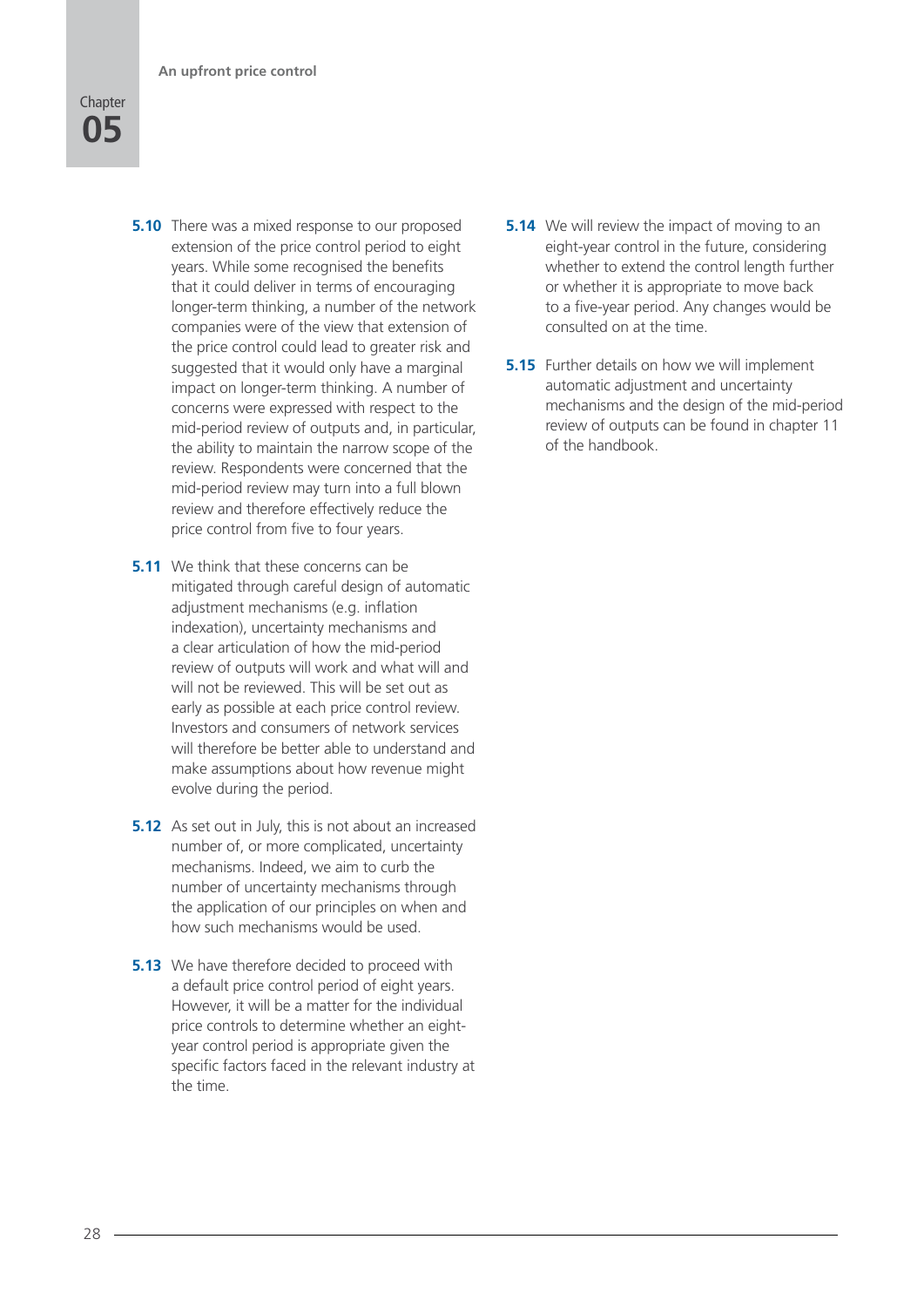

### **Chapter 6** Determining the revenue to be raised from consumers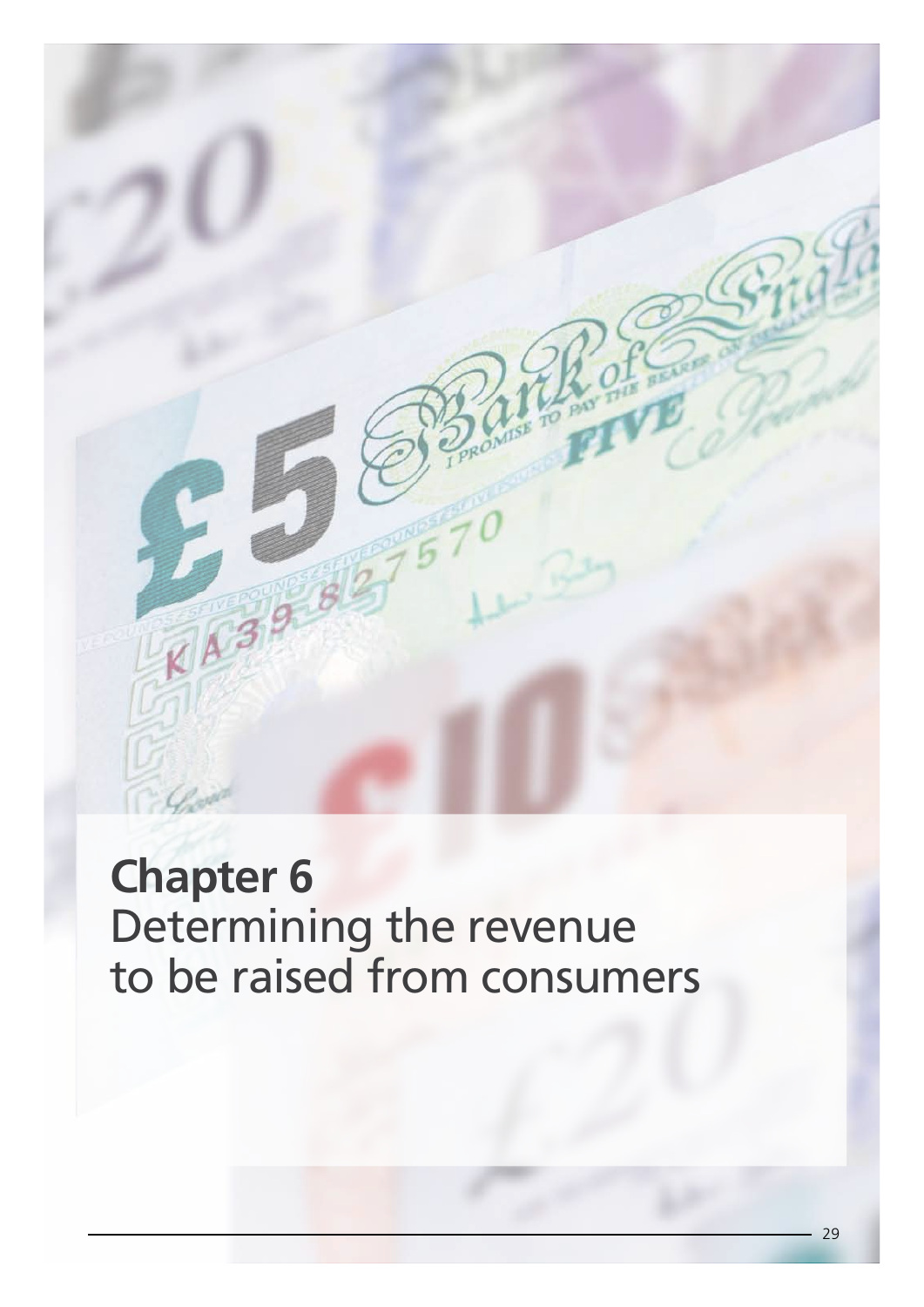#### **Chapter 6 summary**

We set out our decision on how base revenue will be set, reflecting our proportionate assessment of well-justified business plans. This includes our decision on the potential role for third parties in delivery. We also set out our decision on how incentives and uncertainty mechanisms will be designed at price control reviews.

### **Conclusions in chapter 6**

- **8 Proportionate assessment:** We will adopt a transparent and proportionate approach to assessing the price control package, with the intensity and timescale of assessment reflecting the quality of an individual company's business plan and its record for efficient output delivery. Under this approach, we would be able to conclude the price control process early for some companies.
- **9 Option to give third parties a greater role in delivery:** The regulatory tool-kit will include the option to require a company to provide market testing evidence to support its business plan proposals. We will also have the option to involve third parties in delivery and ownership of large and separable projects, where this is expected to drive innovation, long-term value for money and/or more timely delivery.
- **10 Incentives:** There will be transparent rewards/penalties related to output delivery, including a backstop threat of using our existing powers for enforcement action and potential licence revocation for persistent nondelivery. There will be transparent, upfront, symmetric efficiency incentive rates for under-and overspend. Incentives will be calibrated to ensure they provide long-term value for money.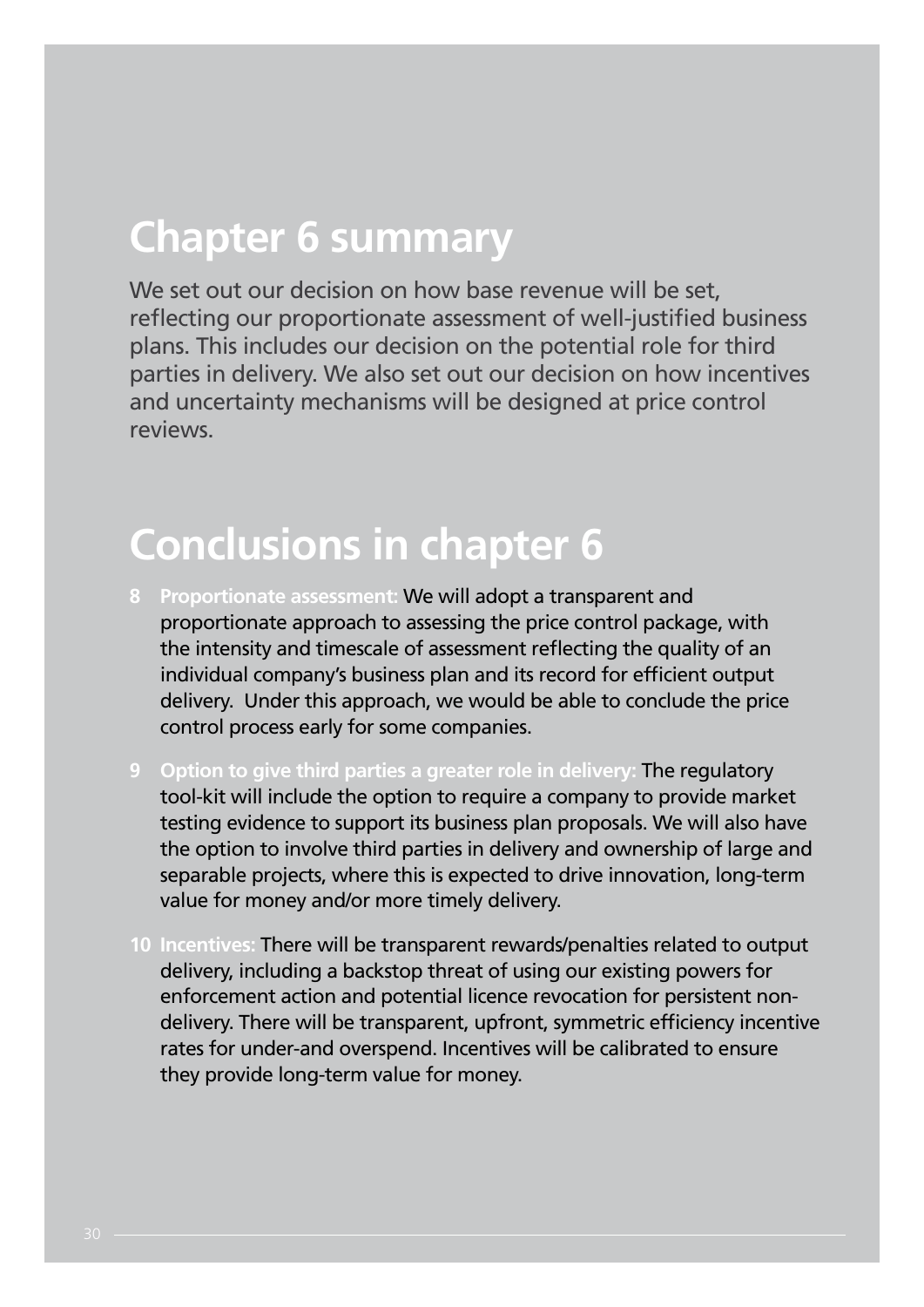

### Determining the revenue to be raised from consumers

- **6.1** The price control sets out what network companies are expected to deliver and what potential revenue they can earn from existing and future consumers for delivering those outputs. To facilitate effective engagement, and to enable stakeholders to understand potential implications of the price control, network companies will be expected to provide an indication of how their proposals might impact on network charges<sup>20</sup>. Figure 6 sets out the key components of the price control under the RIIO model.
- **6.2** The written responses we received to our Recommendations consultation did not raise any

objections to this over-riding framework for setting the price control and we have therefore decided to take this forward for future price control reviews. We set out our decision on specific aspects below. Further details are provided in the handbook on RIIO regulation. Chapter 8 provides an overview of proportionate assessment, chapter 9 outlines our approach to incentivising the delivery of outputs, chapter 10 sets out our approach to efficiency incentives, chapter 11 provides an overview of uncertainty mechanisms and chapter 13 outlines our approach to a greater role for third parties in delivery of outputs.



2º We recognise that it will only be feasible to provide indications of the potential changes in charges and we would not expect the network company to<br>be held to any specific level of charges. We will encourage network co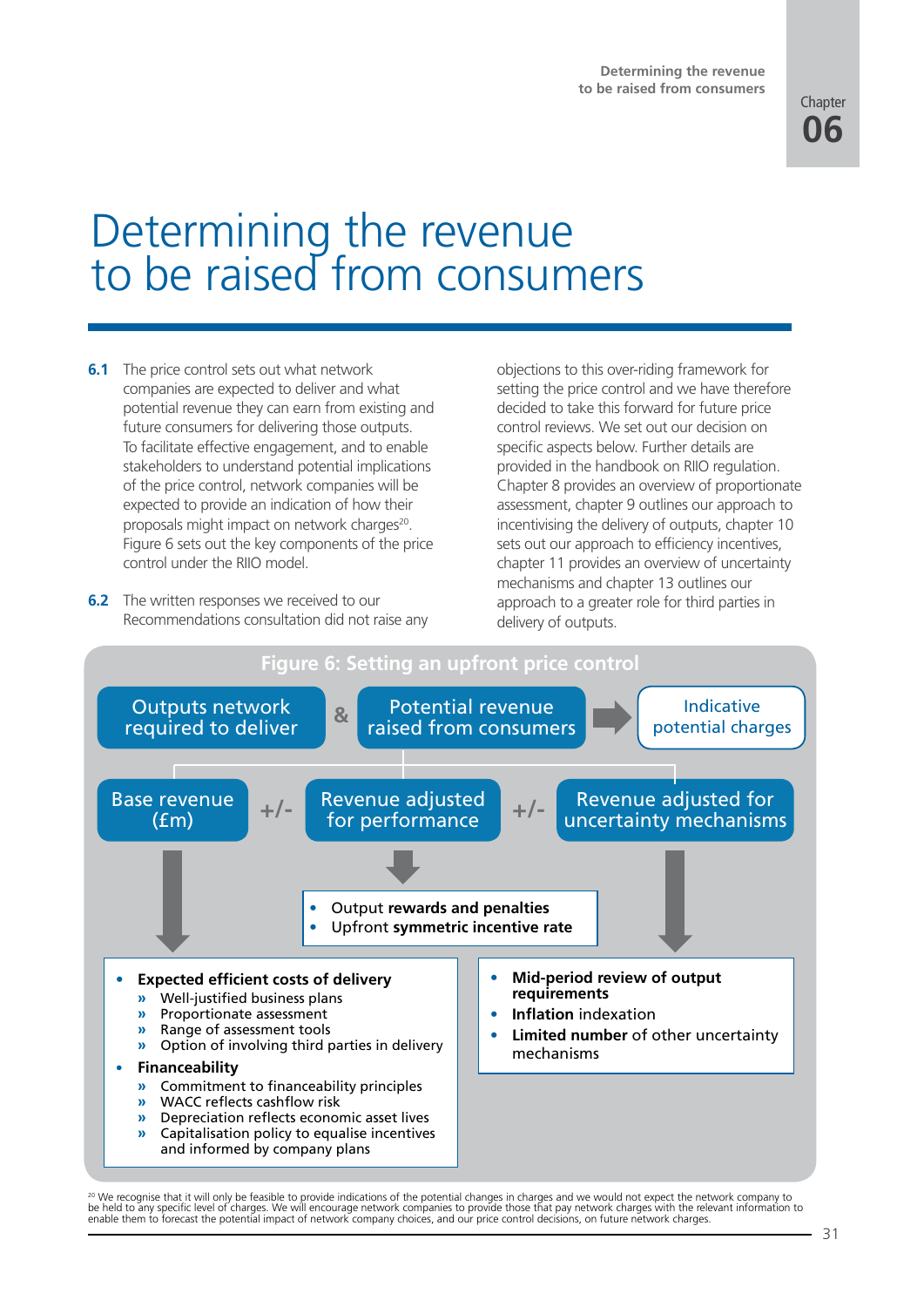#### **Well-justified business plans and proportionate assessment**

- **6.3** In our Recommendations consultation we emphasised that under the RIIO model the onus would be on the network companies to determine how best to deliver outputs over time, reflecting on the results of their stakeholder engagement and subsequently developing well-justified business plans.
- **6.4** We also set out how we would use the Information Quality Incentive (IQI) mechanism in each of the four sectors to encourage network companies to provide plans that reflect best available information about future efficient expenditure requirements. Our assessment of the expected efficient costs of delivery would be combined with the assessment of financing costs (see chapter 7) to form a view on base revenue for each company.
- **6.5** We said that we would use companies' well-justified business plans, as well as other available information, to form a view on the expected efficient costs of delivering outputs and long-term value for money. We would adopt a proportionate approach to assessing business plans, focusing attention and effort where it is expected to generate most value, and providing the opportunity for the best performing companies to be "fast tracked", i.e. agree the terms of their price control up to a year earlier than implied by the standard price control process.
- **6.6** We published our initial business plan guidance for TPCR5 and GDPCR2 as part of the July 2010 letters for these reviews and are currently consulting on this<sup>21</sup>.
- **6.7** Network companies were generally supportive of our proposals on well-justified business plans. They were of the view that, although presenting their plans in this way would represent a challenge for them, it would help them to focus on the longer term. They were, however, keen to obtain greater clarity on how exactly the different requirements for business plans would be interpreted under RIIO.
- **6.8** Limited views were expressed by respondents on our proposals regarding the IQI. However, those that did respond were supportive of retaining the IQI and suggested that this would facilitate accurate information provision, with one respondent also explicitly welcoming extending the IQI to all energy network sectors.
- **6.9** There was wide-ranging support for the adoption of a proportionate approach to assessing business plans, with many respondents noting that this would help to ensure that our resource is focused where it could deliver most benefit whilst providing well-placed incentives on network companies. However, a number of respondents expressed concerns about how proposals on fast-tracking would work in practice. In particular, there were concerns that, where companies were fast tracked, this could reduce opportunities for stakeholder engagement and introduce the risk that fast-tracked companies are ultimately subject to a more challenging settlement than other network companies.
- **6.10** We recognise the concerns raised. However, as set out in chapter 3 it will be important for network companies to engage with their stakeholders on an ongoing basis, not just as part of the price control review. This will ensure that they have visibility on the needs and preferences of their consumers and are able to effectively factor these into the development of their business plans at price control reviews.

<sup>21</sup> The 'Open letter on Transmission Price Control Review 5 (TPCR5) – the way forward is available from: http://www.ofgem.gov.uk/Pages/MoreInformation.aspx?docid=1&refer=Networks/Trans/PriceControls/TPCR5/ConRes and the letter regarding 'Gas Distribution Price Control Review 2 – The Way Forward' is available from: http://www.ofgem.gov.uk/Networks/GasDistr/GDPCR2/ConRes/Pages/ConRes.aspx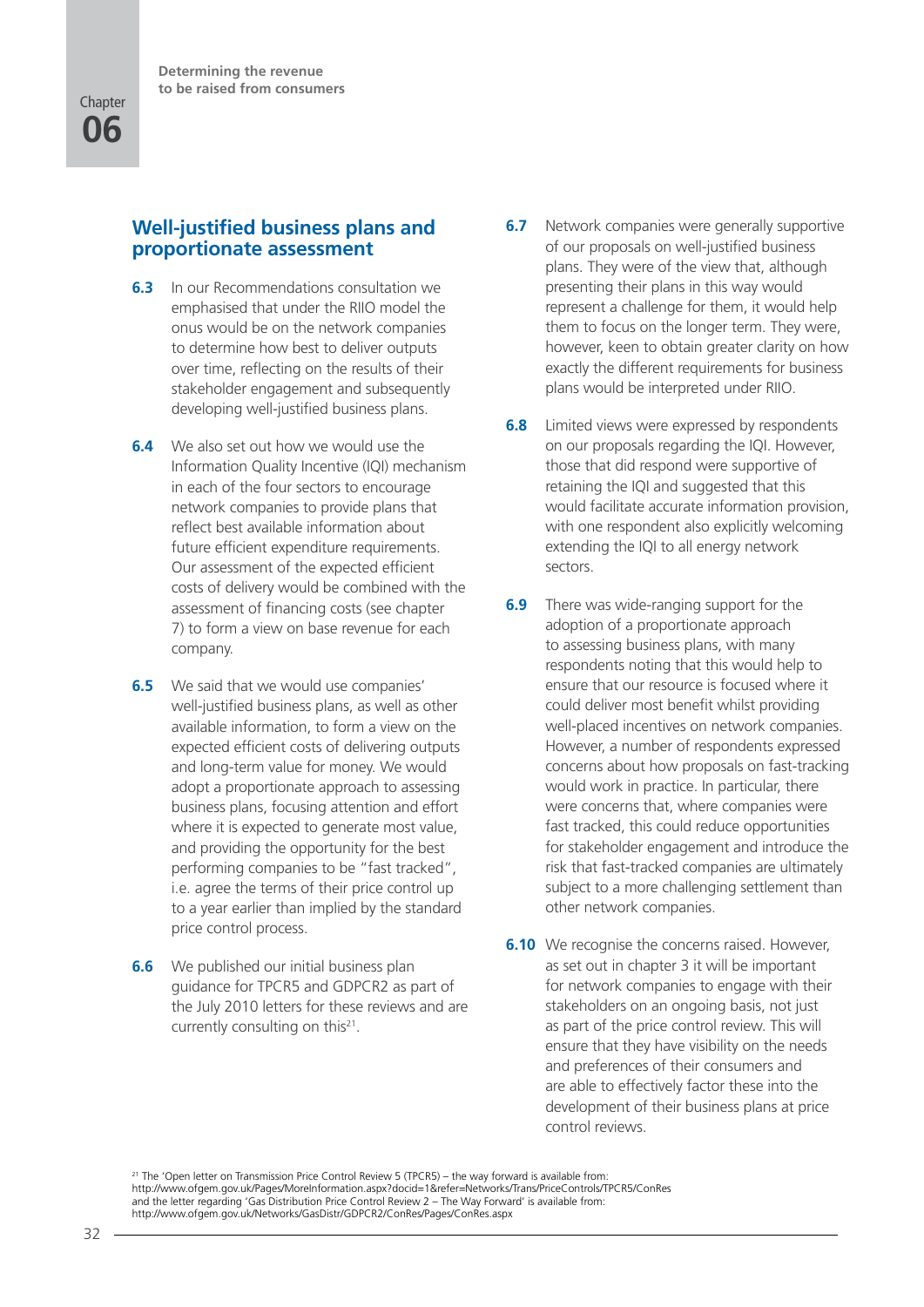- **6.11** In addition, for us to offer a company a fast track settlement, we will need to be convinced that the company's business plan is welljustified and provides long-term value for consumers based on a high-level assessment of the plan and the company's track record for delivery. If a company is fast-tracked its settlement will match, or almost match, its own well-justified business plan. However, it will be for the management of individual companies to determine whether they wish to accept a fast-tracked approach or whether they would prefer to have their business plan subject to further scrutiny by Ofgem.
- **6.12** We have therefore decided to take forward our recommendations on well-justified business plans, the IQI and proportionate assessment. As part of the consultation process for both TPCR5 and GDPCR2, we will consult on how proportionate treatment. including fast-tracking, will work in practice. Based on that consultation, we will set out clear and transparent guidance on the process, including the criteria we will take into consideration in determining our approach for each network company.
- **6.13** Further information on each of these aspects of RIIO is available in the associated handbook: chapter 7 for well-justified business plans, and chapter 8 for the IQI mechanism and proportionate treatment.

#### **Encouraging delivery of outputs and long-term value for money**

**6.14** We set out in our Recommendations consultation that the RIIO model would include a set of incentive mechanisms designed to encourage network companies to deliver outputs over the long term and seek out innovative delivery solutions that are lower cost over time.

- **6.15** In addition, the framework would include strong backstop threats for network companies that persistently fail to deliver primary outputs. As now we would take enforcement action where outputs, specified in licences, were not being delivered. We would also make use of our powers to revoke a network company's licence if failure to deliver continued. These options would only be used in exceptional cases.
- **6.16** Respondents were generally welcoming of the proposed use of transparent rewards, penalties and backstop threats to encourage output delivery and efficiency under the RIIO model. Some respondents, however, noted that we would need to take care in designing and calibrating the incentives to ensure that these did not lead to any perverse incentives.
- **6.17** We remain committed to ensuring that those companies that deliver efficiently earn clear and significant rewards, whilst those that fail to deliver or deliver at high cost face real and significant downside.
- **6.18** Taking account of responses received to our Recommendations consultation, we have decided to implement the incentives-based framework. Details of the principles and issues we will consider when designing incentive mechanisms are set out in chapters 9 and 10 of our handbook on RIIO regulation.

#### **Option of a greater role for third parties in delivery**

**6.19** In our Recommendations consultation we proposed that the RIIO model would include the option to require network companies to provide market testing evidence in their business plans where we have concerns about the level of costs or the design of a proposed solution to delivering outputs.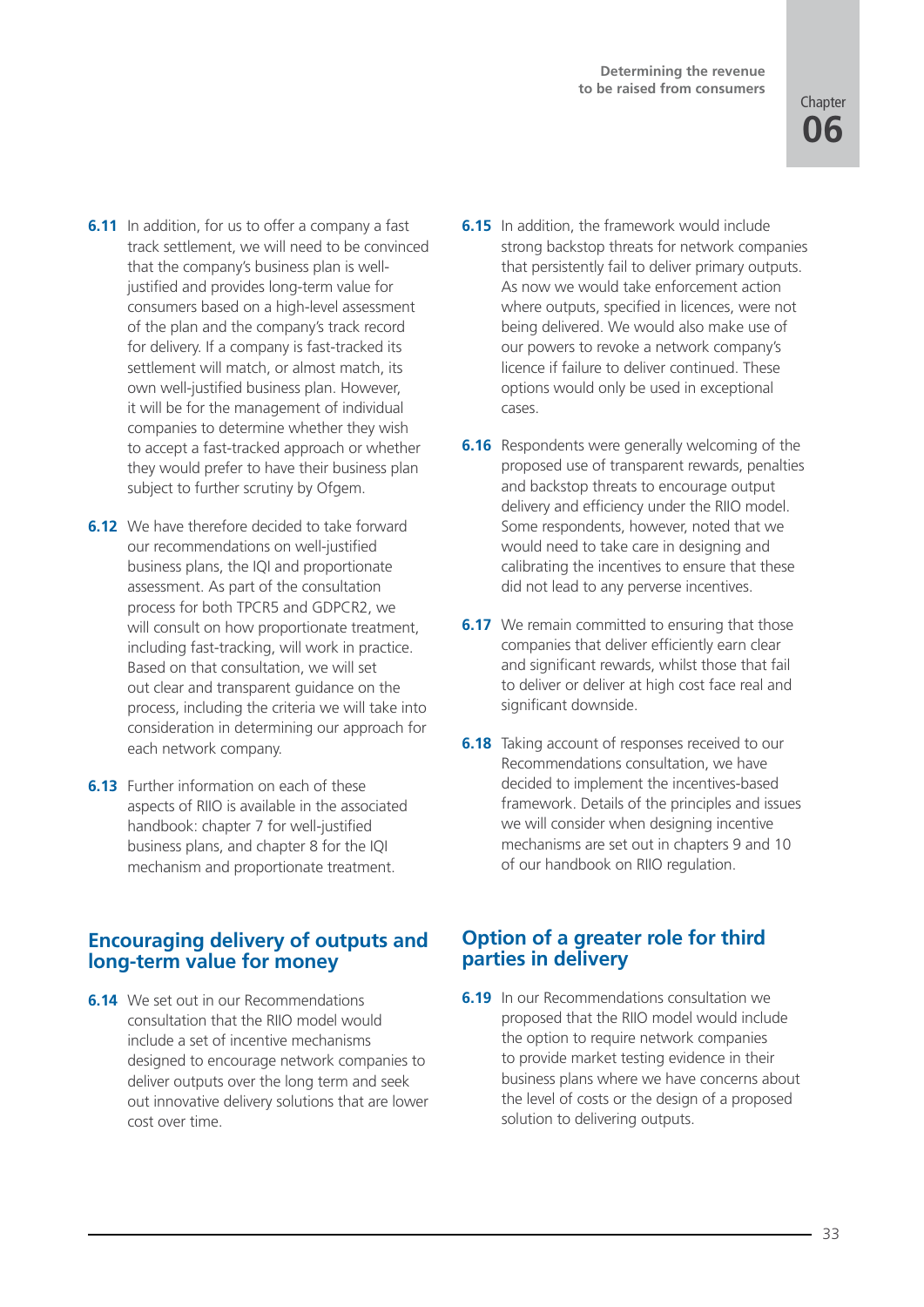**Determining the revenue to be raised from consumers**

#### **06 Chapter**

- **6.20** We also set out how we would include in the regulatory toolkit the option to give licensed third parties the revenue rights and obligations associated with the delivery of large and separable network projects and ownership of associated assets. In this context licensed third parties may be wider than the existing group of network licence holders. We would only consider initiating steps to explore the potential to give licensed third parties a greater role in delivery where faced with evidence that an existing network company may not be best placed to deliver at best value for consumers, for instance because the project is to some extent new or untested from the perspective of the incumbent. We may consider this option when setting revenue allowances.
- **6.21** These tools would be supported by a continued role for network companies to manage their own efficient procurement strategies under the RIIO model and provide evidence of how this has been achieved in their well-justified business plans.
- **6.22** Diverse views were expressed on our proposals to establish the option to give third parties a greater role in delivery. While nonnetwork parties recognised that there were potential and significant benefits associated with third party delivery, network companies emphasised that they already outsource activities in response to incentives under the existing regulatory framework. They also expressed concerns about Ofgem's level of commercial and technical expertise to design and run a process that chooses third parties to assume responsibility for delivery. Of the respondents commenting on this proposal, all noted that we should attach importance to ensuring that the proposals effectively deliver the benefits envisaged. The importance of appropriate design and operation of the process for appointing third party licensees was also highlighted.
- **6.23** We note the continued concerns of network companies in relation to a greater role for third parties in delivery, including the role that we would take in this process. We remain of the view that, in certain situations, there could be potentially significant benefits either from actual or potential third party involvement in the delivery of outputs. In addition, as outlined in our Recommendations consultation, the option of giving third parties a greater role in delivery and asset ownership would only be initiated in circumstances where we are confident that the long-term benefits of having a third party responsible for these activities outweighed any long-term costs.
- **6.24** If the Authority were to initiate a process to seek to facilitate a greater role for third parties in delivery we would be responsible for designing and running the selection process. To facilitate this we would develop process guidance documents for participants, pre-conditions with which participants would need to demonstrate compliance and criteria for the assessment of proposals. In developing these elements, we would expect to build on policies and guidance developed in connection with the offshore tendering regime wherever possible. We would also be responsible for evaluating proposals and selecting a third party. In doing so, we would expect to cooperate closely with the NETS System Operator or gas NTS System Operator at all times.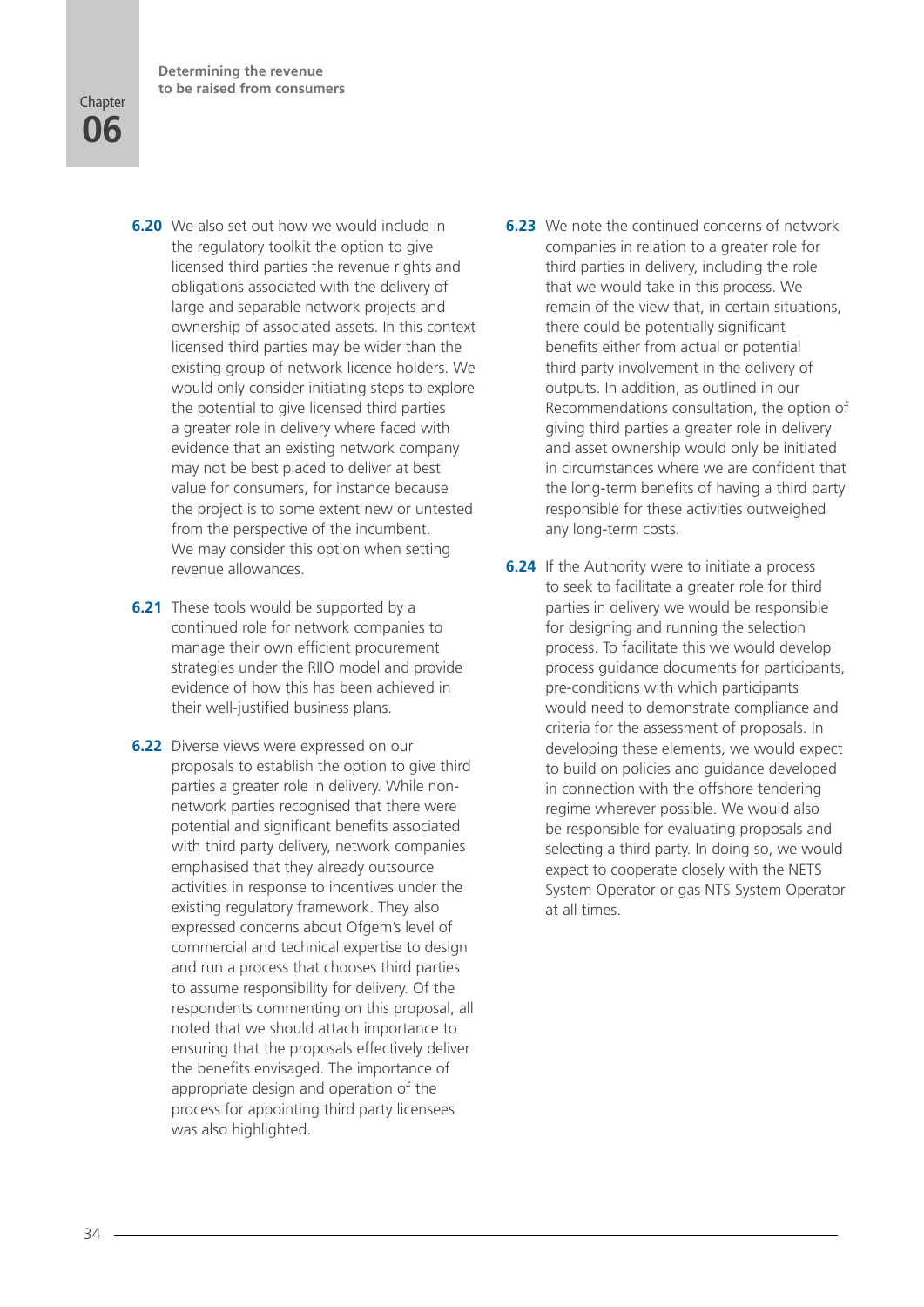**6.25** Taking account of responses received to the Recommendations consultation we have decided to include these options in the regulatory tool-kit. The principles that we will follow when deciding whether to use the options are set out in the handbook on RIIO regulation. These principles are consistent with those set out in our Recommendations consultation. The detailed arrangements will be worked up further in the price control reviews, firstly TPCR5 and GDPCR2. Stakeholders will be provided with an opportunity to contribute to the development of policy in this area to ensure that the framework developed facilitates the delivery of benefits envisaged for consumers.

#### **Uncertainty mechanisms**

- **6.26** In our Recommendations consultation we set out the principles that we would consider when designing and implementing uncertainty mechanisms in the price control. We emphasised that network companies would have responsibility for managing normal business risk and that uncertainty mechanisms would only be used where they provide protection to consumers against the uncertainties faced by Ofgem in determining the revenue to allow for the forthcoming control period.
- **6.27** Respondents to the Recommendations consultation made limited specific comments with respect to uncertainty mechanisms. Those respondents that did comment were broadly welcoming of the transparent principles that we had set out for their use, noting that many of the tools that we had referred to were familiar. Some respondents pointed out that uncertainty mechanisms may need to be used more often in the future given the changing environment in which the network companies would be operating and our intention to lengthen the control period. Within this context, they

highlighted that we would need to take care when using uncertainty mechanisms and have regard to the impact they would have on charging volatility and overall complexity.

**6.28** In light of the responses to the Recommendations consultation on this issue, we have decided to commit to the principles for uncertainty mechanisms that we consulted on in July. We are mindful of the need to ensure that use of uncertainty mechanisms is consistent with delivery of the objectives of RIIO regulation and our commitment to providing strong incentives to encourage efficient delivery of outputs over the long term. Details of the principles that we will use for uncertainty mechanisms is set out in chapter 11 of the handbook on RIIO regulation.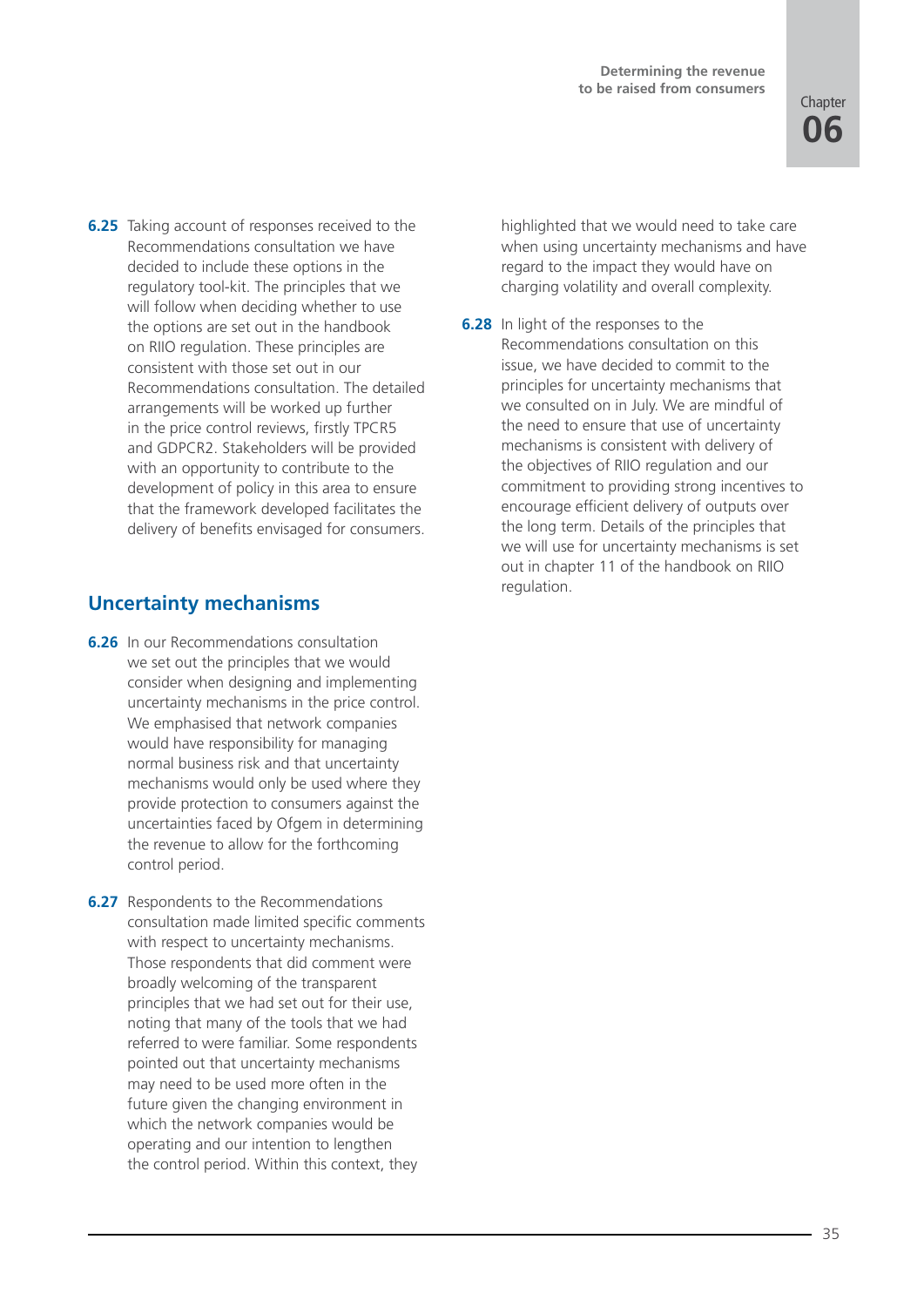

### **Chapter 7** Ensuring efficient delivery is financeable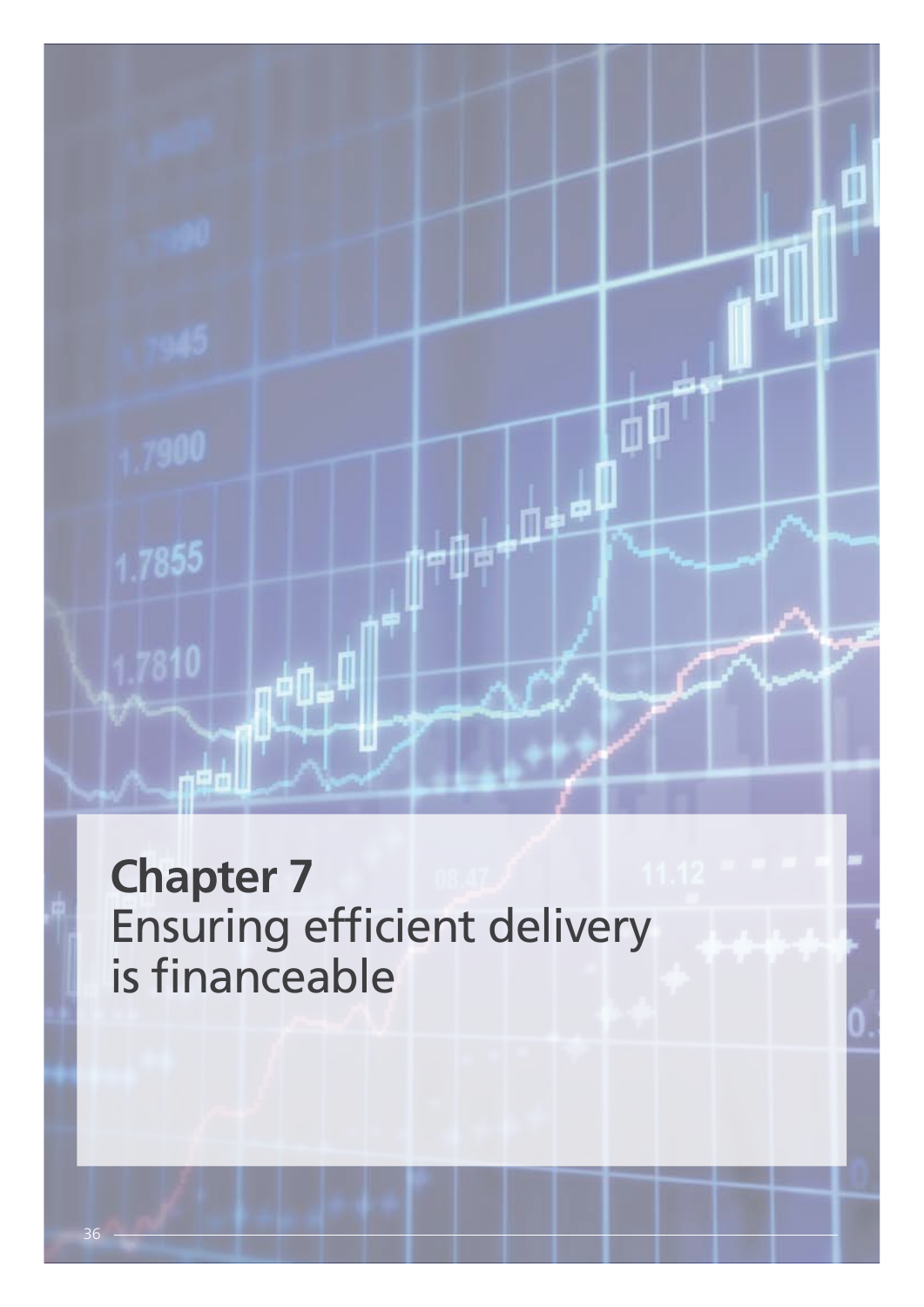### **Chapter 7 summary**

We set out our decision on how we will continue to ensure that efficient companies are able to finance their regulated activities under the RIIO model.

#### **Conclusions in chapter 7**

**11 Principles for ensuring efficient delivery is financeable:** We will ensure that efficient delivery of outputs is financeable by committing to published principles for setting a WACC-based allowed return to reflect the cash flow risk of the business over the long term. Financeability will be assessed in the round, including a cross-check against relevant equity metrics and credit rating ratios. As now, network companies will be expected to manage their business, including capital structure, efficiently to ensure they are financeable.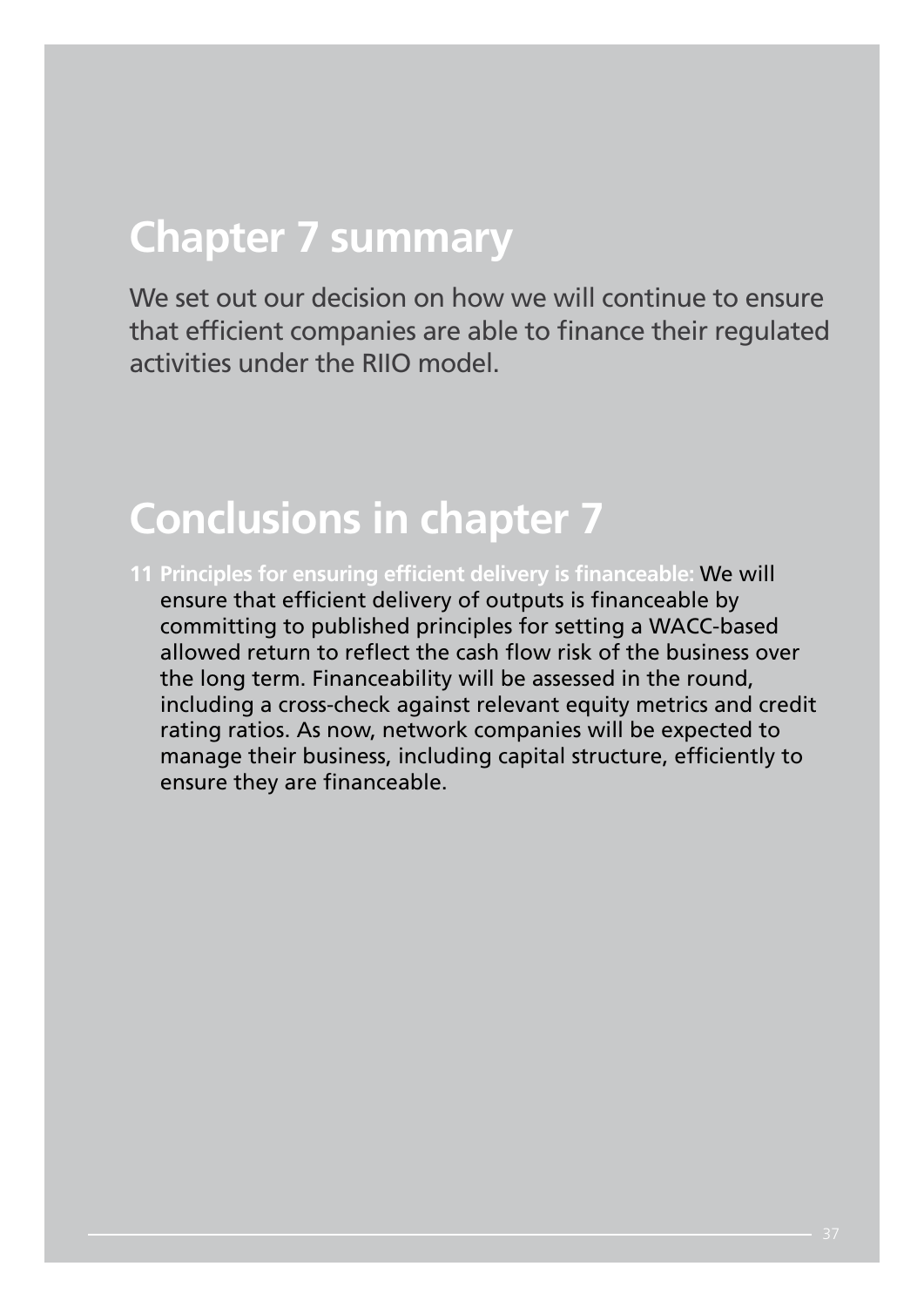### Ensuring efficient delivery is financeable

- **7.1** Our principal objective is to protect the interests of existing and future consumers. In carrying out its functions in accordance with the principal objective, the Authority must also have regard to the need to secure that licence holders are able to finance the activities which are the subject of obligations on them. This means that efficient network companies should be able to secure financing in a timely way and at a reasonable cost in order to facilitate the delivery of their regulatory obligations. This is also in the interests of consumers. However, it is important that the regulatory framework does not provide excessive returns, reward inefficiency or 'bail-out' a company that has encountered financial distress as a result of its own behaviour.
- **7.2** In our Recommendations consultation we set out our proposed principles for ensuring that efficient delivery is financeable and that the balance of costs paid by existing and future consumers is fair, reflecting the expected balance of benefits received from investment in network services. These principles are set out in Box 2.
- **7.3** On the day we published our RIIO Recommendations consultation, we held a city briefing event to launch RIIO regulation and introduce investors to the RIIO model. We have since had a number of meetings with investors and city representatives, as well as network companies, to discuss our recommendations in detail.
- **7.4** Feedback from the city event and bilateral meetings have highlighted that the investor community perceives the RIIO model, and financeability proposals, to be 'constructive'.

Investors have been supportive of the improved transparency that the extension of the price control from five to eight years will deliver and welcome our commitment to a smooth transition to the financeability principles. They are supportive of the potential for network companies to beat the assumed cost of capital. They note that slower depreciation in electricity will provide opportunities for faster RAV growth while a more mechanistic approach to setting the cost of debt will reduce associated risk. Although some investors raised a concern that the wording in the recommendations document implied a bias in favour of debt over equity this was not our intent. We have clarified our approach below to remove this perception.

**7.5** The main written responses on the financeability proposals were from the network companies. They noted the importance of this issue given the likely need for increased investment in coming price control periods. Some network companies welcomed the increased transparency that would be provided through our commitment to clear financeability principles but a number noted concerns that we may move away from the use of these principles in the future.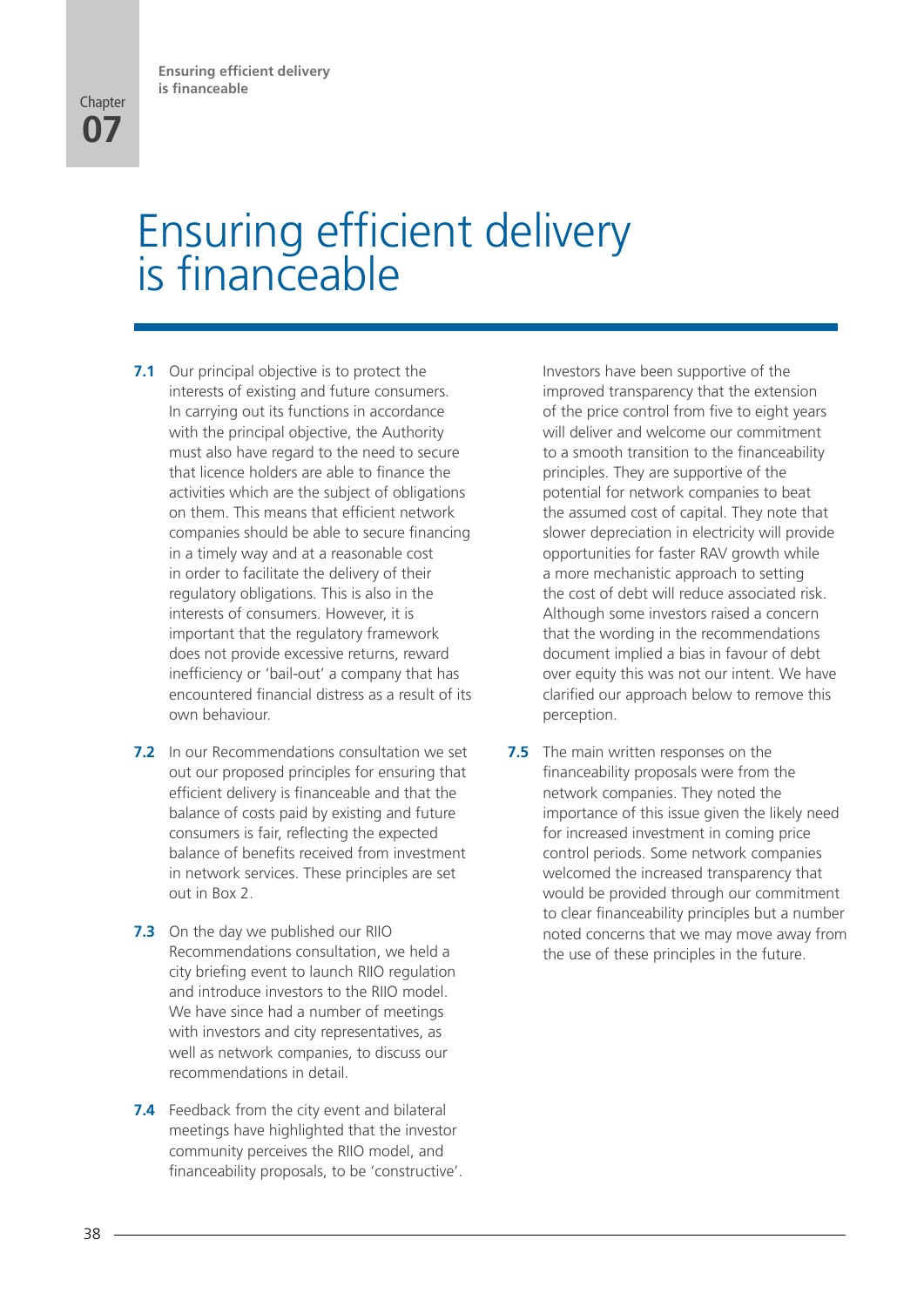- **7.6** The main area of concern highlighted by the network companies related to our proposals on depreciation. While some of the network companies recognised the rationale for moving toward depreciation based on economic asset lives, they had concerns about the cashflow impacts that such an approach would have, particularly at a time when significant investment is likely to be needed. A number of companies also noted that although this proposal is intended to strike a fair balance between costs faced by existing and future consumers, the proposal was misplaced as current consumers are paying less than they should, given that pre-privatisation assets have already been fully depreciated. Many of the network companies suggested that we would need to carefully consider the appropriate transition arrangements to ensure that they have access to required finance given the investment needed to facilitate the transition to a low carbon energy sector.
- **7.7** A number of network companies had concerns about our proposed approach to indexing the cost of debt and expressed a preference for retaining the existing approach. Their concerns were particularly focused on the implications that this could have for future financing decisions and set out that it would be more important for the cost of debt to reflect future rather than historical costs.
- **7.8** Following consideration of the discussions that we had with investors at the city briefing event and with a range of stakeholders during bilateral meetings, as well as the written responses received to the Recommendations consultation, we have decided to commit to the financeability principles, set out in the Recommendations consultation. In line with our statutory duties, we will continue to ensure that all network companies that operate efficiently are able to finance the efficient delivery of their regulated activities and that we do not

introduce excessive volatility into the relevant capital markets. We will seek to ensure that this is achieved through the development of appropriately targeted transition arrangements. As outlined above, we have also made some minor amendments to the wording of the financeability section in the handbook on RIIO regulation to clarify that we do not have a bias in favour of debt over equity.

- **7.9** Stakeholders have also indicated that they would like to understand how our approach to financeability will be applied in practice. These implementation issues will be taken forward as part of the individual price control processes. However, we recognise the need to provide further clarity as early as possible. Consequently, where possible, we will conduct further analysis for all sectors in autumn 2010.
- **7.10** As set out in our Recommendations consultation, we will consult on the 'numbers' associated with these principles at each price control review and will consult on any transition arrangements. In the December 2010 consultation documents for TPCR5 and GDPCR2 we will set out, for consultation, our initial views on the appropriate cost of equity and our preferred index for the cost of debt.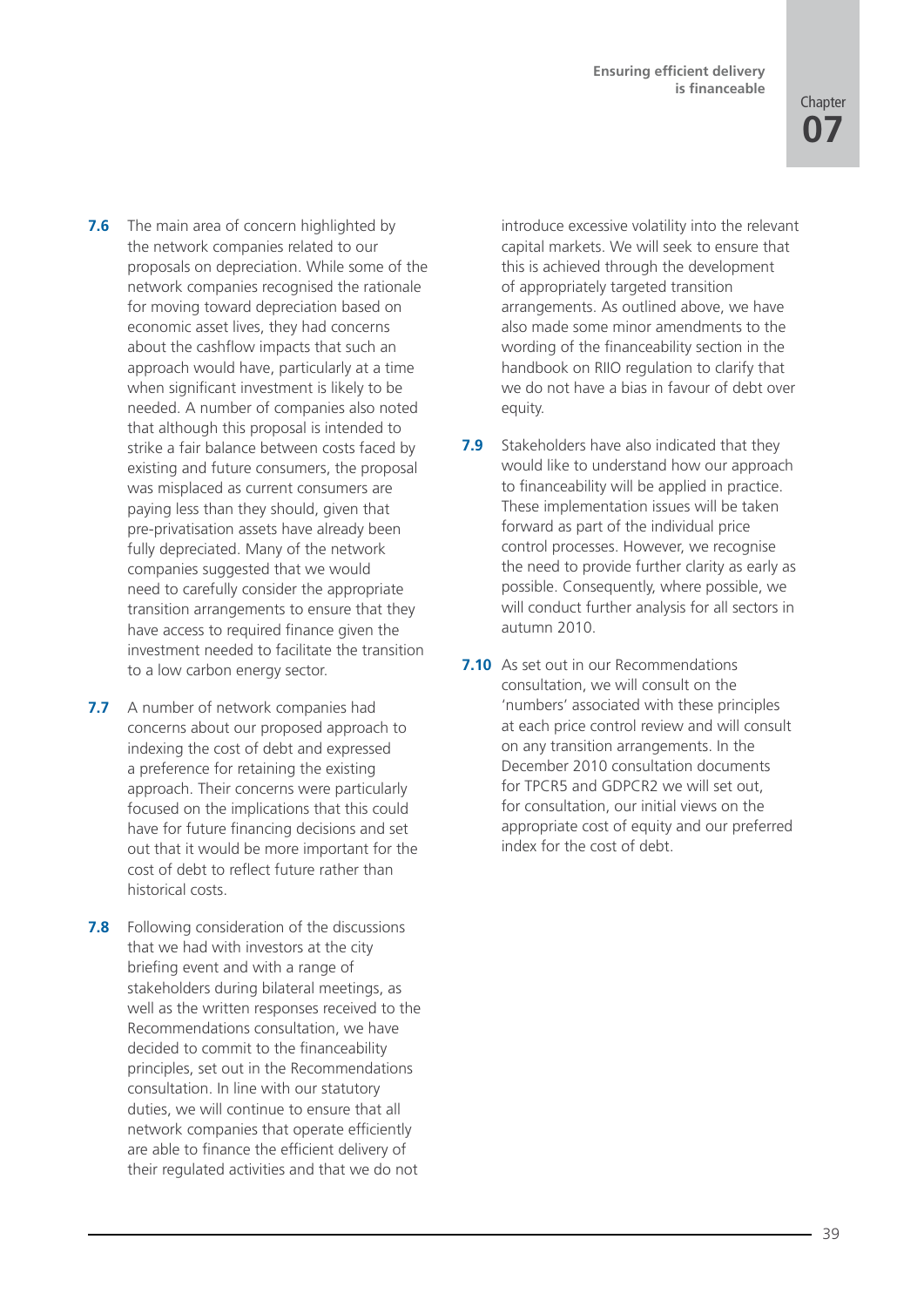#### **Box 2: Principles for financeability under the RIIO**

- Long-term view: We will take a longer-term view of financeability, reinforced by regulatory commitment.
- **• WACC based return:** We will use a real, weighted average cost of capital (WACC) based approach to setting the allowed return.
- **• Notional gearing:** The size of the notional equity wedge will reflect the company's risk exposure and may vary within and between sectors, but only where there is material difference in the risk faced. The magnitude of the risk exposure will depend on the strength of the various output incentives and the uncertainty mechanisms of the package. In making any changes to the notional gearing between control periods, we will take into account the effect that this might have on a company's ability to finance itself, particularly where there is a decline in the notional gearing assumption.
- **Cost of equity:** We will set the cost of equity based on a capital asset pricing model (CAPM) approach but will also consider evidence from other models.
- **• Cost of debt:** The cost of debt embedded in the allowed return will be a backwards looking determination, based on a long-term trailing average of forward interest rates. There will be an annual adjustment in the allowed return on debt, based on movements in the trailing average rather than making a step movement at every price control. The index will likely be based on the real yields of sterling issuers of a similar credit rating to regulated utilities.
- **•• Depreciation:** When considering depreciation we will focus on how best to balance the costs paid by existing and future consumers, taking account of the expected economic life of assets and uncertainty in the future use (and usefulness) of assets.
- **• Capitalisation policy:** We will add a fixed proportion of costs to the RAV, with the rest being remunerated in the year in which they are expected to be incurred. The percentage to be added to the RAV will be set at the price control review to strike a fair balance between existing and future consumers, in light of the proportion of capex-like costs expected during the price control period. Our approach will be consistent with our objective to equalise incentives between opex and capex in the overall control.
- **Financeability:** Our financeability assessment of proposed price controls will be informed by a number of sources including ratings agency credit metrics and relevant equity metrics considered over the long term. As now, network companies will be expected to manage their business, including capital structure, efficiently to ensure that they are financeable. Where there are concerns with financeability we will consider whether and how best to transition the application of our financeability principles.
- **• Cross-check:** We will use the return on regulated equity (RORE) analysis developed in the fifth electricity distribution price control review (DPCR5) as a tool to check the package fits together appropriately. We will use the analysis to ensure that those companies that deliver for consumers earn attractive rates of return, whilst those that demonstrably do not deliver, will earn low returns. Very poor performers could see rates of return on regulated equity below the cost of debt.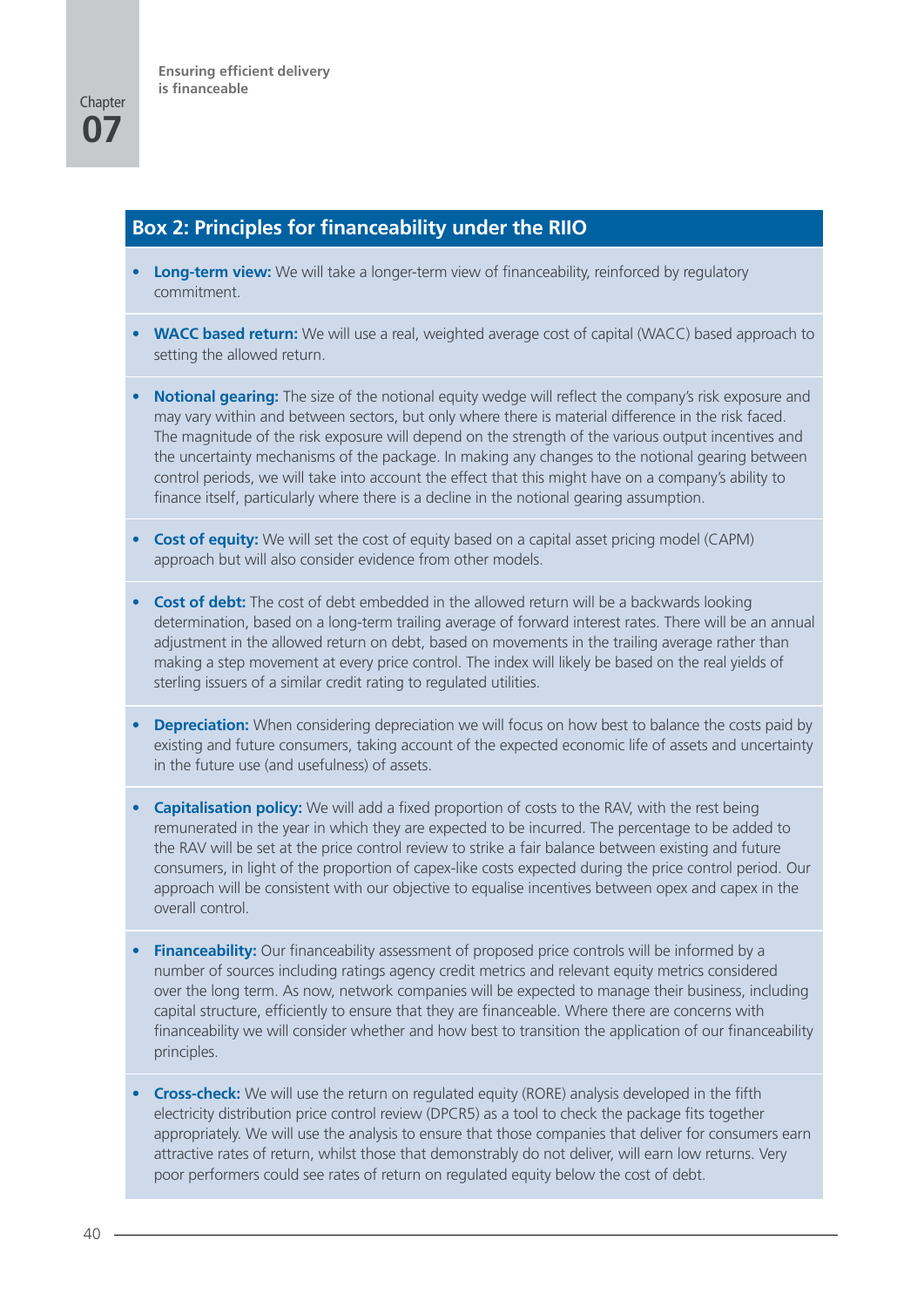### **Chapter 8** Innovation stimulus package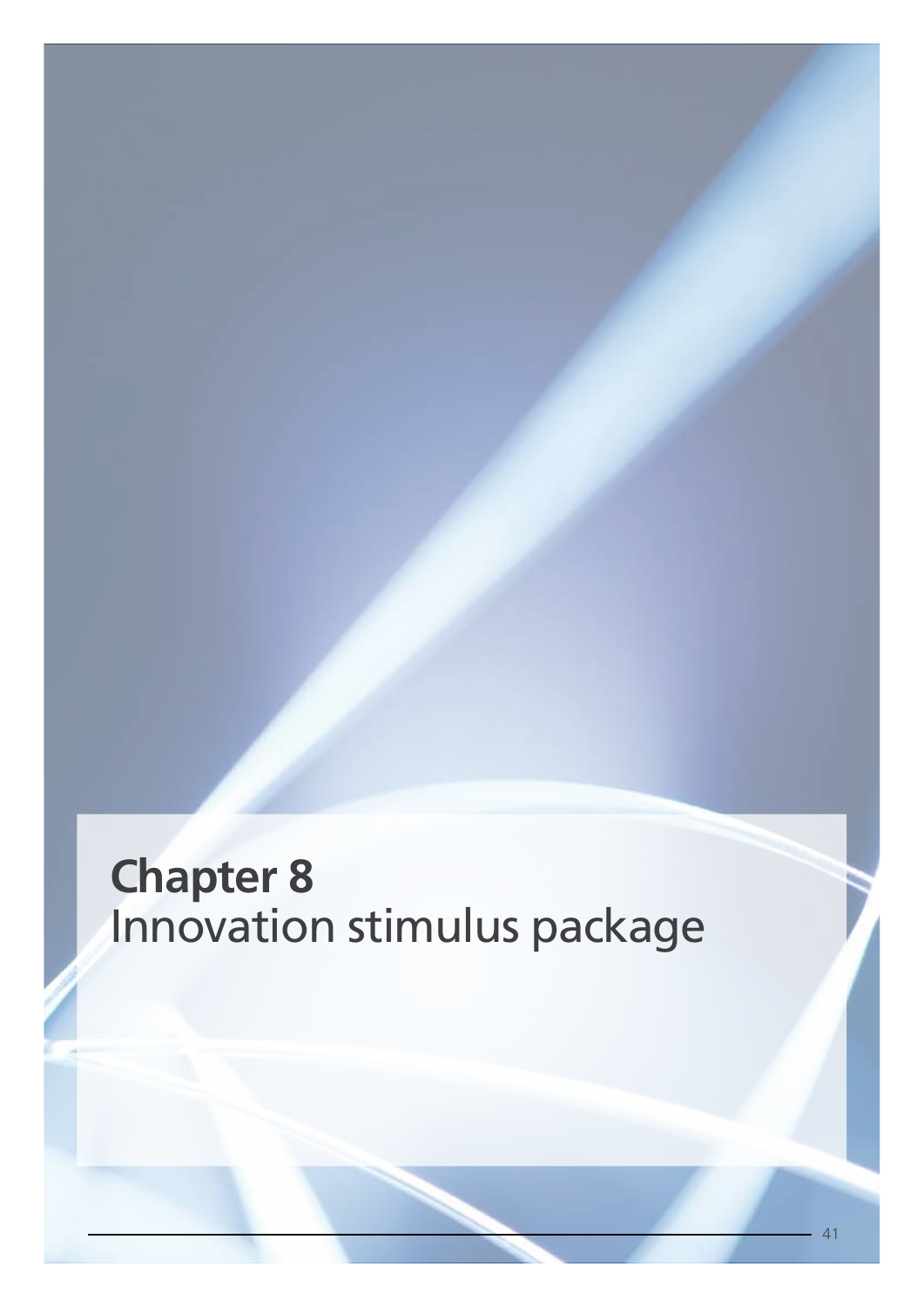### **Chapter 8 summary**

We set out our decision on the introduction of an innovation stimulus package.

#### **Conclusions in chapter 8**

**12 Innovation stimulus package:** We will introduce a time-limited innovation stimulus for electricity and gas networks. These will be open to projects at any point in the innovation cycle and to both network companies and third parties for innovation related to delivering the networks required for a low carbon energy sector. The innovation stimulus package will include substantial prize funds to reward network companies and third parties that successfully implement new commercial and charging arrangements to help deliver a sustainable energy sector.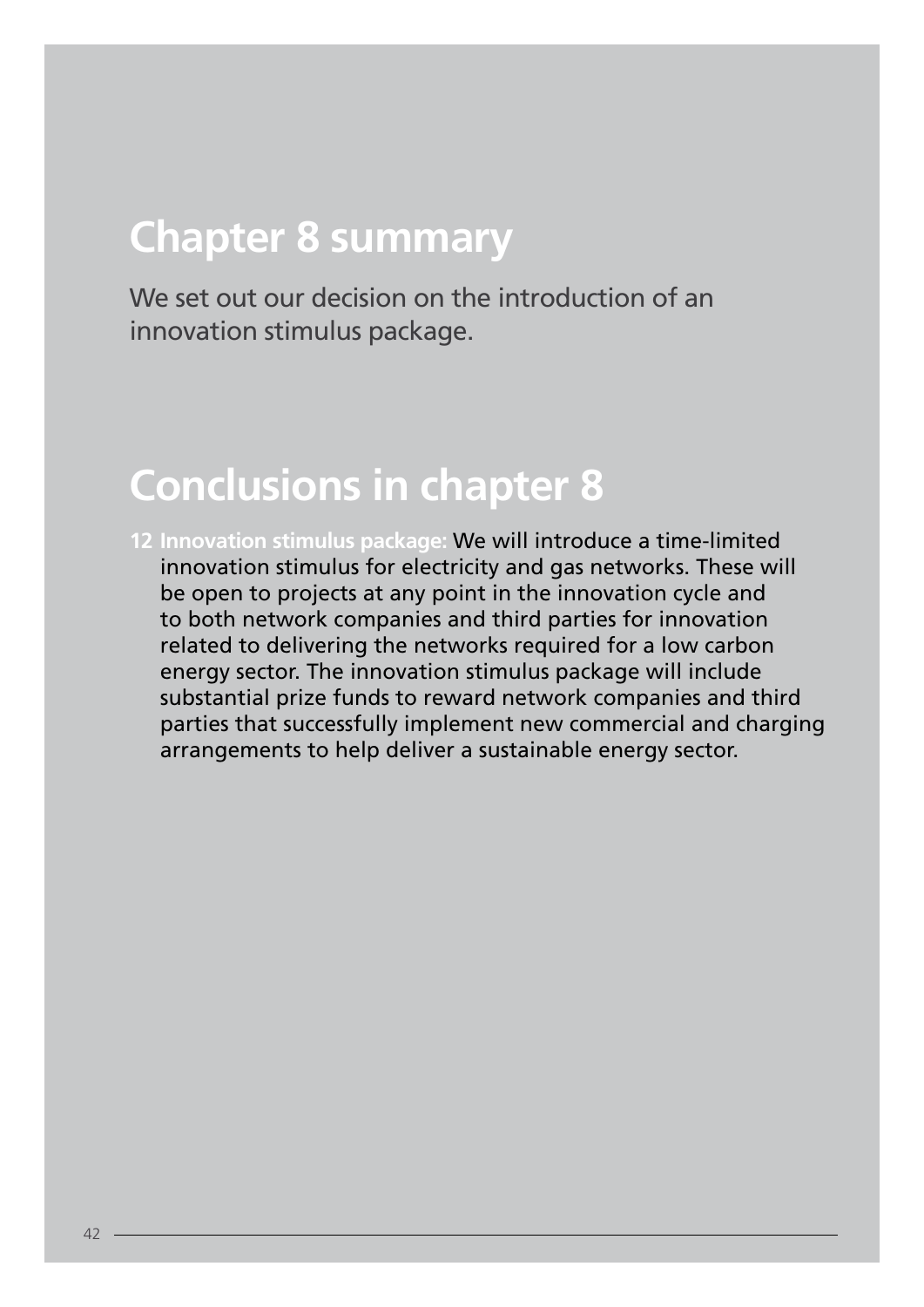**08 Chapter** 

### Innovation stimulus package

- **8.1** Given the scale of the challenge that network companies face and the uncertainty about how best to deliver, innovation is needed to ensure network companies deliver a sustainable energy sector and long-term value for money. The need for innovation has been widely recognised throughout RPI-X@20, including in responses to our consultations.
- **8.2** In our Recommendations consultation we emphasised that under RIIO regulation we would encourage innovation through the price control framework itself as well as through a separate innovation stimulus package. The stimulus would build on and develop the Low Carbon Networks Fund introduced in DPCR5. Our expectation is that in time the RIIO framework would provide the necessary incentives toward innovation and hence the innovation stimulus package could be wound down.
- **8.3** The stimulus would provide upfront partial funding for innovation projects related to the role of networks in delivering a sustainable energy sector. The funding would be available to network companies and non-network parties as well as for different types of innovation projects. In addition, the stimulus would allow for significant rewards or 'prizes' to be awarded to parties that develop new commercial solutions to meet the objectives of RIIO regulation.
- **8.4** There was widespread support for the development of an innovation stimulus package that was open to all types of innovation and would allow third parties to lead on innovative projects where appropriate. A number of respondents were also supportive of the proposal to have a separate stimulus in gas and electricity. Where there were outstanding concerns with respect to this

proposal, they related to issues that will be resolved through implementation of the stimulus, for example, the provision of funding and the governance arrangements.

**8.5** Taking account of responses to the Recommendations consultation, we have decided to take forward the idea of introducing an innovation stimulus package for electricity networks and another for gas networks. We are intending to release an open letter shortly which will invite stakeholder views on our proposed process for taking forward development and implementation of the innovation stimulus package.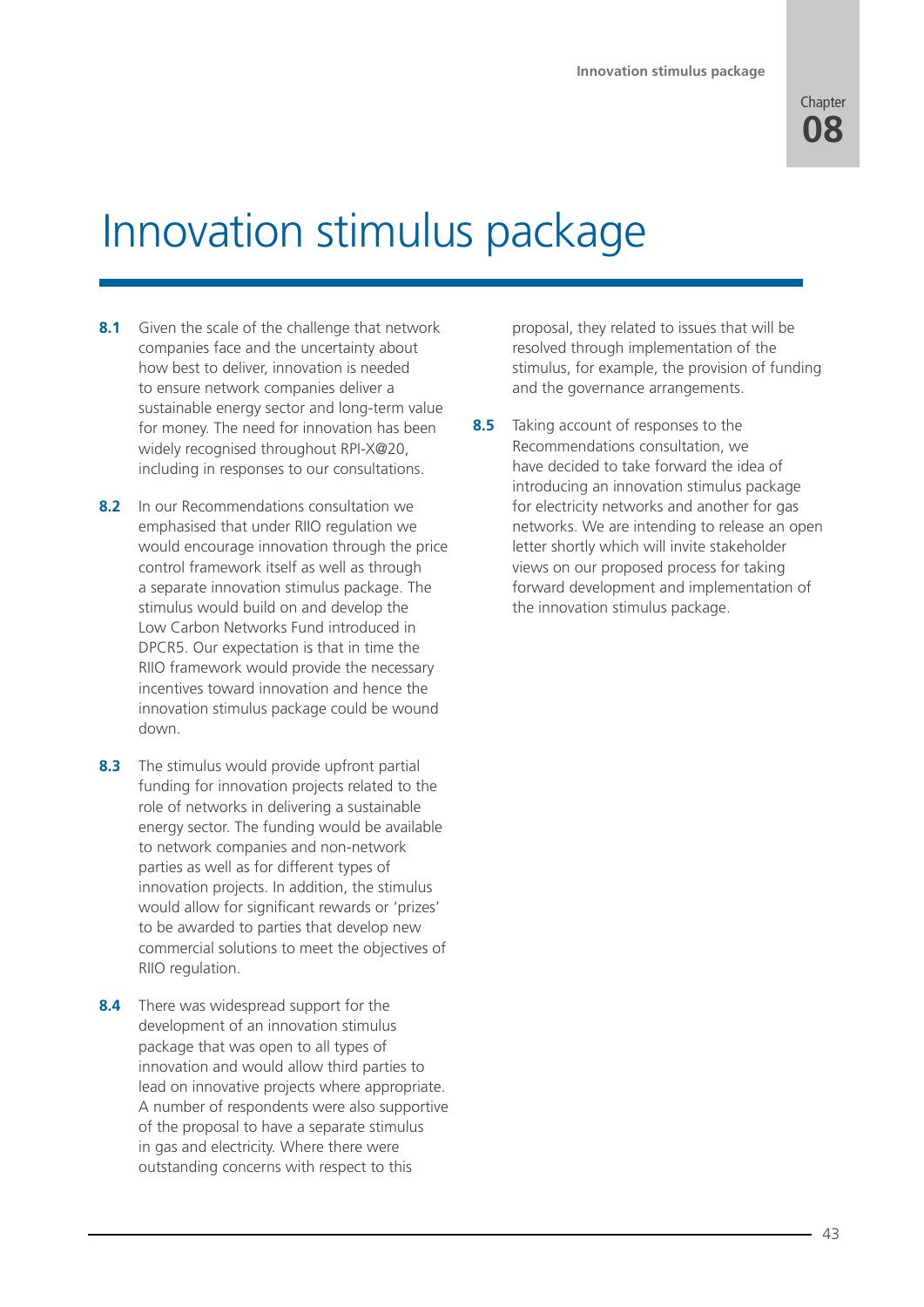### **Chapter 9** Concluding remarks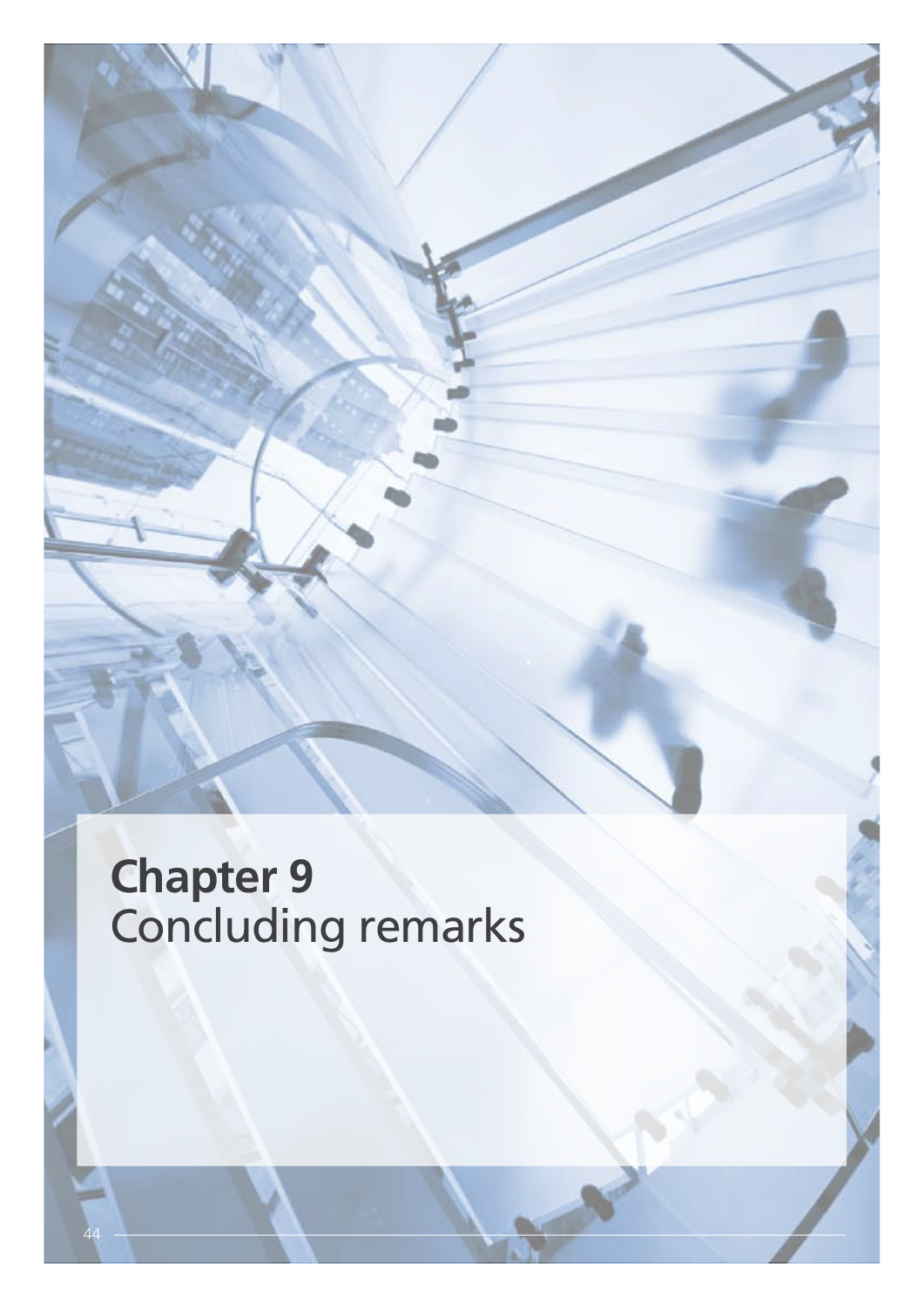## **Chapter 9 summary**

The concluding remarks set out here formally bring RPI-X@20 to a close.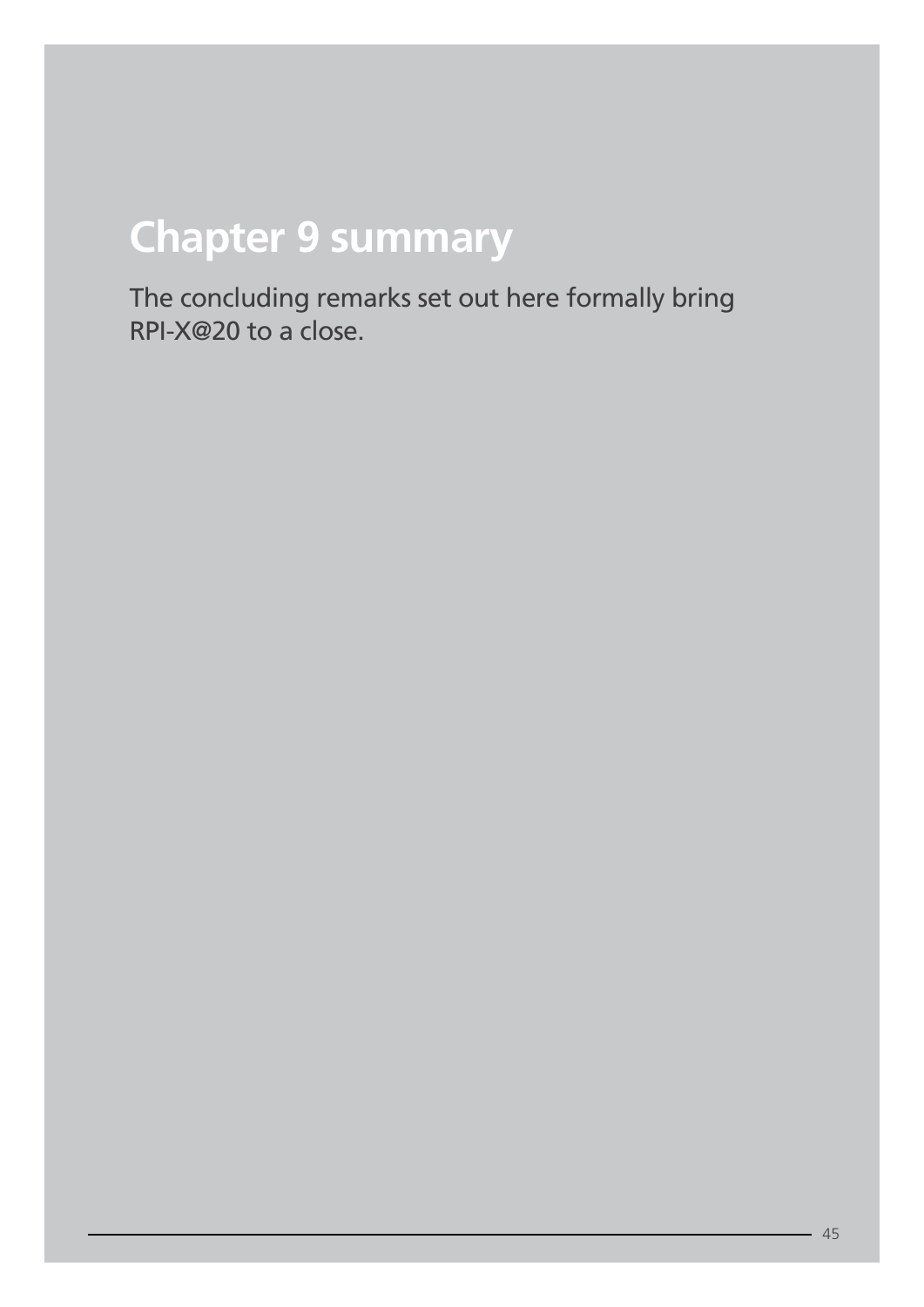# Concluding remarks

- **9.1** RPI-X@20 was launched in March 2008 and began in earnest in autumn 2008. During the review we have engaged extensively with a wide range of stakeholders and interested parties, through workshops, bilateral meetings and publication of working papers and consultation papers. We have benefited enormously from the resultant input from stakeholders.
- **9.2** We believe that the RIIO model set out here provides a comprehensive and coherent package that will promote the delivery of a sustainable energy sector at value for money to consumers, both now and in the future. With this framework we will be encouraging energy network companies to:
	- seek to better understand the new and changing needs of existing and future consumers
	- invest in new capital assets and new operating solutions
	- undertake more innovation, both technological and commercial
	- focus on what is needed for the long term given the time horizons associated with the sustainable energy sector (e.g. the 2050 targets)
	- look for ways of delivering economic and efficient network services at long-term value for money
	- consider alternative delivery options given uncertainty about how best to deliver
	- develop new commercial relationships with users of the network and end consumers, to enable them to meet the challenges together.

**9.3** The publication of this decision document marks the formal end of RPI-X@20. We, network companies and stakeholders are now focused on implementing the RIIO model, firstly in TPCR5 and GDPCR2. In July 2010, we published our open letters on the way forward for the upcoming transmission and gas distribution price control reviews (TPCR5 and GDPCR2). We will be publishing our Initial Strategy consultation for TPCR5 and GDPCR2 in December 2010. We will also be implementing the framework in the next electricity distribution price control review (DPCR6), due to be implemented by 1 April 2015.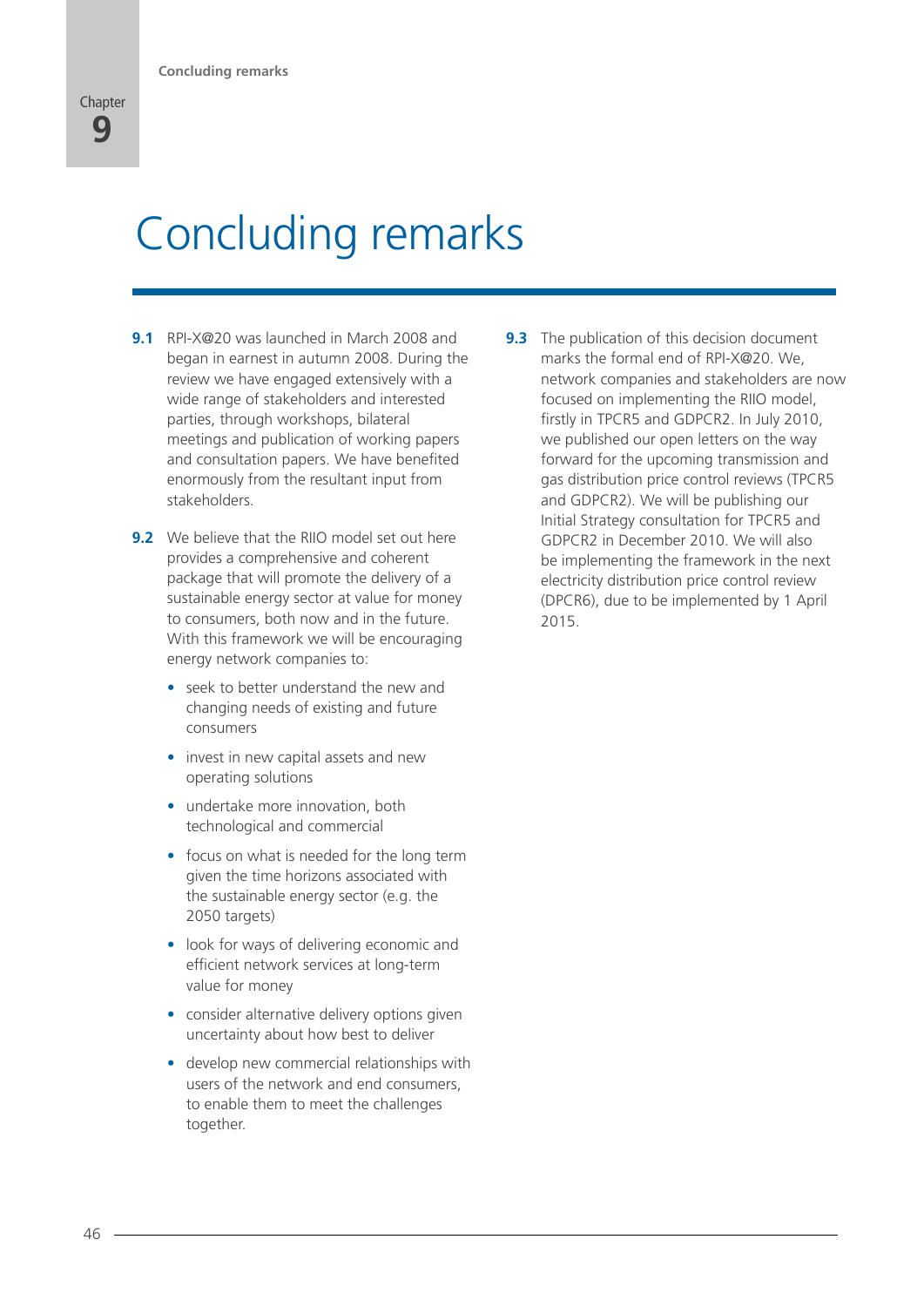# Appendices

#### **Index**

| <b>Appendix</b> | Name of appendix                  | Page<br>number |
|-----------------|-----------------------------------|----------------|
|                 | The Authority's powers and duties | 48             |
|                 | Glossary                          | 50             |
| 3               | Feedback questionnaire            | 51             |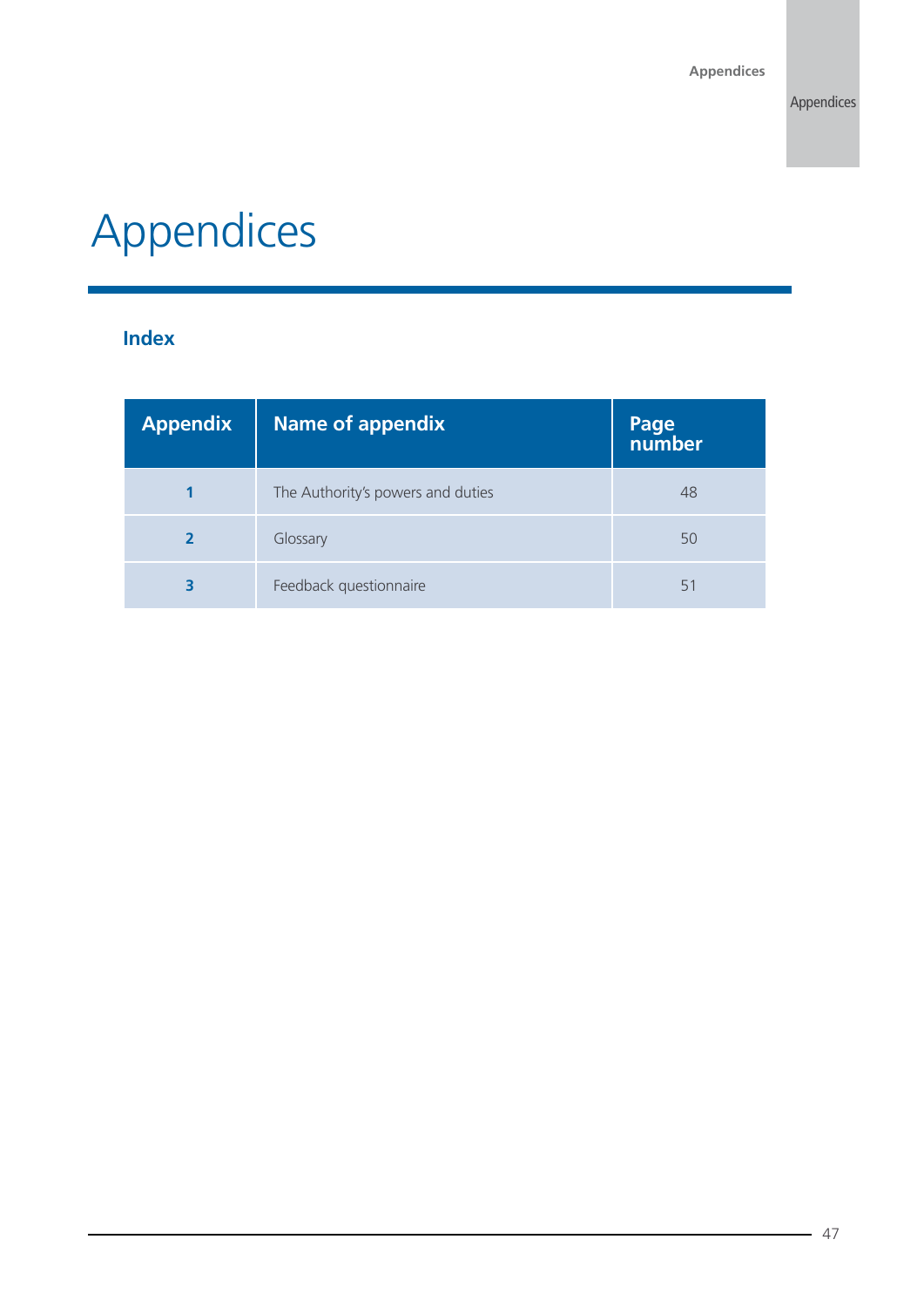### Appendix 1 - The Authority's powers and duties

- **1.1** Ofgem is the Office of Gas and Electricity Markets which supports the Gas and Electricity Markets Authority (the Authority), the regulator of the gas and electricity industries in Great Britain. This appendix summarises the primary powers and duties of the Authority. It is not comprehensive and is not a substitute to reference to the relevant legal instruments (including, but not limited to, those referred to below).
- **1.2** The Authority's powers and duties are largely provided for in statute (such as the Gas Act 1986, the Electricity Act 1989, the Utilities Act 2000, the Competition Act 1998, the Enterprise Act 2002 and the Energy Acts of 2004, 2008 and 2010) as well as arising from directly effective European Community legislation.
- **1.3** References to the Gas Act and the Electricity Act in this appendix are to Part 1 of those Act.<sup>22</sup> Duties and functions relating to gas are set out in the Gas Act and those relating to electricity are set out in the Electricity Act. This appendix must be read accordingly.<sup>23</sup>
- **1.4** The Authority's principal objective is to protect the interests of existing and future consumers in relation to gas conveyed through pipes and electricity conveyed by distribution or transmission systems. The interests of such consumers are their interests taken as a whole, including their interests in the reduction of greenhouse gases and in the security of the supply of gas and electricity to them.
- **1.5** The Authority is generally required to carry out its functions in the manner it considers is best calculated to further the principal objective, wherever appropriate by promoting effective competition between persons engaged in, or commercial activities connected with:
	- the shipping, transportation or supply of gas conveyed through pipes;
	- the generation, transmission, distribution or supply of electricity;
	- the provision or use of electricity interconnectors.
- **1.6** Before deciding to carry out its functions in a particular manner with a view to promoting competition, the Authority will have to consider the extent to which the interests of consumers would be protected by that manner of carrying out those functions and whether there is any other manner (whether or not it would promote competition) in which the Authority could carry out those functions which would better protect those interests.

<sup>&</sup>lt;sup>22</sup> Entitled "Gas Supply" and "Electricity Supply" respectively

<sup>&</sup>lt;sup>23</sup> However, in exercising a function under the Electricity Act the Authority may have regard to the interests of consumers in relation to gas conveyed through pipes and vice versa in the case of it exercising a function under the Gas Act.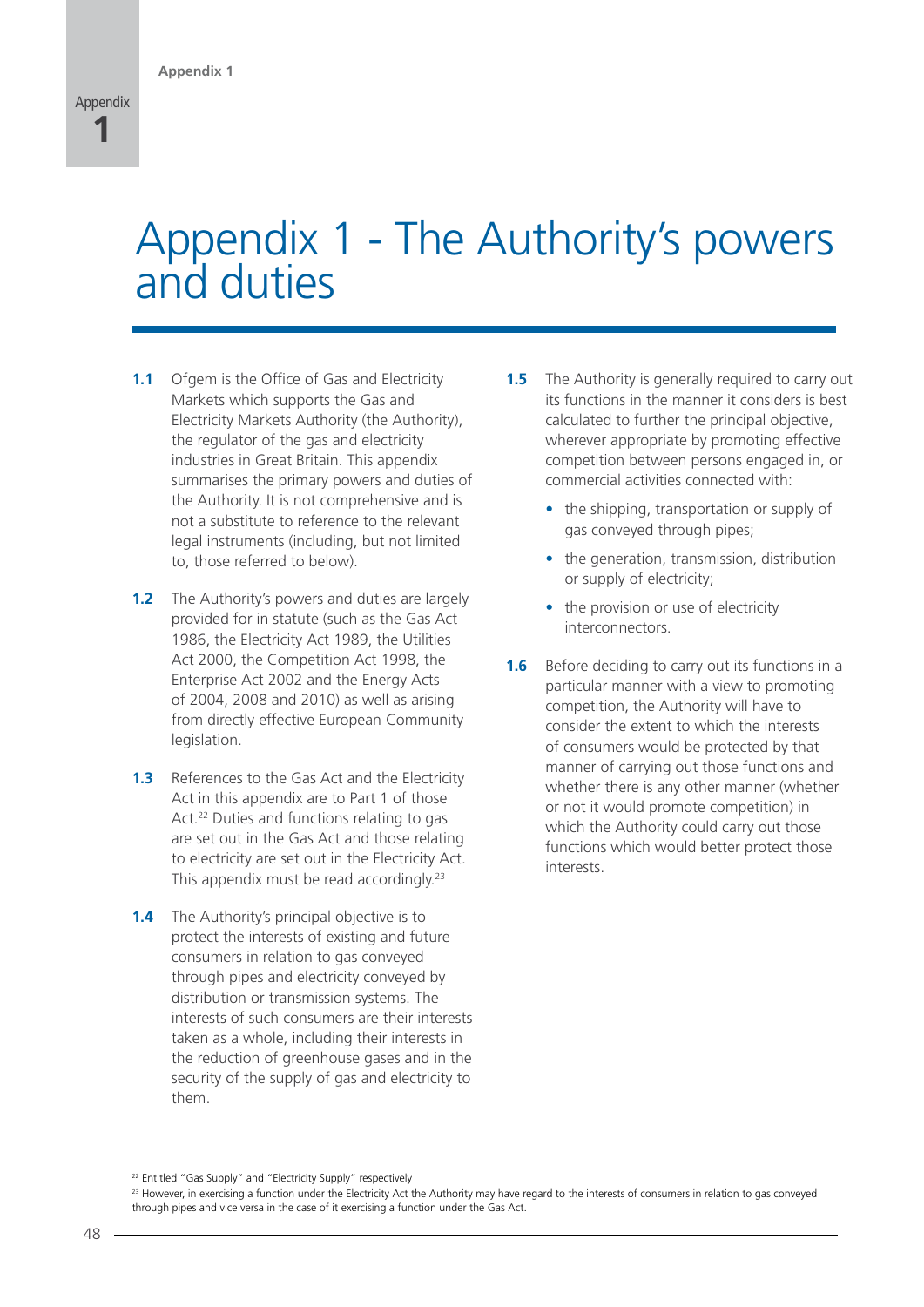- **1.7** In performing these duties, the Authority must have regard to:
	- the need to secure that, so far as it is economical to meet them, all reasonable demands in Great Britain for gas conveyed through pipes are met
	- the need to secure that all reasonable demands for electricity are met
	- the need to secure that licence holders are able to finance the activities which are the subject of obligations on them<sup>24</sup>
	- the need to contribute to the achievement of sustainable development.
- **1.8** In performing these duties, the Authority must have regard to the interests of individuals who are disabled or chronically sick, of pensionable age, with low incomes, or residing in rural areas.25
- **1.9** Subject to the above, the Authority is required to carry out the functions referred to in the manner which it considers is best calculated to:
	- promote efficiency and economy on the part of those licensed<sup>26</sup> under the relevant Act and the efficient use of gas conveyed through pipes and electricity conveyed by distribution systems or transmission systems
	- protect the public from dangers arising from the conveyance of gas through pipes or the use of gas conveyed through pipes and from the generation, transmission, distribution or supply of electricity
	- secure a diverse and viable long-term energy supply.
- **1.10** And shall, in carrying out those functions, have regard to the effect on the environment.
- **1.11** In carrying out these functions the Authority must also have regard to:
	- the principles under which regulatory activities should be transparent, accountable, proportionate, consistent and targeted only at cases in which action is needed and any other principles that appear to it to represent the best regulatory practice
	- certain statutory guidance on social and environmental matters issued by the Secretary of State.

<sup>&</sup>lt;sup>24</sup> Under the Gas Act and the Utilities Act, in the case of Gas Act functions, or the Electricity Act, the Utilities Act and certain parts of the Energy Acts in the case of Electricity Act functions.

<sup>&</sup>lt;sup>25</sup> The Authority may have regard to other descriptions of consumers.

<sup>&</sup>lt;sup>26</sup> Or persons authorised by exemptions to carry on any activity.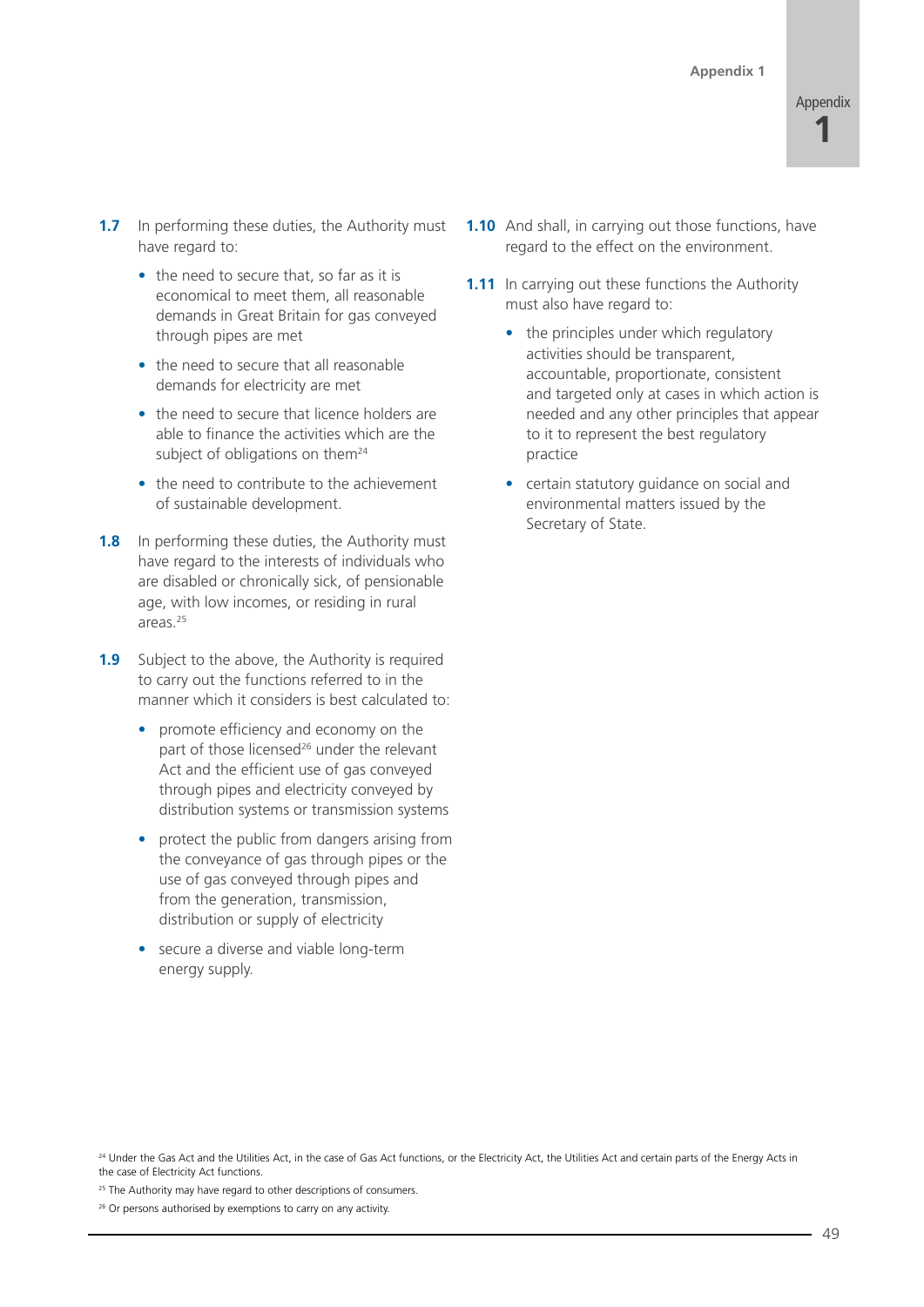# Appendix 2 - Glossary

A full glossary of terms used in RPI-X@20 documents can be found on our website: http://www.ofgem.gov.uk/Networks/rpix20/ConsultDocs/Documents1/rec%20glossary.pdf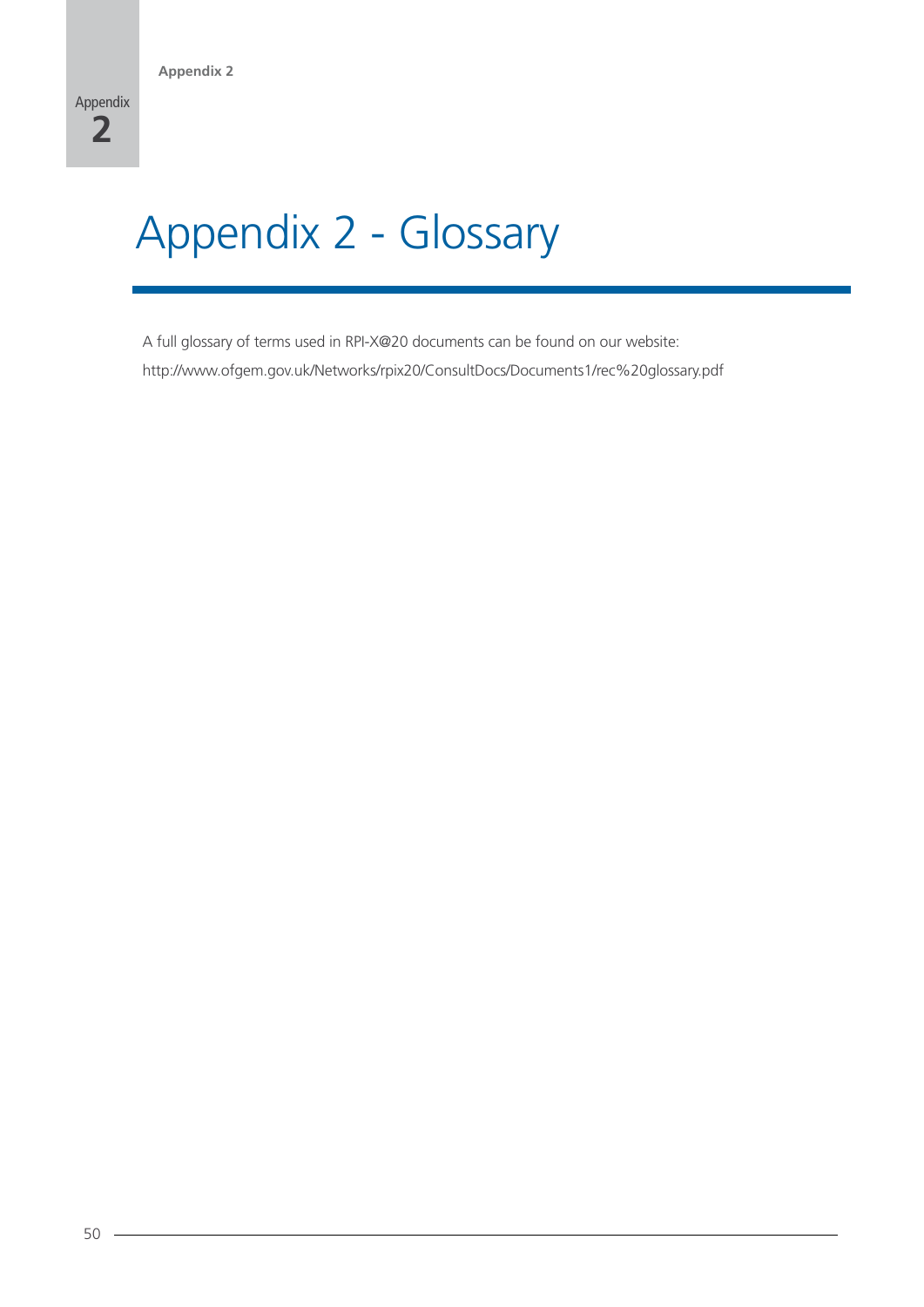

## Appendix 3 - Feedback questionnaire

- **1.1** Ofgem considers that consultation is at the heart of good policy development. We are keen to consider any comments or complaints about the manner in which this consultation has been conducted. In any case we would be keen to get your answers to the following questions:
	- **1.** Do you have any comments about the overall process, which was adopted for this consultation?
	- **2.** Do you have any comments about the overall tone and content of the report?
	- **3.** Was the report easy to read and understand, could it have been better written?
	- **4.** To what extent did the report's conclusions provide a balanced view?
	- **5.** To what extent did the report make reasoned recommendations for improvement?
	- **6.** Please add any further comments?

**1.2** Please send your comments to:

#### **Andrew MacFaul**

Consultation Co-ordinator **Ofgem** 9 Millbank London SW1P 3GE

andrew.macfaul@ofgem.gov.uk